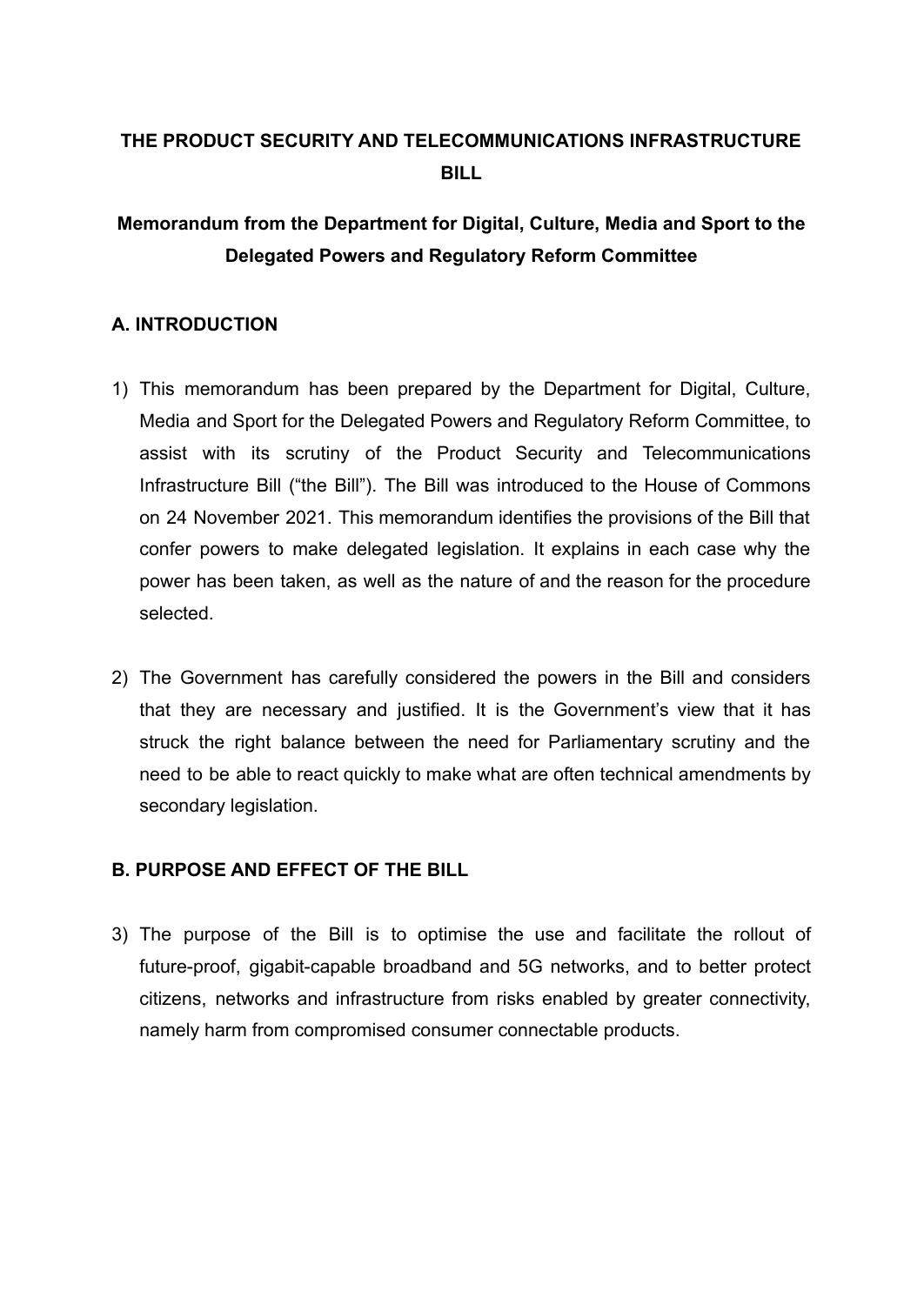- 4) The Product Security Part (Part 1) of the Bill will set out obligations for manufacturers, importers and distributors relating to compliance with security requirements (to be set out in regulations) to prevent the sale, distribution and use of insecure consumer connectable products and to take action in respect of products made available to consumers where there has been a compliance failure. It also places obligations on manufacturers, importers and distributors to ensure that products that will be made available to UK customers are accompanied by important information relevant to the security of these products and empowers the Secretary of State to specify more detail about this information. This Part of the Bill provides the Secretary of State, and any person the Secretary of State authorises to perform enforcement functions, with proportionate enforcement powers to oversee compliance. The Secretary of State or delegated enforcer will monitor, investigate and, where necessary, take action in relation to non-compliant products and those responsible for them.
- 5) The Telecommunications Infrastructure Part (Part 2) of the Bill implements changes to support faster and more collaborative negotiations between landowners and telecom providers. It includes changes to support greater upgrading and sharing of telecommunications infrastructure, which optimises the use of existing networks and reduces the need for new deployment. This Part also includes changes relating to agreements that come to an end. These changes are intended to facilitate prompt and collaborative negotiations for renewal agreements where required and to ensure that both new and renewal agreements that are completed after the Bill comes into effect reflect the legislative framework in a consistent way. Appropriate measures will remain available for cases where an agreement cannot be reached.
- 6) Growth in digital connectivity will be matched by an increase in the number and types of consumer connectable products owned by UK households. Without product security measures, consumers will not be able to make easy, informed choices when purchasing connectable products, making them vulnerable to cyber attacks by bringing insecure or harmful connectable products into their home.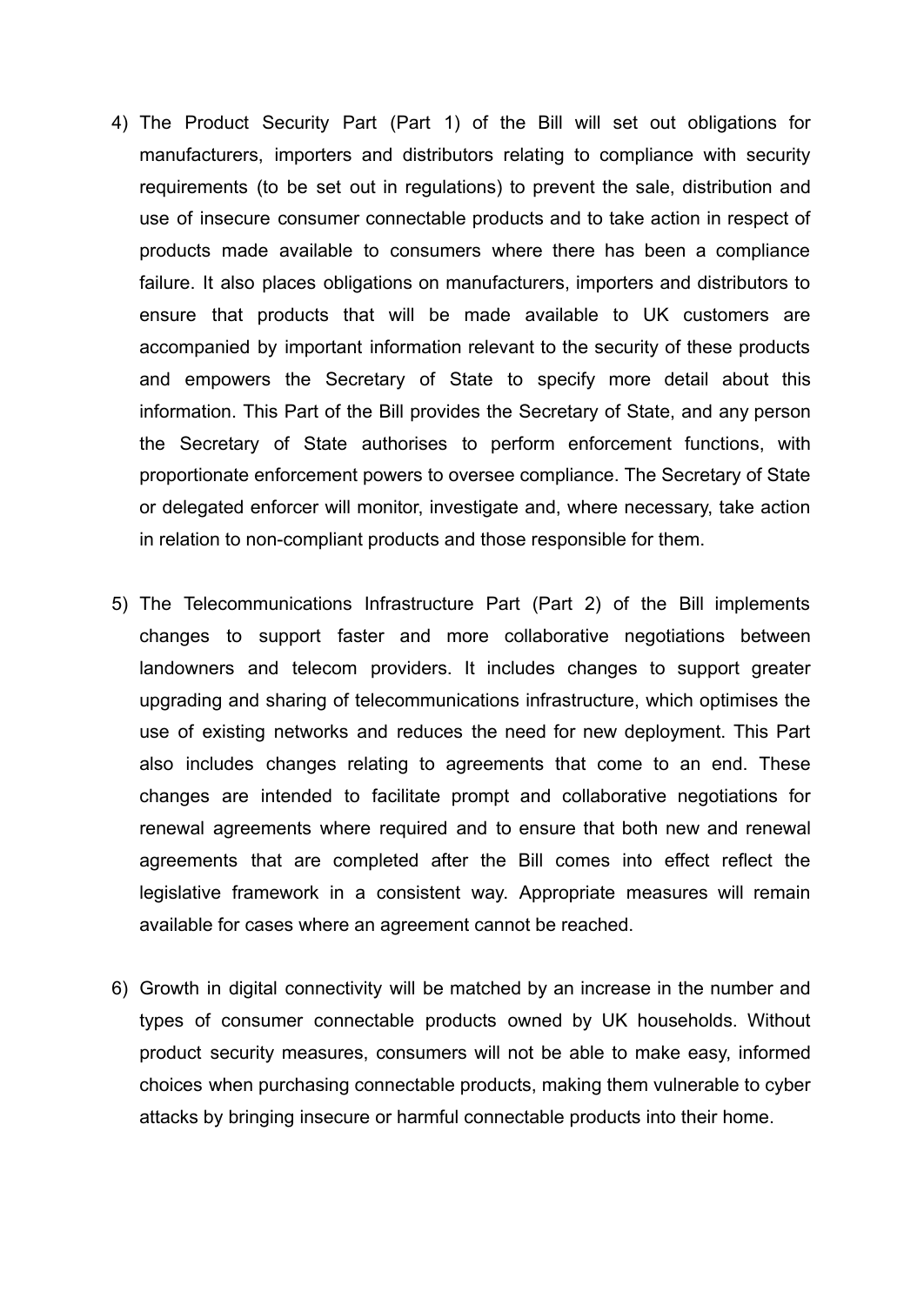7) The existing legislative framework requires amendment to support the delivery of the Government's target of a minimum of 85% gigabit-capable broadband coverage (and to get as close to 100% as possible) and geographic coverage of 4G reaching 95% of the UK by 2025, and for the majority of the population to have 5G coverage by 2027.

# **C. DELEGATED POWERS**

## Part 1 - Product security

## a) **Clause 1 ('Power to specify security requirements')**

i) Subsection (1) - power to specify security requirements for the purpose of protecting or enhancing the security of connectable products made available to consumers and of users of those products.

## b) **Clause 3 ('Power to deem compliance with security requirements')**

i) Subsection (1) - power to deem that relevant persons have complied with security requirements if specific conditions are met.

# c) **Clause 6 ('Excepted products')**

i) Subsection (1) - power to specify products that are excepted from the product security regime.

# d) **Clause 9 ('Statements of compliance')**

- i) Subsection (2)(b) power to specify the form of, and the information to be contained in, a summary statement of compliance.
- ii) Subsection (3)(b) power to specify the form of, and the information to be contained in, a statement of compliance.
- iii) Subsection (6) power to make further provision about statements of compliance.
- iv) Subsection (7) power to provide that a manufacturer is deemed to have complied with the duty in subsection (2) if specified conditions are met.

# e) **Clause 11 ('Duties to take action in relation to compliance failure')**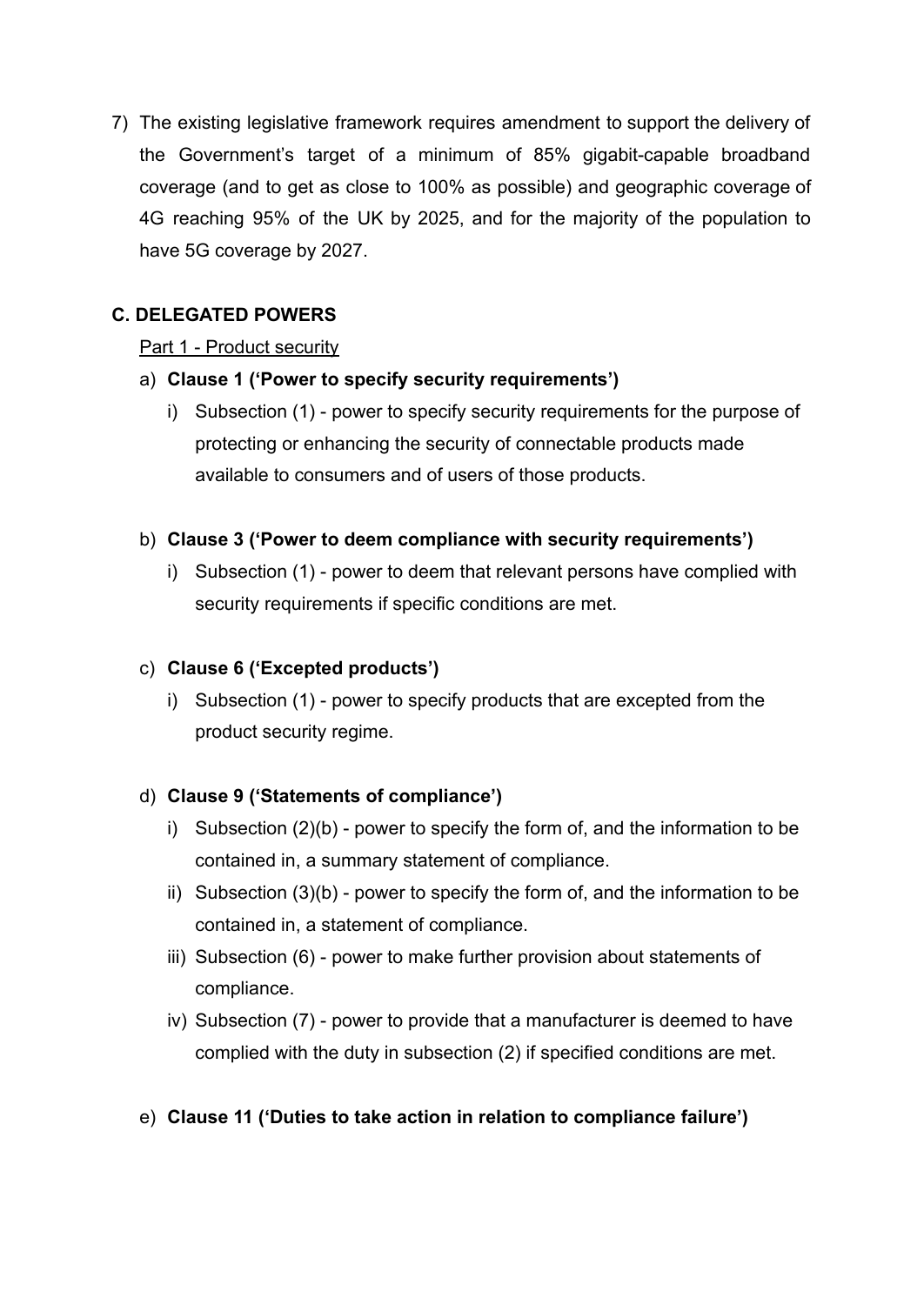i) Subsection (5) - power to specify the conditions that must be met for a manufacturer to be subject to the duty to notify its customers of a compliance failure of a manufacturer.

# f) **Clause 15 ('Statements of compliance')**

- i) Subsection (3) power to specify the length of time a statement of compliance must be retained by an importer.
- ii) Subsection (4) power to require an importer to make available a statement of compliance.

# g) **Clause 18 ('Duties to take action in relation to importer's compliance failure')**

i) Subsection (5) - power to specify the conditions that must be met for an importer to be subject to the duty to notify its customers of a compliance failure of the importer.

# h) **Clause 19 ('Duties to take action in relation to manufacturer's compliance failure')**

i) Subsection (7) - power to specify the conditions that must be met for an importer to be subject to the duty to notify its customers of a compliance failure of a manufacturer.

# i) **Clause 24 ('Duties to take remedial action in relation to distributor's compliance failure')**

i) Subsection (5) - power to specify the conditions that must be met for a distributor to be subject to the duty to notify its customers of a compliance failure of the distributor.

# j) **Clause 25 ('Duty to take remedial action in relation to manufacturer's compliance failure')**

i) Subsection (8) - power to specify the conditions that must be met for a distributor to be subject to the duty to notify its customers of a compliance failure of the manufacturer.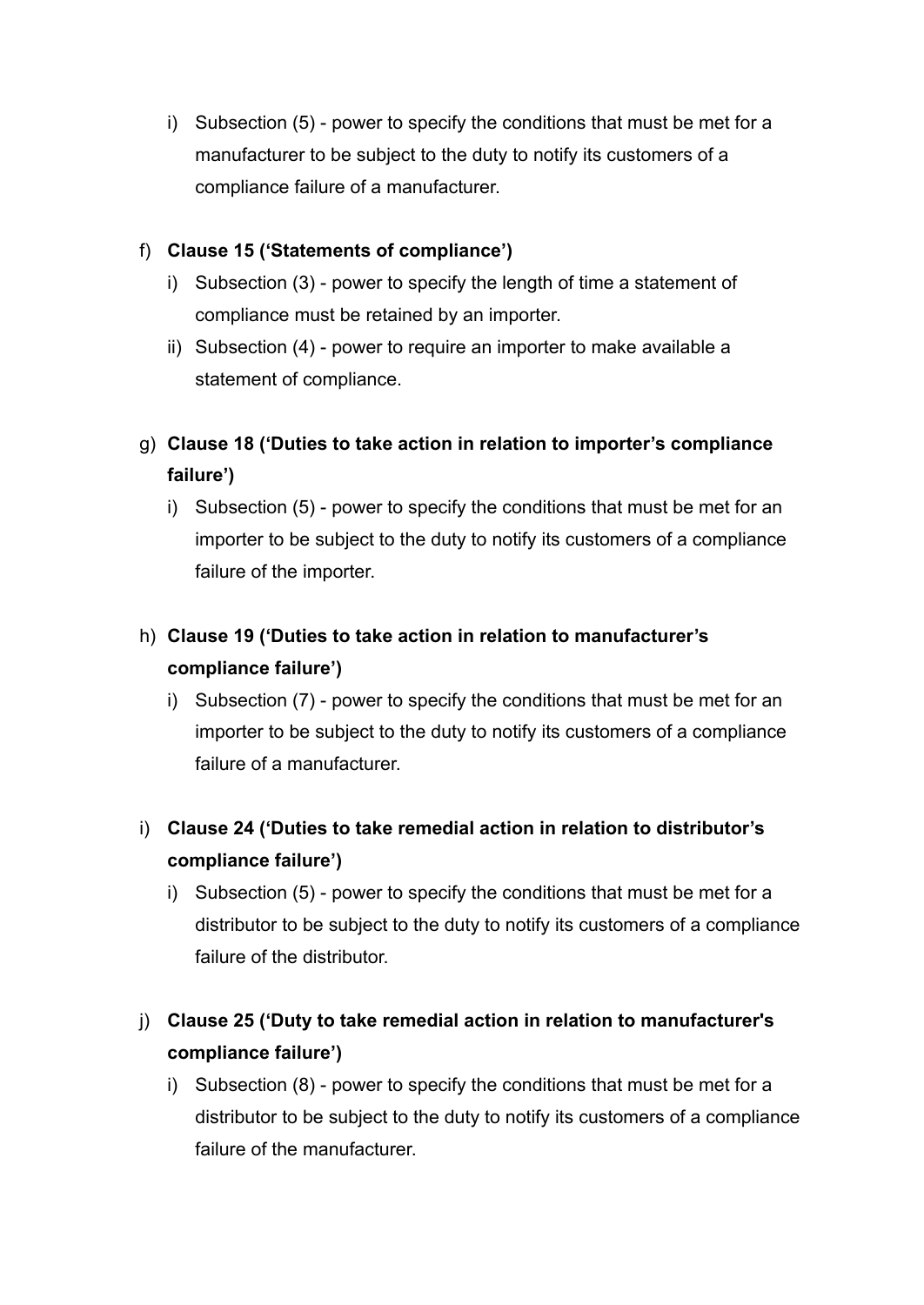## k) **Clause 34 ('Compensation for notices wrongly given')**

i) Subsection (6)(a) - power to direct the form and manner in which compensation claims for notices wrongly given should be made

## l) **Clause 38 ('The relevant maximum')**

- i) Subsection (6) power to set out classes of entities within groups which will be relevant for the calculation of the maximum relevant monetary penalty.
- ii) Subsection (7) power to provide in regulations how qualifying worldwide revenue can be determined for the purposes of calculating the maximum possible penalty.

## m) **Clause 53 ('Guidance')**

- i) Subsection (1) power to make guidance on any provision within Part 1 of the Bill.
- ii) Subsection (2) power for the enforcement authority to make guidance about the exercise of any of its enforcement functions.

# n) **Clause 54 ('Meaning of "UK consumer connectable product"')**

i) Subsection (10) - power to repeal subsections (2)(b) or (3)(b) and make consequential amendments to this clause.

## Part 2 - Telecommunications infrastructure

- o) **Clause 65 ('Jurisdiction of court in relation to tenancies in England and Wales')**
	- i) Subsection (2A) power to provide for the jurisdiction to be exercised by the First-tier Tribunal or Upper Tribunal.

# p) **Clause 66 ('Unresponsive occupiers')**

- i) Paragraph 27ZB(3)(b) power to modify the definition of 'relevant land' under Part 4ZA.
- ii) Paragraph 27ZC(2)(d) power to specify any other information which is required to be provided by the operator in a warning notice.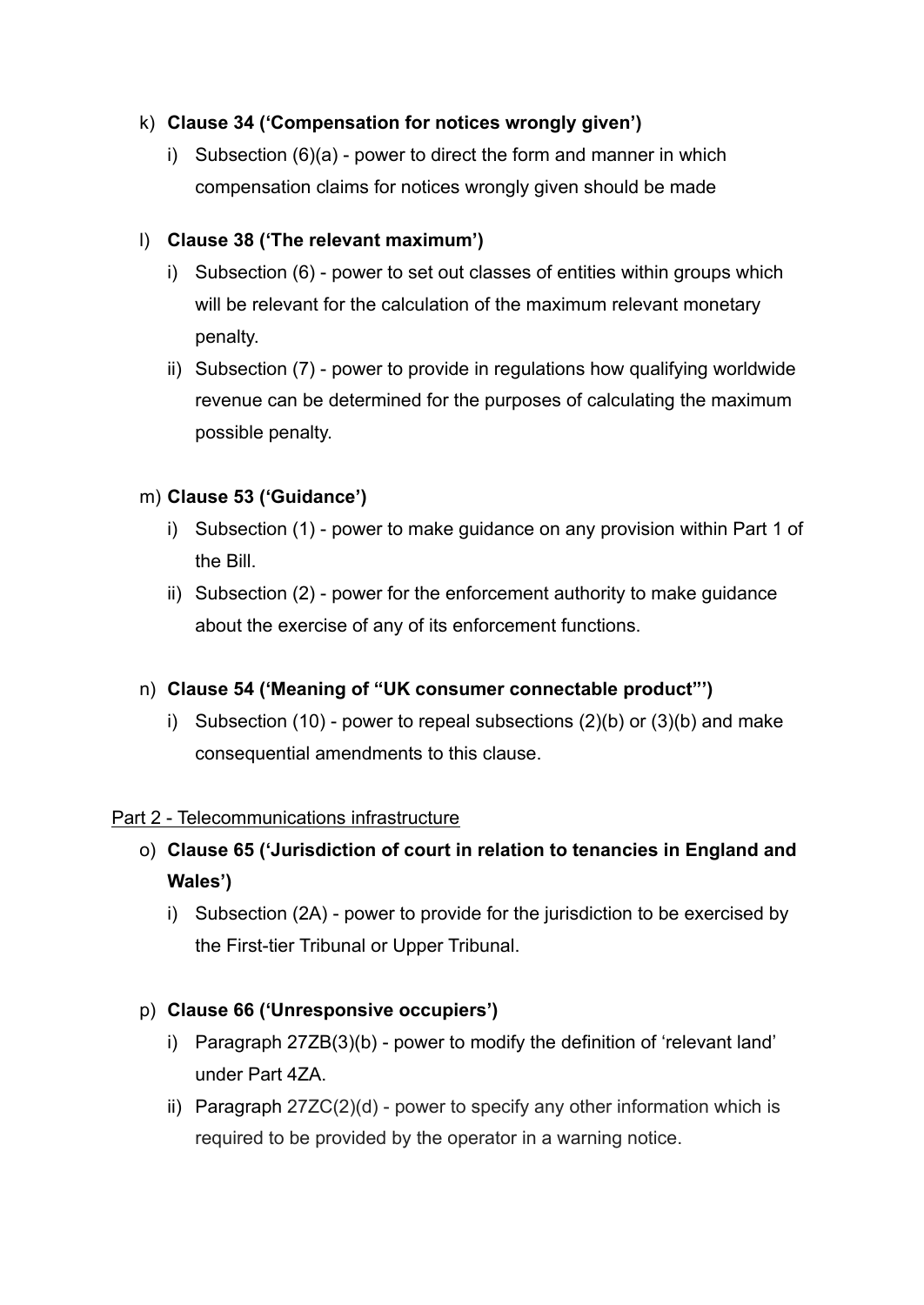- iii) Paragraph 27ZC(5)(d) power to specify any other information which is required to be provided by the operator in a final notice.
- iv) Paragraph 27ZC(8) power to specify any other conditions that an operator must satisfy before giving the required grantor a final notice.
- v) Paragraph 27ZC(5)(b) power to set the time period under which the required grantor must respond to the final notice.
- vi) Paragraph 27ZD(1)(e) power to make regulations to specify additional conditions that an operator must satisfy before applying for a Part 4ZA order.
- vii) Paragraph 27ZD(2) power to specify evidence which the operator is required to provide with its application under Part 4ZA.
- viii)Paragraph 27ZD(3) power to set the time period during which an application under Part 4ZA order can be made following the service of a final notice.
- ix) Paragraph 27ZE(4) power to specify the terms of an agreement imposed by a Part 4ZA order.
- x) Paragraph 27ZF(3) power to make regulations to specify the period for which Part 4ZA Code rights will last.

# p) **Clause 70 ('Power to impose time limits on the determination of code proceedings')**

i) Subsection (1) - power to provide for certain proceedings to be determined within a specified time period (including a power enabling the Secretary of State to make limited amendments to primary legislation).

## q) **Clause 71 ('Rights of network providers in relation to infrastructure')**

i) New section 148A(1) of the Communications Act 2003 - power to make regulations concerning the rights of operators in respect of infrastructure required for the purpose of their networks.

# r) **Clause 72 ('Power to make consequential amendments')**

i) Subsection (1) - power to make provision that is consequential on any provision made by or under Part 2.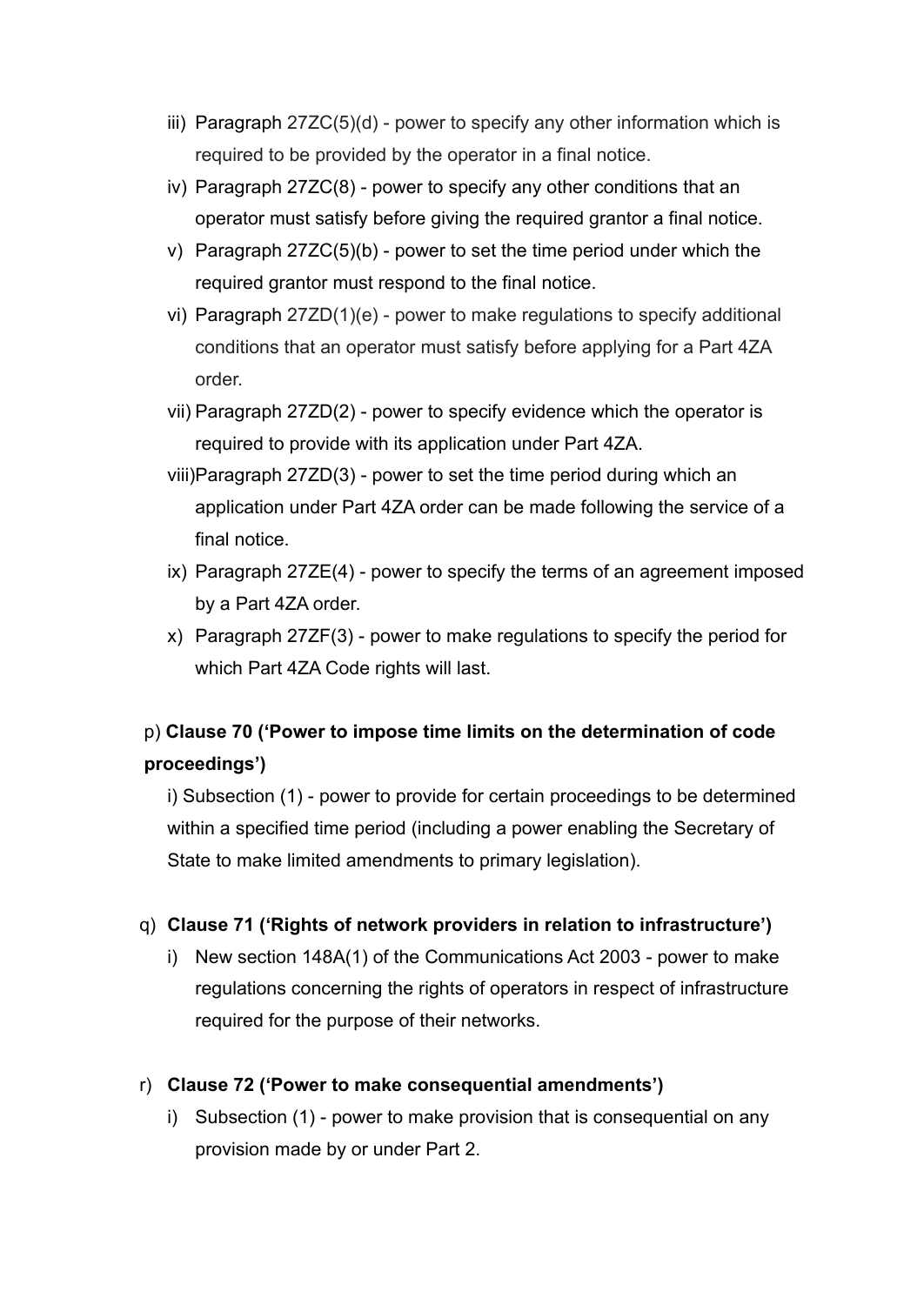## Part 3 - Final provisions

## s) **Clause 74 ('Power to make transitional or saving provision')**

i) Subsection (1) - power to make such transitional or saving provisions.

# t) **Clause 77 ('Commencement')**

i) Commencement power.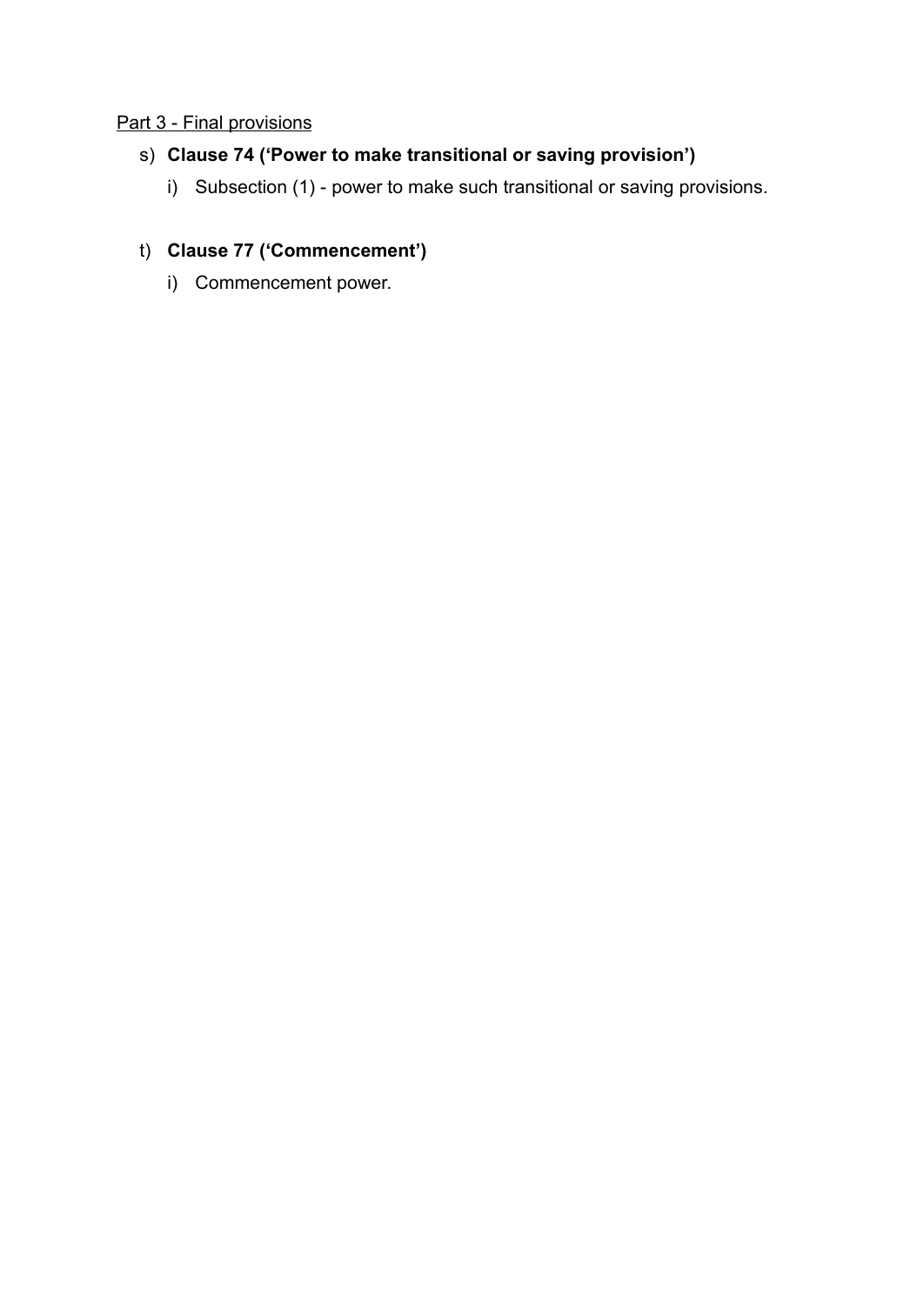## **Part 1 - Product security**

## **Clause 1, subsection (1): Power to specify security requirements**

| Power conferred on:      | The Secretary of State                   |
|--------------------------|------------------------------------------|
| Power exercisable by:    | Regulations made by statutory instrument |
| Parliamentary procedure: | Negative or affirmative resolution       |

## Context and Purpose

1

- 8) Subsection (1) allows the Secretary of State to specify the security requirements that will be imposed by the product security part of the Bill. This power is exercisable for the purpose of protecting or enhancing the security of relevant connectable products and the users of those products.
- 9) Subsection (2) sets out that a security requirement is a requirement that relates to relevant connectable products or relevant products of a specified description and applies to relevant persons or relevant persons of a specified description.
- 10)Clause 2 makes further provision about regulations made under clause 1(1) and sets out that significant changes including the addition of new requirements, the removal of requirements and the persons to whom those security requirements apply are subject to an affirmative resolution process to allow parliamentary scrutiny. Minor amendments varying the description of products or software or of other terms used in describing a security requirement (where varying means a change that does not affect the extent or effect of the requirement) will be conducted via the negative resolution process.
- 11)The government published a policy paper in April 2021, confirming its intent in respect of security requirements that would be given effect using the power in clause  $1(1)$  of the Bill<sup>1</sup>. Three security requirements will be made: a ban on universal default passwords, a mandatory means to manage reports of

[https://www.gov.uk/government/publications/regulating-consumer-smart-product-cyber-security-government-re](https://www.gov.uk/government/publications/regulating-consumer-smart-product-cyber-security-government-response) [sponse](https://www.gov.uk/government/publications/regulating-consumer-smart-product-cyber-security-government-response)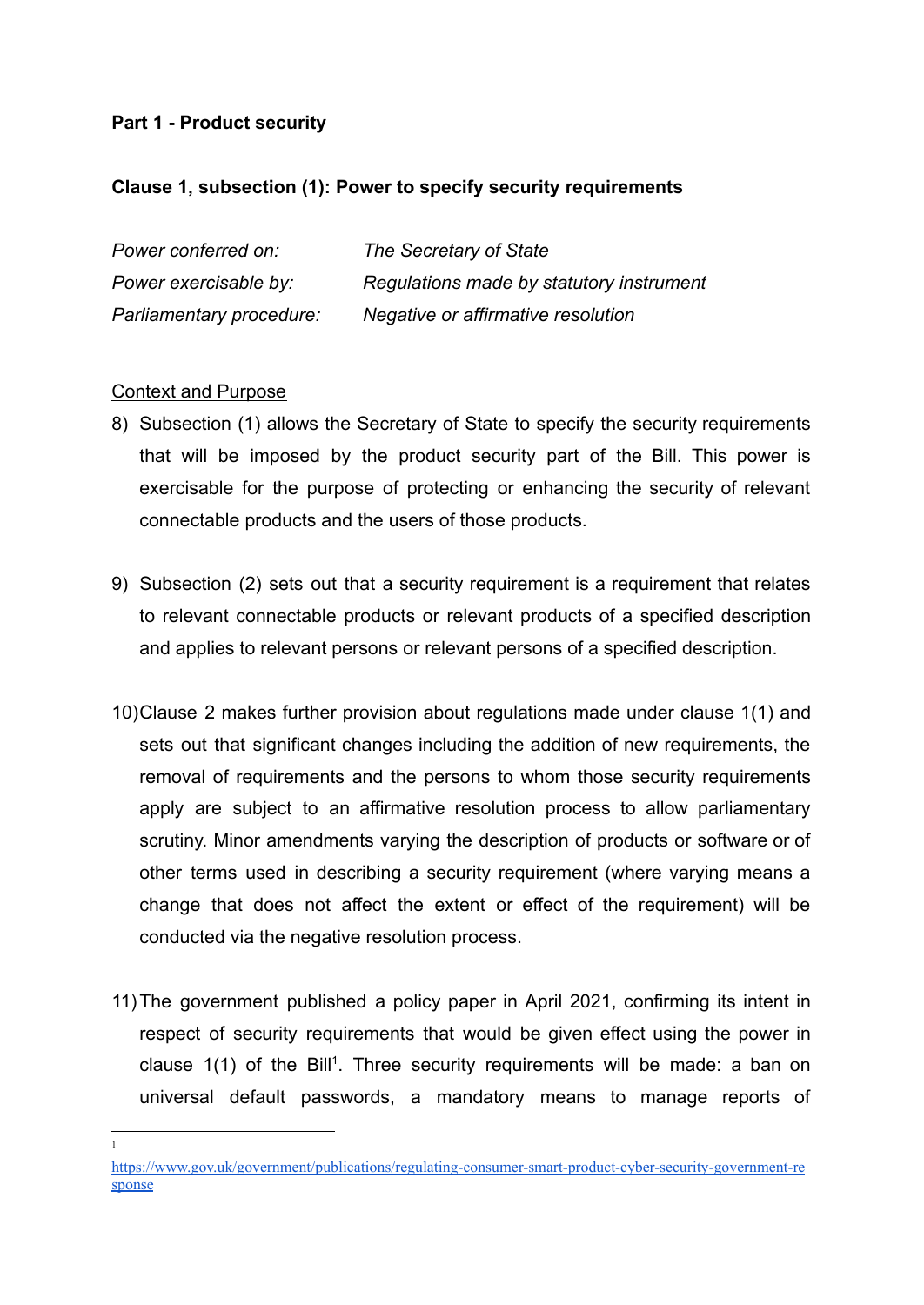vulnerabilities, and an obligation to provide transparency on for how long, at a minimum, the product will receive security software updates. The power will also be used to set point of sale security requirements for all relevant persons directly supplying products to customers. These *point of sale* security requirements will require provision of information to customers about the minimum length of time for which the manufacturer of the product will provide security updates. Additionally, the government has stated that in the alternate, products will be capable of meeting security requirements if they meet international standards, to be specified. The power to describe which international standards are to be recognised is found in clause 3 and described further below.

#### Justification for taking the power

- 12)For this Bill to function effectively it must remain responsive to technological changes. The government therefore requires the flexibility to specify, as well as vary and revoke, security requirements to adapt to such changes.
- 13)The Bill operates by placing various duties on economic actors to comply with security requirements in relation to in-scope products that are made available in the UK and to take action where there has been non-compliance with the security requirements. The security requirements are therefore a key element to the effective operation of this legislation. They will be technical in nature (e.g. setting out details such as products and software relevant to each individual security requirement, mandating specific conformity assessment procedures in respect of certain products and setting out technical detail and language in terms of what is required for each security requirement). The requirements must reflect the capabilities of contemporary technology. The requirements will be required to change as industry standards for how products are configured change and what was once considered advanced technology becomes routine. Otherwise the legislation will not achieve its intended effect.
- 14)Due to the speed of technological advancement and change, these requirements are likely to require amending and updating and may be added to. For example, the leading international standard for product security of consumer connectable products is ETSI Standard (EN) 303 645 which contains 13 requirements. The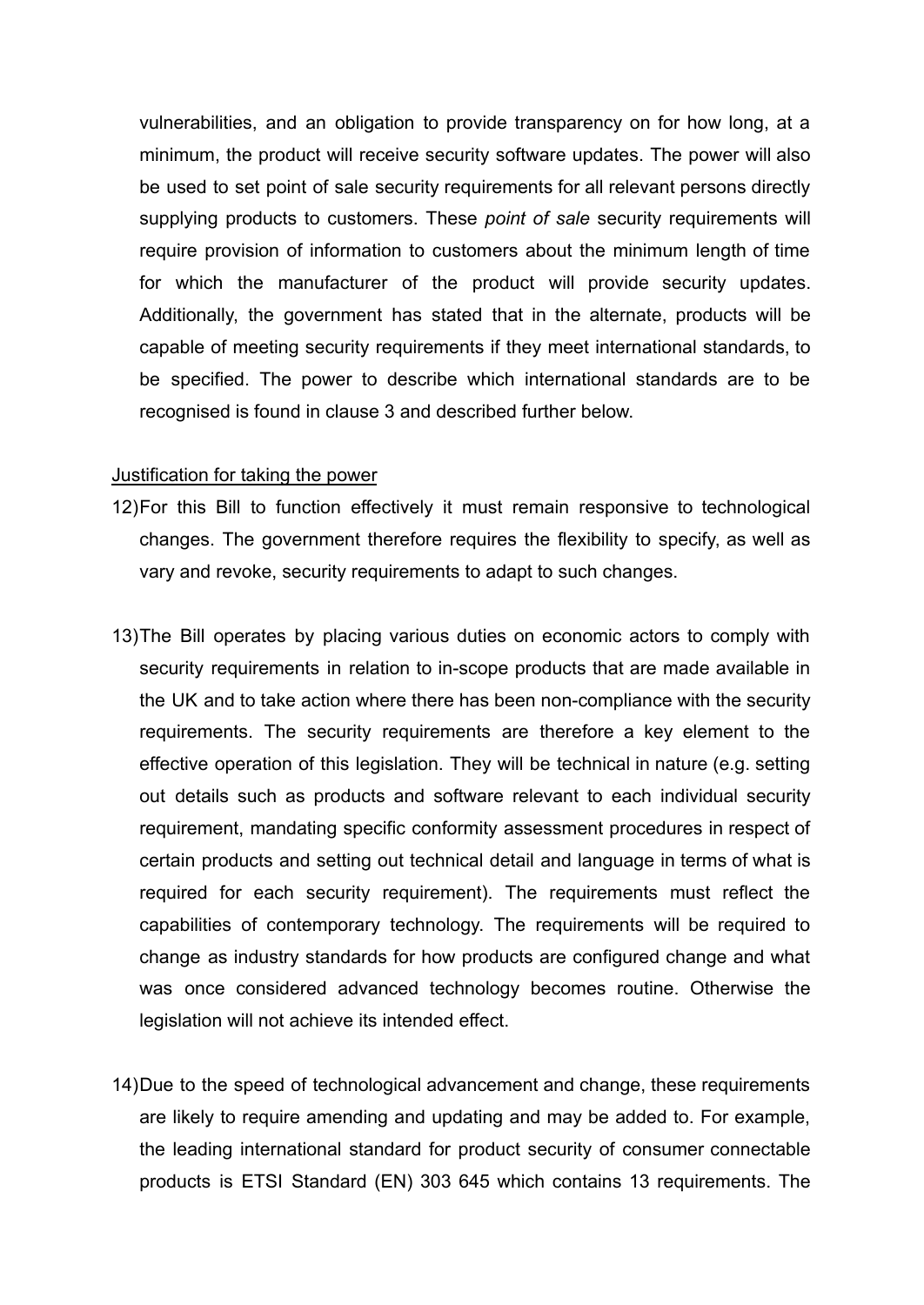government currently intends to make regulations under clause 1(1) of the Bill that mandates the three most important of these 13 requirements, but in future, depending on regular threat assessments, it may be necessary to adopt additional requirements. Further, ETSI Standard (EN) 303 645 is curated by a working group, of which the UK is a member, that will adapt and refresh the standard in the future where appropriate and necessary. Other international standards bodies are also considering this matter and it will be necessary for the government to monitor these developments and keep the product security requirements up to date.

### Justification for the procedure

- 15) By virtue of clause 2(6), regulations made under clause 1(1) are subject to affirmative procedure, except those described under clause 2(5), which are subject to negative resolution procedure.
- 16)The affirmative resolution procedure for substantive changes which change the nature or burden of the product security framework ensures Parliament has the opportunity to debate material changes to the security requirements.
- 17)However, given how fast technology is evolving, it is likely that new product types and software will be created in the future and it is therefore important that minor changes to descriptions of products, software and the technicalities of a security requirement can be made to keep the legislation up to date and fit for purpose. It is considered that the negative resolution procedure provides a suitable level of scrutiny for regulations made pursuant to this.

# **Clause 3, subsection (1): Power to deem compliance with security requirements**

| Power conferred on:      | The Secretary of State                   |
|--------------------------|------------------------------------------|
| Power exercisable by:    | Regulations made by statutory instrument |
| Parliamentary procedure: | Negative resolution                      |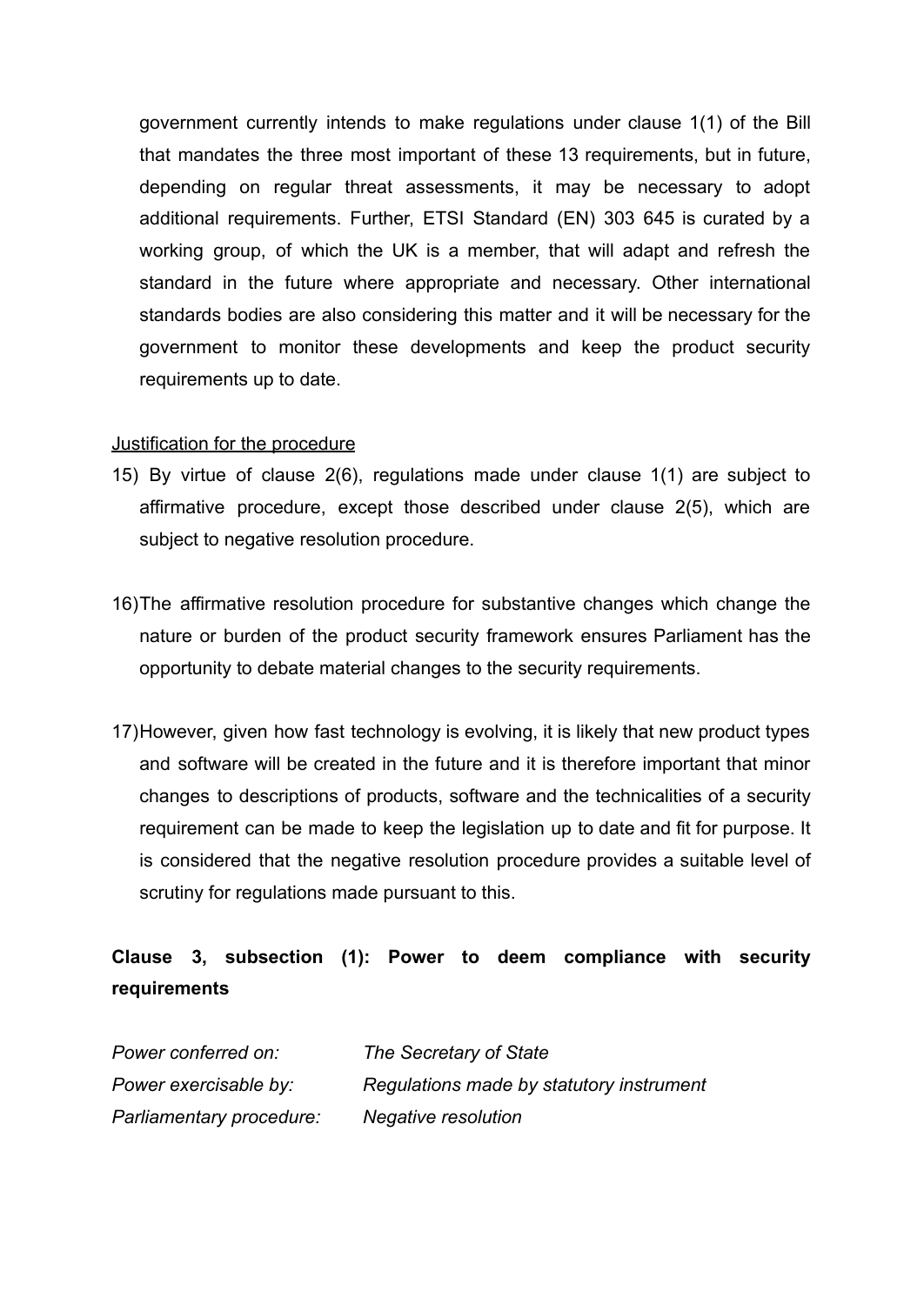### Context and Purpose

- 18)Subsection (1) provides the Secretary of State with the power to provide by regulations that a person is deemed to have complied with the security requirements where specified conditions are met.
- 19)Subsection (2) provides that the conditions mentioned in subsection (1) may include (a) that the product conforms to specified standard and (b) that a person has otherwise met their security requirements imposed by a specified standard. The standards may be specified by a person or a body outside the United Kingdom. An example condition could be that a product conforms to a specified standard, or that the person meets requirements imposed by a specified standard in relation to a product.

### Justification for taking power

- 20) Improving the baseline cyber security of consumer connectable products is a critical global issue. As the number of these products in domestic circulation grows, ensuring that they are secure by design will continue to become a growing concern for other national and international regimes, international standards bodies and conformity assessment bodies. It is likely that these actors will introduce guidelines, recommendations or standards that are similar to or align with the security requirements in this Bill.
- 21)For instance, an economic actor may already be compliant with a regulatory regime which specifies that they must comply with existing international standards such as the ETSI (EN) 303 645 or ISO/IEC 29147. In recognition of this, the Bill provides the Secretary of State with the power to specify alternative routes by which relevant persons can demonstrate compliance with relevant security requirements. Where standards achieve equivalent security outcomes to the regulations and do not weaken the regime then the burden to businesses can be reduced without impacting on the application of the law.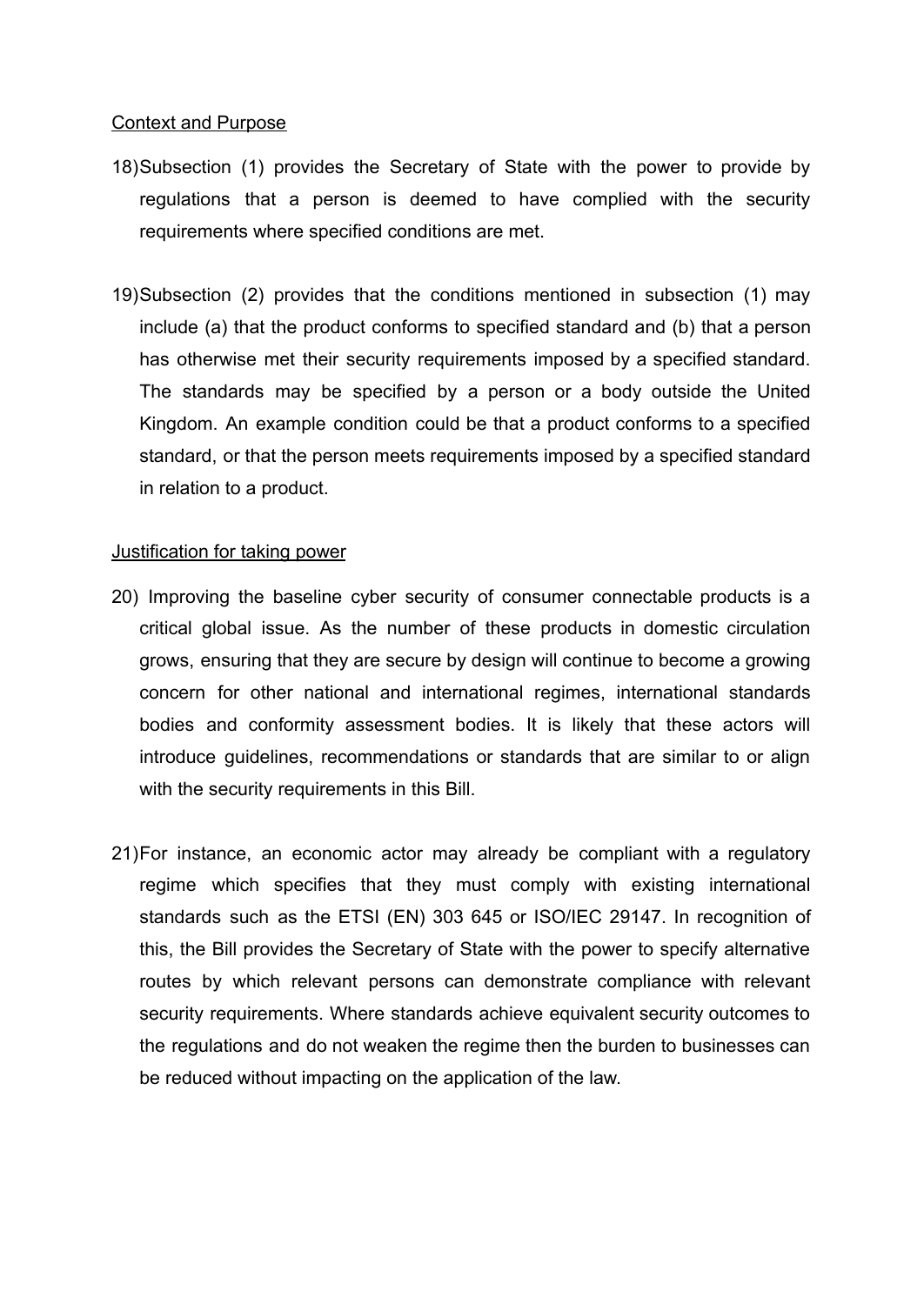22)This power will facilitate mutual recognition agreements and help the UK to avoid placing undue burden on industry by restricting the free flow of international trade.

## Justification for the procedure

23)It is considered that the negative resolution procedure provides a suitable level of scrutiny for this power, as it does not enable the Secretary of State to create additional security requirements, or reduce the effect of the legal framework.

## **Clause 6, subsection (1): Excepted products**

| Power conferred on:      | The Secretary of State                   |
|--------------------------|------------------------------------------|
| Power exercisable by:    | Regulations made by statutory instrument |
| Parliamentary procedure: | Negative or affirmative resolution       |

## Context and Purpose

24)The provisions empower the Secretary of State to make regulations excepting particular products from the provisions of this regime.

## Justification for taking the power

- 25)The government is committed to ensuring that businesses are not subject to an unnecessarily duplicative regulatory regime. This power will enable the government to specify products already subject to robust regulation as out of scope that would otherwise fall within the ambit of the Bill under the definition of "relevant connectable products". Products that will be covered by future regulation relevant to that product, or products that it would not otherwise be appropriate to include, will also be excepted from scope using this power. The government stated its intent in respect of which products will be initially excepted in its April 2021 policy paper<sup>2</sup>.
- 26)This power will allow the Secretary of State to except a product from the scope of the bill where it is already regulated to the same or a higher standard in other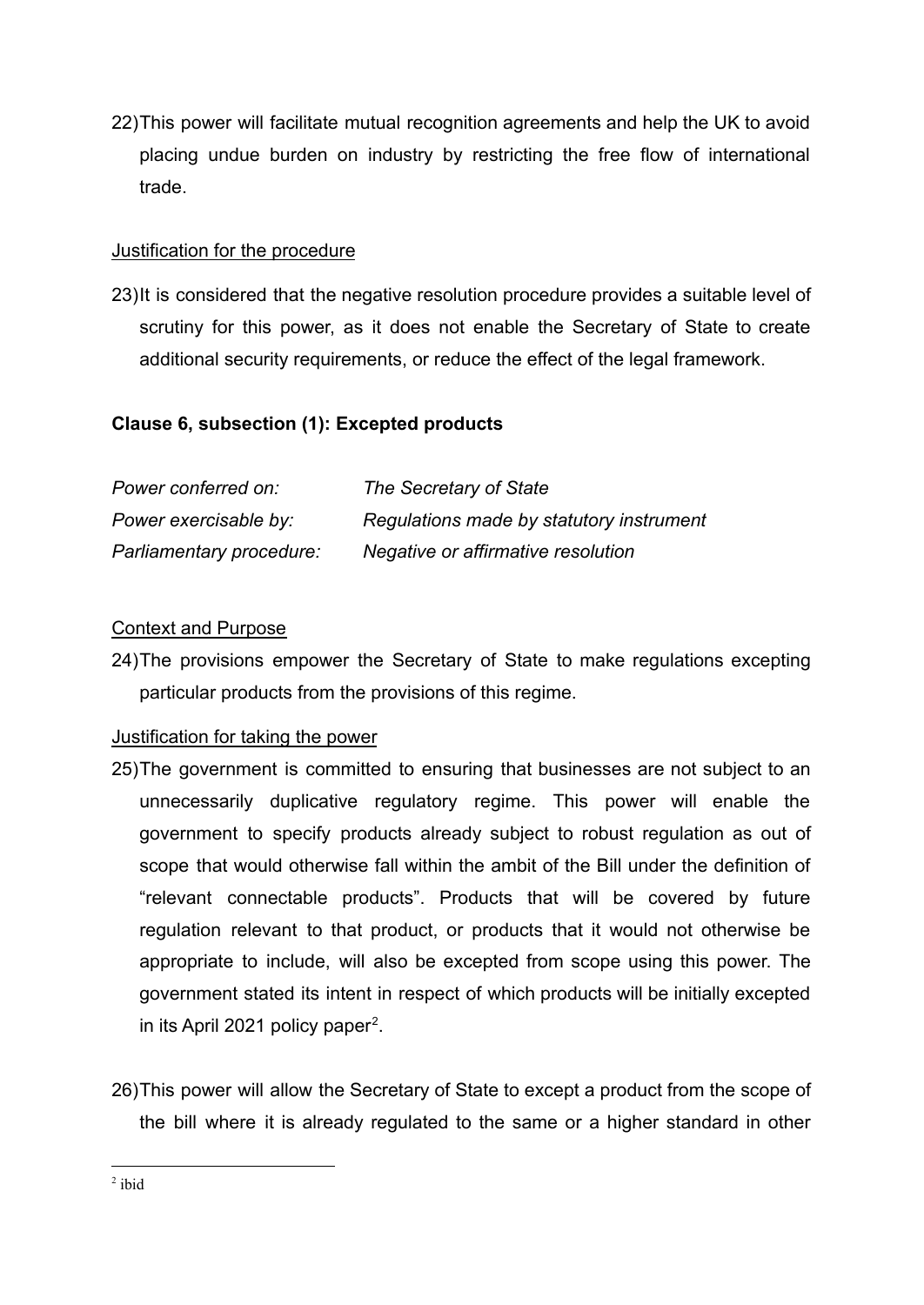acts or regulations. For example, the government has stated that it will except smart metering devices that are already regulated from a cyber security perspective through Relevant Technical Specifications which must be met when subject to a Relevant Energy License Conditions as set out in The Gas Act 1986 and The Electricity Act 1989.

- 27)Similarly, this power would also allow the Secretary of State to except products from the scope of the Bill where it would be disproportionate or otherwise inappropriate for them to be in scope, as identified through consultation with industry and/or by advice from the National Cyber Security Centre (NCSC).
- 28)Desktop computers and laptops are in the first instance to be excepted from the scope of this Bill due to their complex supply chains relative to other products. The government held a Call for Views on this point and it is possible that these products will be brought into scope at a later date if the proportionality balance changes when considering risk of cyber threat against cost of implementation.
- 29)Additionally, this power will also allow the Secretary of State to except products when that product is incorporated into, attached to, or otherwise forms part of, another product, either of these products is to be regarded as an excepted product.

#### Justification for the procedure

- 30)By virtue of subsection (3), regulations made under this clause which are limited to varying the description of a product specified in regulations or to specifying any description of products that are subject to requirements that are considered by the Secretary of State to be equivalent to those already specified are subject to the negative resolution procedure.
- 31)By virtue of subsection (4), all other regulations made under this clause are subject to affirmative procedure.
- 32)The affirmative resolution procedure is the appropriate vehicle for this power as it is important that Parliament has the opportunity to debate any major changes,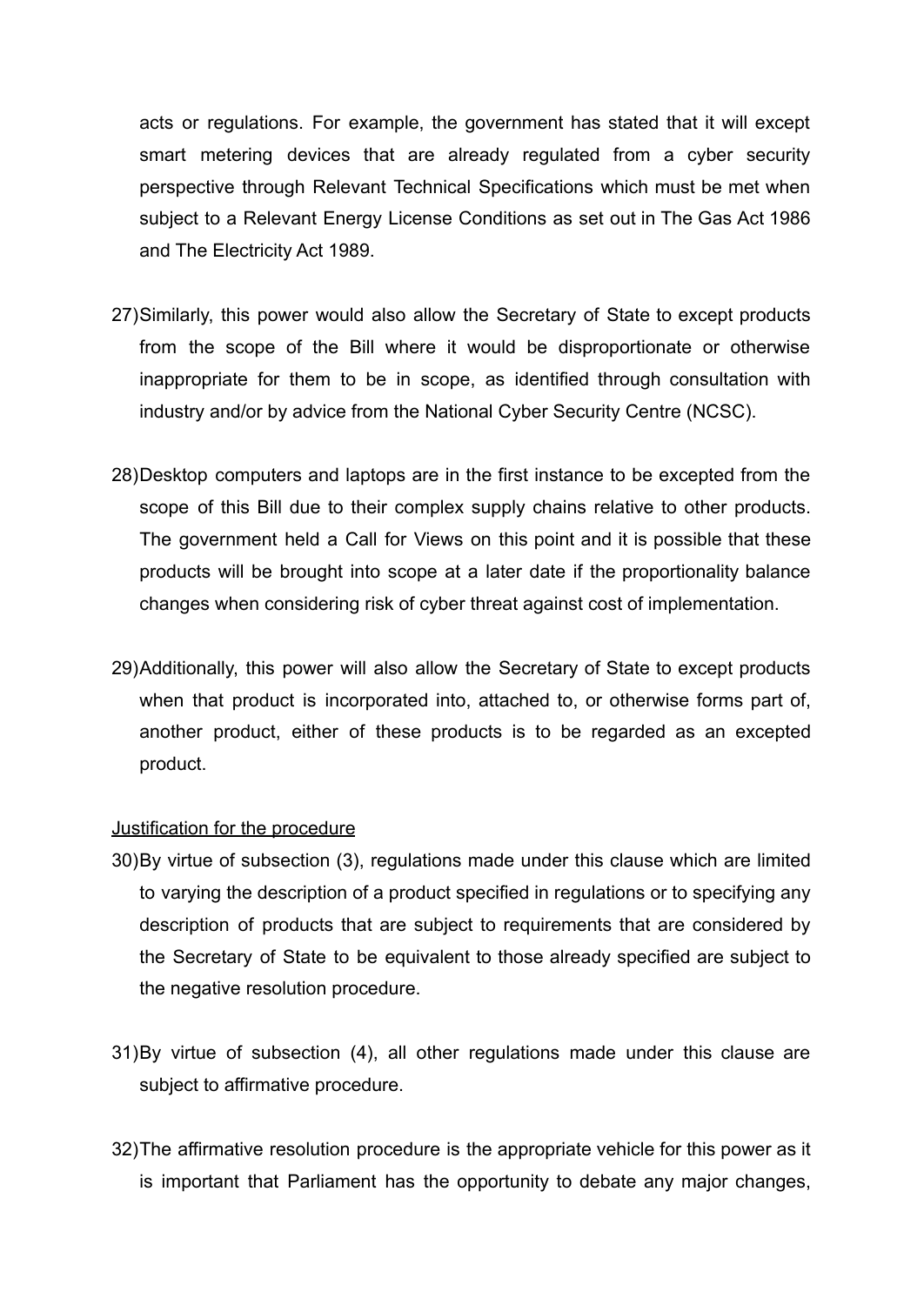including the removal of a product from the exceptions list, or the addition of a product class to the list, as such changes will impact how the legislative regime functions, the impact on business, and the protection customers of consumer connectable products are afforded.

33)However, it is considered that the negative resolution procedure provides a suitable level of scrutiny for regulations made pursuant to subsection (3), as the government does not expect that such regulations would impact the security protections afforded by this regime.

# **Clause 9, subsection (2)(b): Power for Secretary of State to specify the form of, and the information to be contained in, a summary statement of compliance**

| Power conferred on:      | The Secretary of State                   |
|--------------------------|------------------------------------------|
| Power exercisable by:    | Regulations made by statutory instrument |
| Parliamentary procedure: | Negative resolution                      |

## Context and Purpose

34)This provision enables the Secretary of State to specify in regulations what information must be included in a summary statement of compliance under subsection (2)(b), and in what form the summary statement of compliance must take for the manufacturer to discharge the duty under subsection (2).

## Justification for taking the power

- 35) In order for this Bill to function effectively, consumers, manufacturers, and everyone in the supply chain, need to understand how compliance with product security requirements is demonstrated. The government needs to provide clear instructions on the form that statements of compliance are presented in, and the information they must include to allow for consistency across the process and a minimum level of transparency.
- 36)An effective statement of compliance will likely contain information that enables relevant persons such as importers and distributors to identify a product, and to easily ascertain that the manufacturer or manufacturers of a product have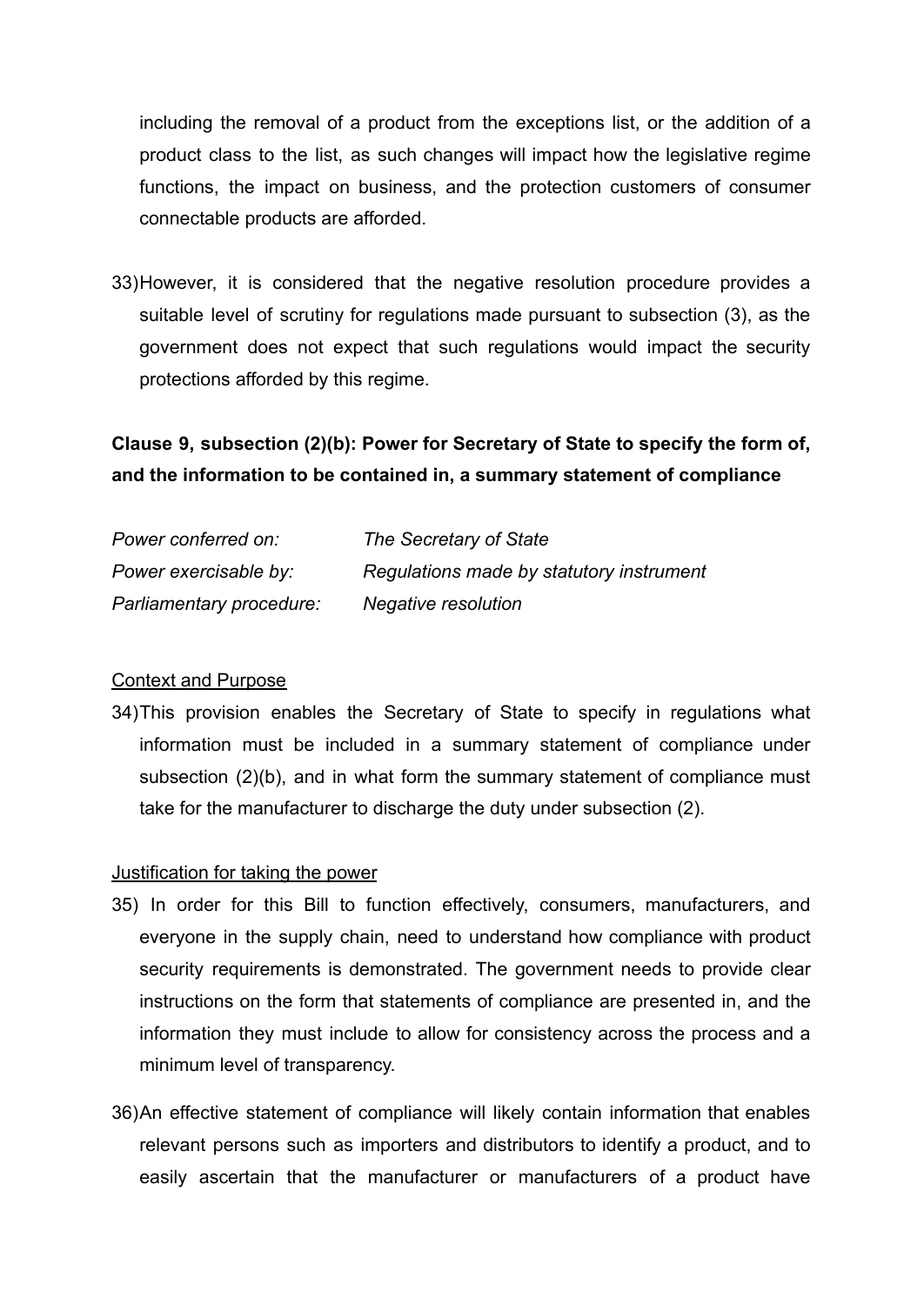complied with all applicable security requirements in relation to the product. In situations where a summary version of the statement of compliance is applicable it will need to contain information, and in the form specified by, regulations set out under the power in this section, this would reduce the burden to industry as it will be sufficient for a product to be accompanied by a summary statement in lieu of the full statement of compliance.

- 37)To facilitate compliance with the legislation, the government is committed to, as far as possible, aligning with the administrative requirements of product safety legislation, since products subject to the PSTI Bill will often also be subject to other product safety legislation. Where appropriate, this power will be used to allow manufacturers to produce summary versions of the statement of compliance that include all necessary information in the same form as declarations of conformity required by product safety legislation. The intention is for manufacturers to be able to produce a single document to discharge their duties under different legislation.
- 38)The level of administrative detail concerning the form and information that needs to be present in a summary version of a statement of compliance is not considered appropriate for primary legislation. Since the security requirements will be specified in regulations made under the power in clause 1 and the statement of compliance (and any summary version of it) will need to contain specific information related to these security requirements, it is not possible for the contents of the summary statement of compliance to be described on the face of the Bill. It is also considered necessary for the legal framework to apply as intended long term for the contents and the form of summary versions of the statement of compliance to be easily amendable so the regulations continue to reflect changes to the declaration of conformity requirements, and changes or additions to the security requirements to be reflected.

#### Justification for the procedure

39)By virtue of subsection (9), regulations made under this clause are subject to negative procedure. The negative procedure is considered the appropriate level of parliamentary scrutiny for regulations made under this power in respect to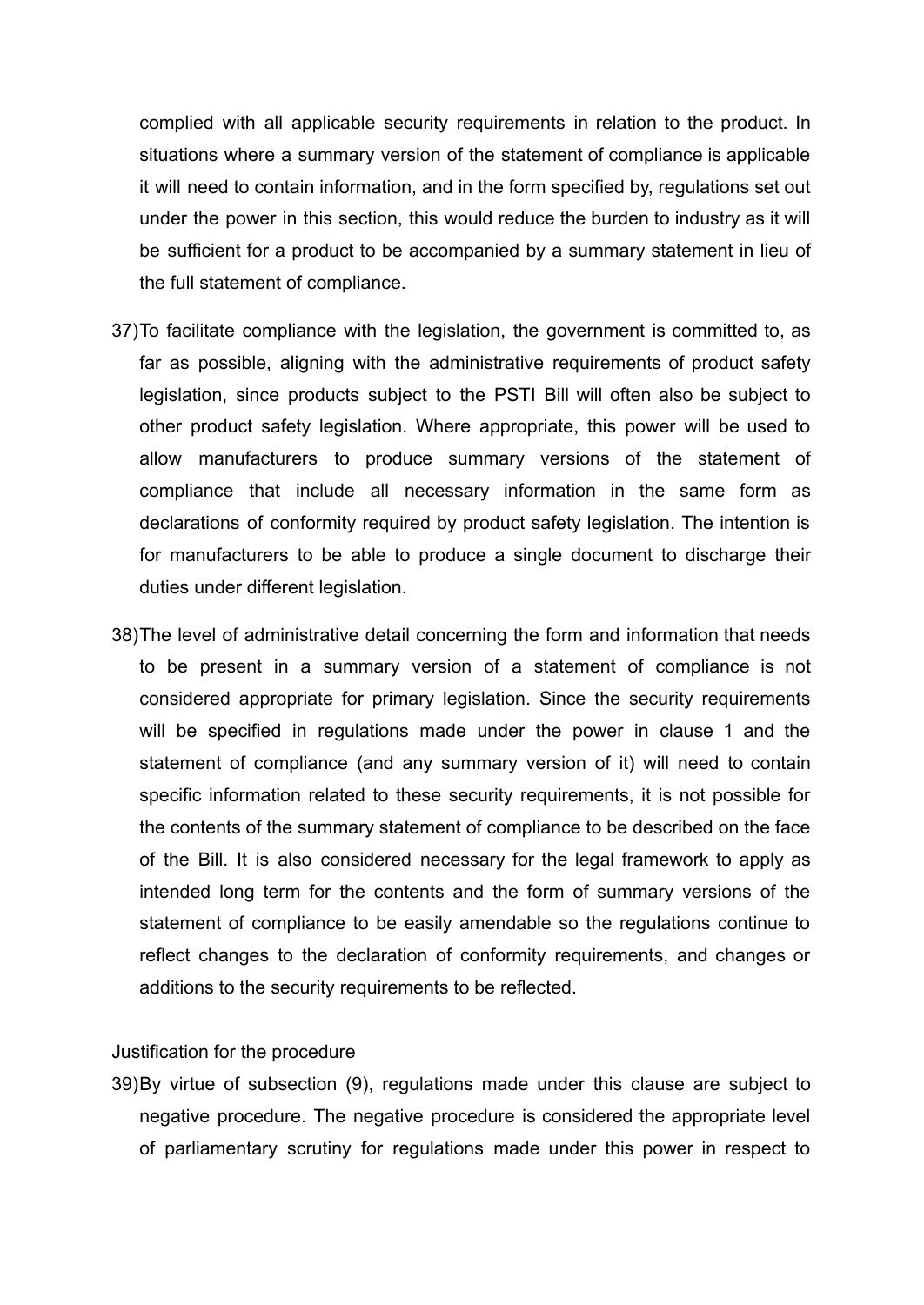providing summary statements of compliance instructions as these are merely augmentations of the obligation to draw up a statement of compliance.

# **Clause 9, subsection (3)(b): Power for Secretary of State to specify the form of, and the information to be contained in, a statement of compliance**

| Power conferred on:      | The Secretary of State                   |
|--------------------------|------------------------------------------|
| Power exercisable by:    | Regulations made by statutory instrument |
| Parliamentary procedure: | Negative resolution                      |

## Context and Purpose

40)This provision enables the Secretary of State to specify in regulations what information must be included in a statement of compliance under subsection (2)(a), and in what form the statement of compliance accompanying the product must take for the manufacturer to discharge the duty under subsection (2).

#### Justification for taking the power

- 41) In order for this Bill to function effectively, consumers, manufacturers, and everyone in the supply chain, need to have a shared understanding of how compliance with product security requirements is demonstrated. The government needs to provide clear instructions on the form that statements of compliance are presented in, and the information they must include.
- 42)The level of administrative detail that will be included in regulations made under this power is not considered appropriate for the Bill. Since the security requirements will be specified in regulations made under the power in section 1 and the statement of compliance will need to contain specific information related to these security requirements, it is not possible for the contents of the summary statement of compliance to be described on the face of the Bill. It is also considered necessary that the requirements related to statements of compliance are easily amendable to accommodate any changes to the security requirements (e.g. the addition of a new security requirement).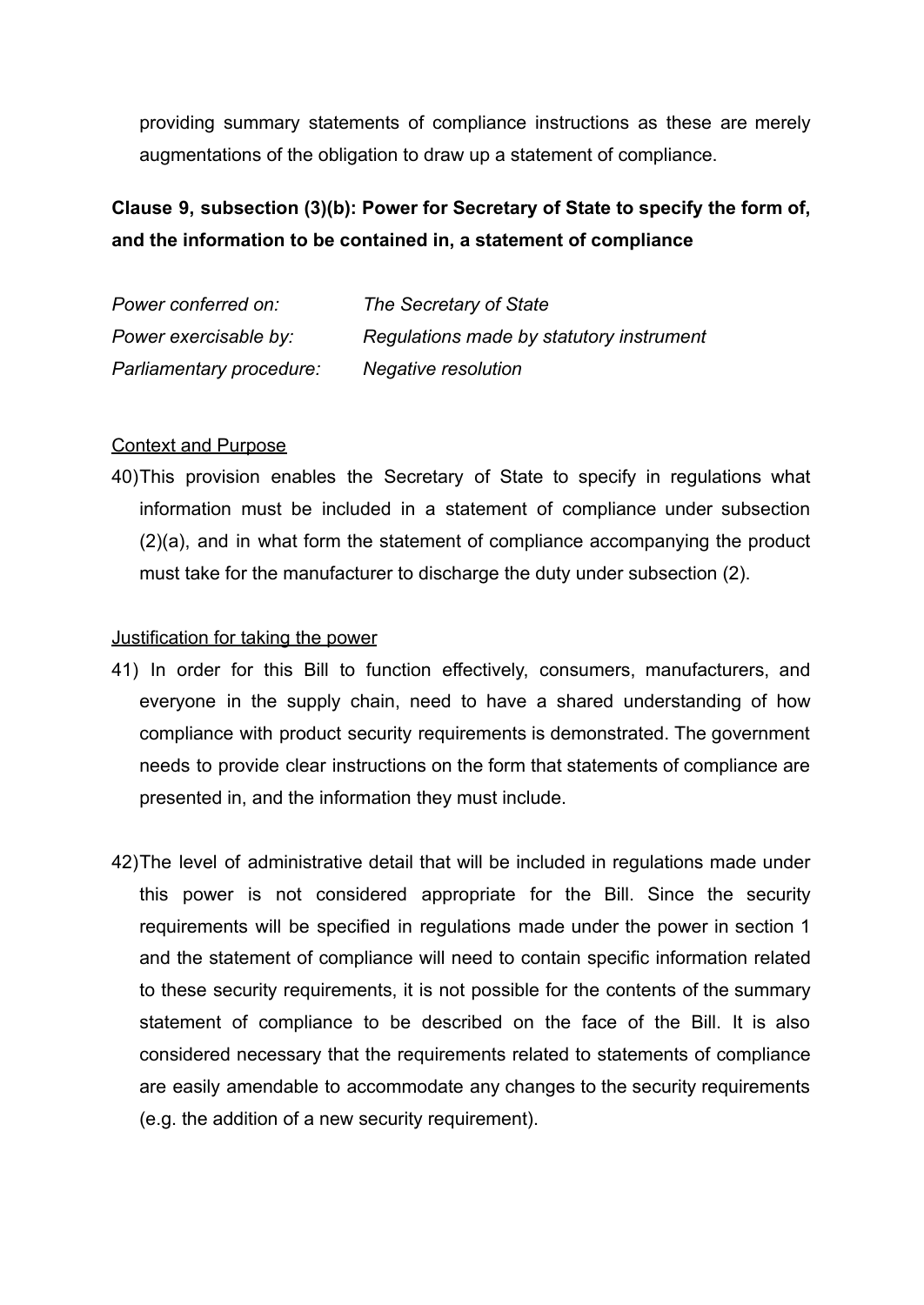#### Justification for the procedure

43)By virtue of subsection (9), regulations made under this clause are subject to negative procedure. The negative procedure is considered the appropriate level of parliamentary scrutiny for regulations made under this power in respect to providing statements of compliance instructions as these are merely augmentations of the obligation to draw up a statement of compliance.

# **Clause 9, subsection (6): Power to make provisions about statements of compliance**

| Power conferred on:      | The Secretary of State                   |
|--------------------------|------------------------------------------|
| Power exercisable by:    | Regulations made by statutory instrument |
| Parliamentary procedure: | Negative resolution                      |

#### Context and Purpose

- 44)Under clause 9(2) of the Bill, consumer connectable products sold in the UK must be accompanied by a statement of compliance or a summary of the statement of compliance, that is in such form and contains such information as is specified in regulations, in which the manufacturer confirms that they have met relevant security requirements relating to the product. Manufacturers, importers and distributors are prohibited from making consumer connectable products available to UK customers if the product is not accompanied by a statement of compliance, even if the security requirements have been complied with in relation to a product.
- 45)Amongst other things, the statement of compliance must state that, in the opinion of the manufacturer, the manufacturer has complied with any security requirements relating to the product.
- 46)Subsection (6) provides a power for the Secretary of State to set out further provision around statements of compliance, including specific steps to take to determine compliance and the retention, publication and making available of the statement of compliance.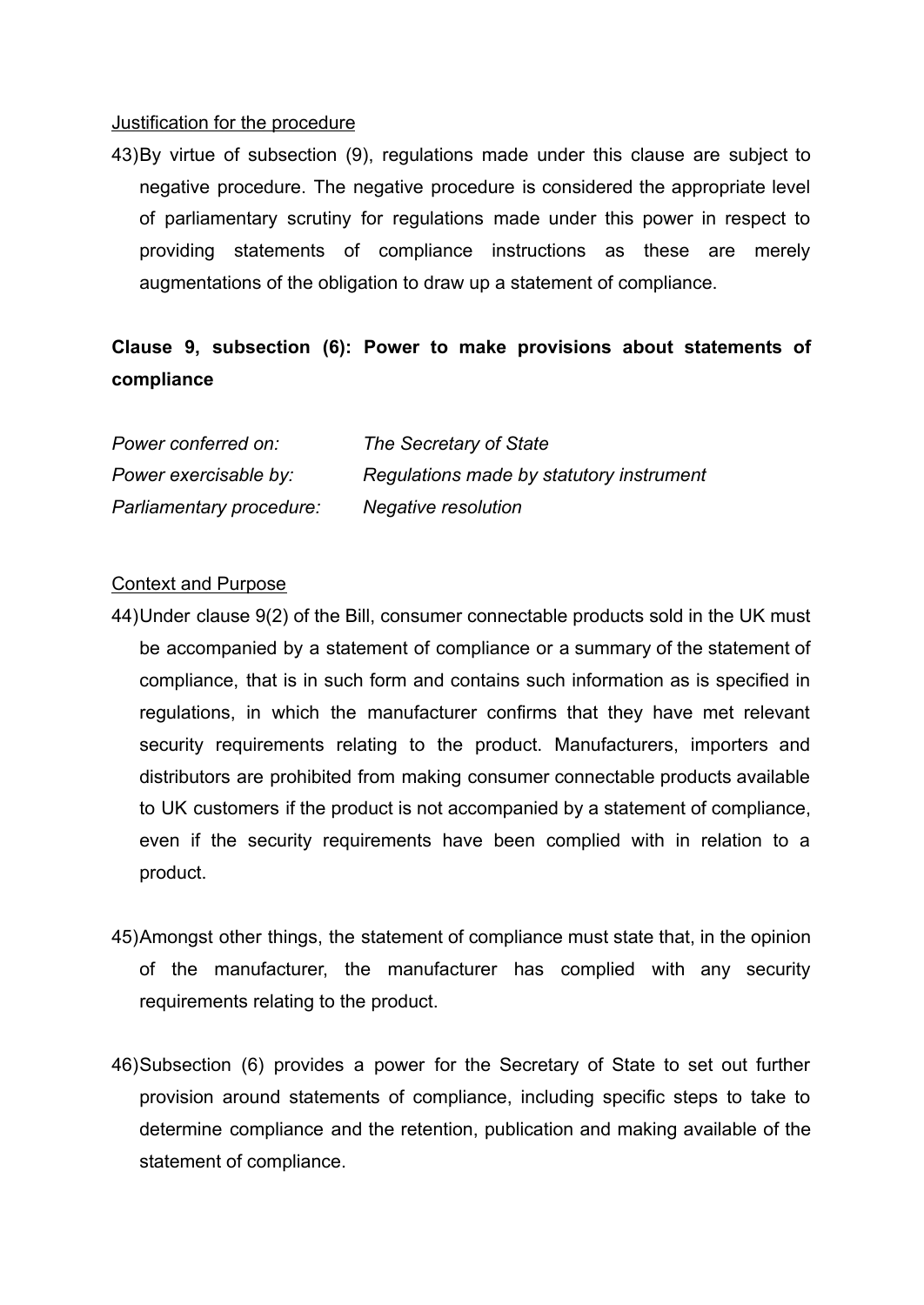#### Justification for taking the power

- 47) In order for this Bill to function effectively, consumers, manufacturers, and everyone in the supply chain, need to have a shared understanding of what is required in respect of statements of compliance. The government needs to be able to provide clear instructions on steps to take to determine compliance where appropriate, the minimum amount of time statements of compliance must be kept, how they should be published and provisions around making copies available.
- 48)Where changes to the wider technological or threat landscapes render it appropriate, the government may introduce regulations under subsection (6)(a) mandating that products of a particular description undergo a particular assurance process. This would be done in instances where the provisions of that assurance process are equivalent to all or some of the relevant security requirements the manufacturer is subject to under this regime in relation to that product.

#### Justification for the procedure

49)By virtue of subsection (9), regulations made under this clause are subject to negative procedure. The negative procedure is considered the appropriate level of parliamentary scrutiny for regulations made under this power in respect to providing statements of compliance instructions as these are merely augmentations of the obligation to draw up a statement of compliance. The negative resolution procedure is also deemed appropriate in respect of mandating assurance processes because any assurance process mandated by this power would not go beyond the security requirements to which a product would already be subject.

# **Clause 9, subsection (7): Power to provide that a manufacturer has complied with the statement of compliance duty when certain conditions are met**

| Power conferred on:   | The Secretary of State                   |
|-----------------------|------------------------------------------|
| Power exercisable by: | Regulations made by statutory instrument |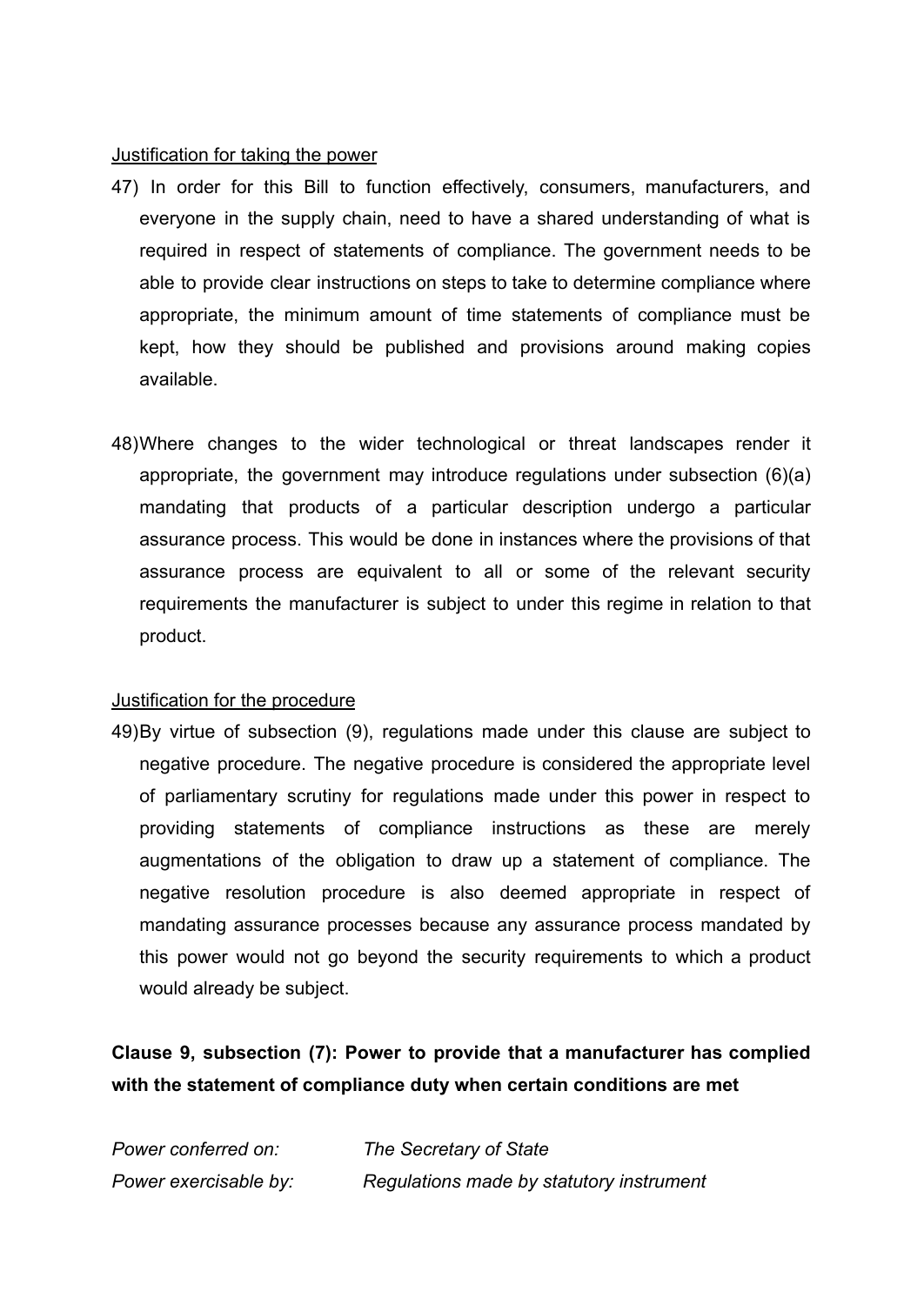#### Context and Purpose

- 50)This power provides the Secretary of State with the power to establish that a manufacturer has complied with the statement of compliance duty when specified conditions are met.
- 51)Subsection (7) will be used to set out regulations specifying conditions that, if met by a manufacturer, precludes it from being subject to the duty to only make products available where that product is accompanied by a statement of compliance (or summary statement). This is related to use of the power in clause 3 to facilitate mutual recognition agreements by providing a means of recognising the standards used in other regulatory regimes.

#### Justification for taking the power

52)Where the government has recognised another standard as being equivalent to compliance with a security requirement using the provisions of clause 3(1), it may be appropriate under certain conditions, for instance where the government has entered into a mutual recognition arrangement with another regime, for the duty to ensure that a product is accompanied by a statement of compliance to be waived for relevant persons in relation to products that meet that standard.

#### Justification for the procedure

53)By virtue of subsection (9) regulations made under clause 9(7) are subject to the negative procedure. The negative procedure is considered the appropriate level of parliamentary scrutiny for regulations made under this power. A negative procedure allows quicker implementation of mutual recognition agreements. More broadly, exercising this power does not create an additional obligation on manufacturers to demonstrate compliance or reduce the effect of the existing obligation, but merely creates alternative routes for manufacturers to meet their obligation related to the statement of compliance.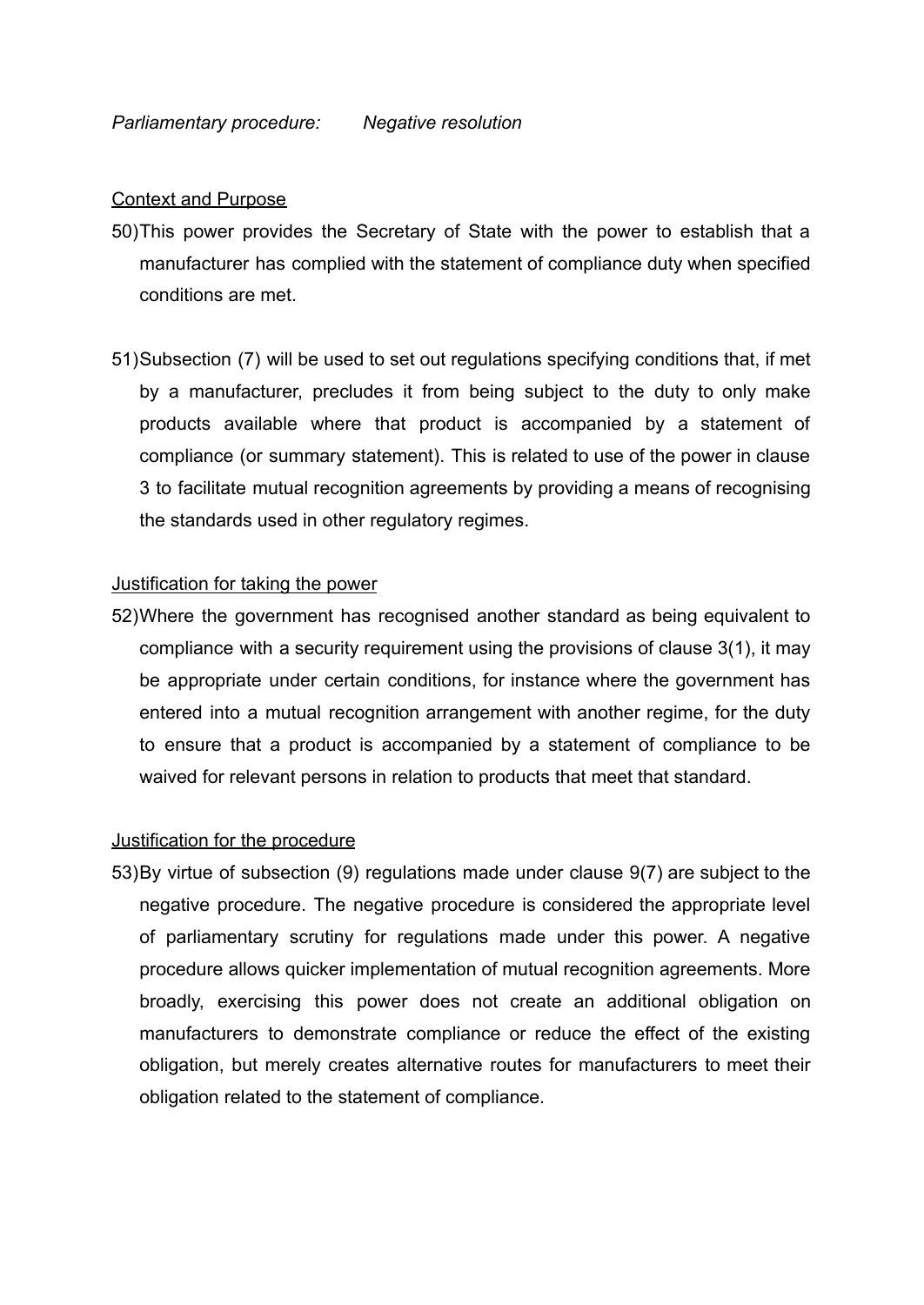**Clause 11, subsection (5): Power for the Secretary of State to specify the conditions that must be met for a manufacturer to be subject to the duty to notify customers of a compliance failure of a manufacturer**

*Power conferred on: The Secretary of State Power exercisable by: Regulations made by statutory instrument Parliamentary procedure: Negative resolution*

### Context and Purpose

54)Under the Bill, a manufacturer is required to take action, including notifying certain persons such as the Secretary of State, an enforcer to whom the Secretary of State has delegated enforcement functions if applicable, and other economic actors, where the manufacturer becomes aware of (or ought to be aware of) a compliance failure by a manufacturer in relation to a product. This provision allows the Secretary of State to specify in regulations certain conditions which, when met, will also require the manufacturer in the same circumstances to notify customers in the United Kingdom to whom the manufacturer has supplied the product.

#### Justification for taking the power

55)Where the nature of a compliance failure in relation to consumer connectable products supplied to customers exposes those customers to risk, it is important that they are informed and can respond accordingly. The Government will use this power to set out practical conditions, the effect of which will be that customers will need to be notified of compliance failures where that failure has exposed the customer to significant risk. These conditions will be defined in regulations, and will be based on an assessment of the additional risk of cyber-attack presented by different kinds of compliance failure, for instance, in relation to specific security requirements.

#### Justification for the procedure

56)The negative procedure is considered to provide an appropriate level of parliamentary scrutiny for the exercise of this power. The negative procedure will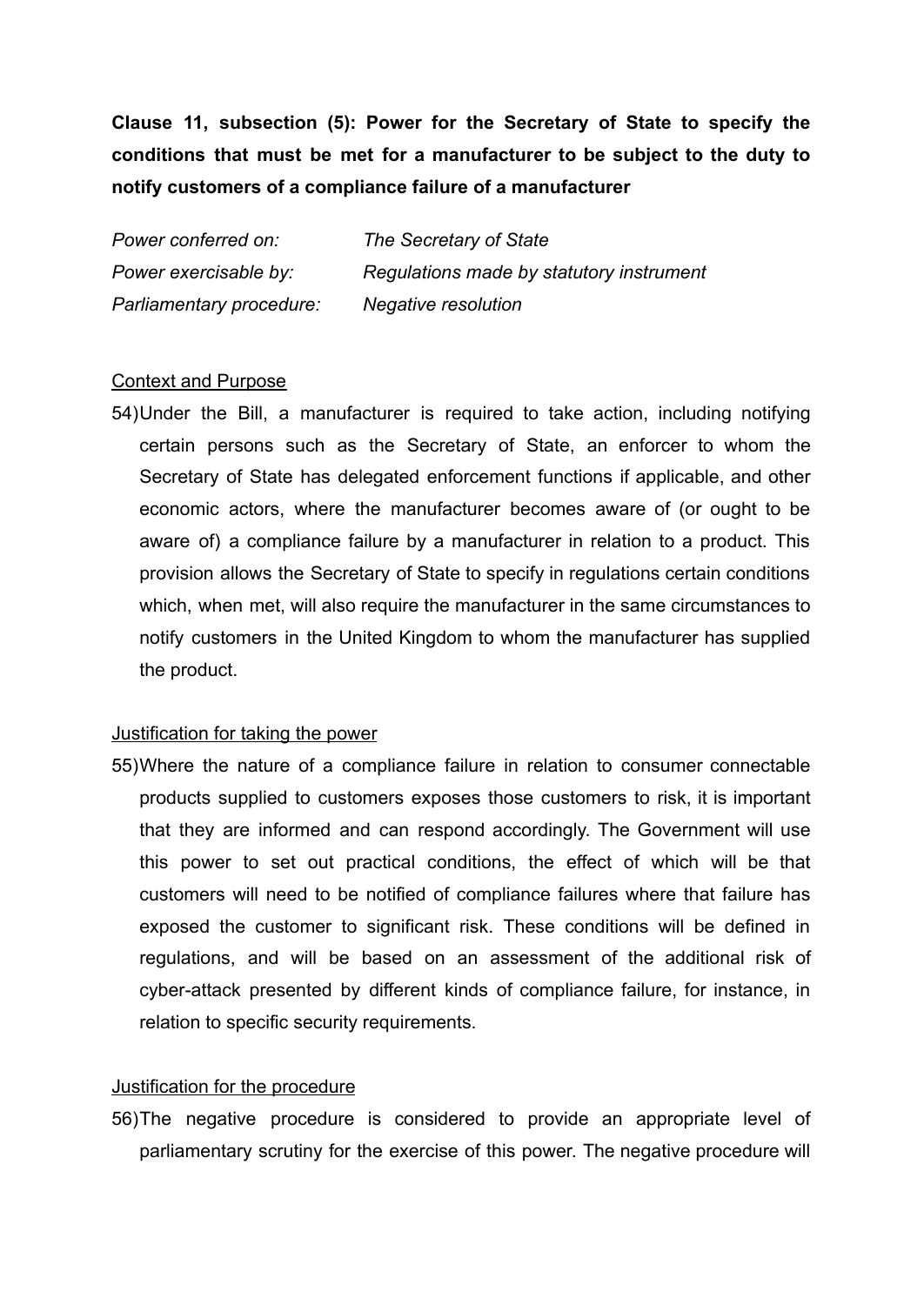allow the government to respond quickly to ensure that customers continue to be informed of compliance failures that expose them to significant risk amidst changes to the broader threat and technology landscapes.

# **Clause 15, subsection (3): Power to specify the length of time a statement of compliance must be retained by an importer**

| Power conferred on:      | The Secretary of State                   |
|--------------------------|------------------------------------------|
| Power exercisable by:    | Regulations made by statutory instrument |
| Parliamentary procedure: | Negative resolution                      |

## Context and Purpose

- 57)Subsection (3) provides a power for the Secretary of State to set out that importers must retain a copy of statements of compliance for a specified period of time.
- 58)It is expected that the security requirements may change or be amended in the future and that the UK's product safety regulatory regime will also be updated and it is therefore important that compliance can be evidenced for the duration of a product's lifecycle.

#### Justification for taking the power

- 59)Consumer connectable product supply chains are complex. Many manufacturers of these products are not based in the UK and it is therefore vital that statements of compliance, that detail whether security requirements in relation to a product have been complied with, are kept by importers, as they will often be the economic operator that first makes the product available in the UK.
- 60)The time period technical documentation is required to be retained may vary depending on what security requirements are made under the power in clause 1(1). For example, security requirements that require a manufacturer to state how long a product will be supported with security updates, would need to be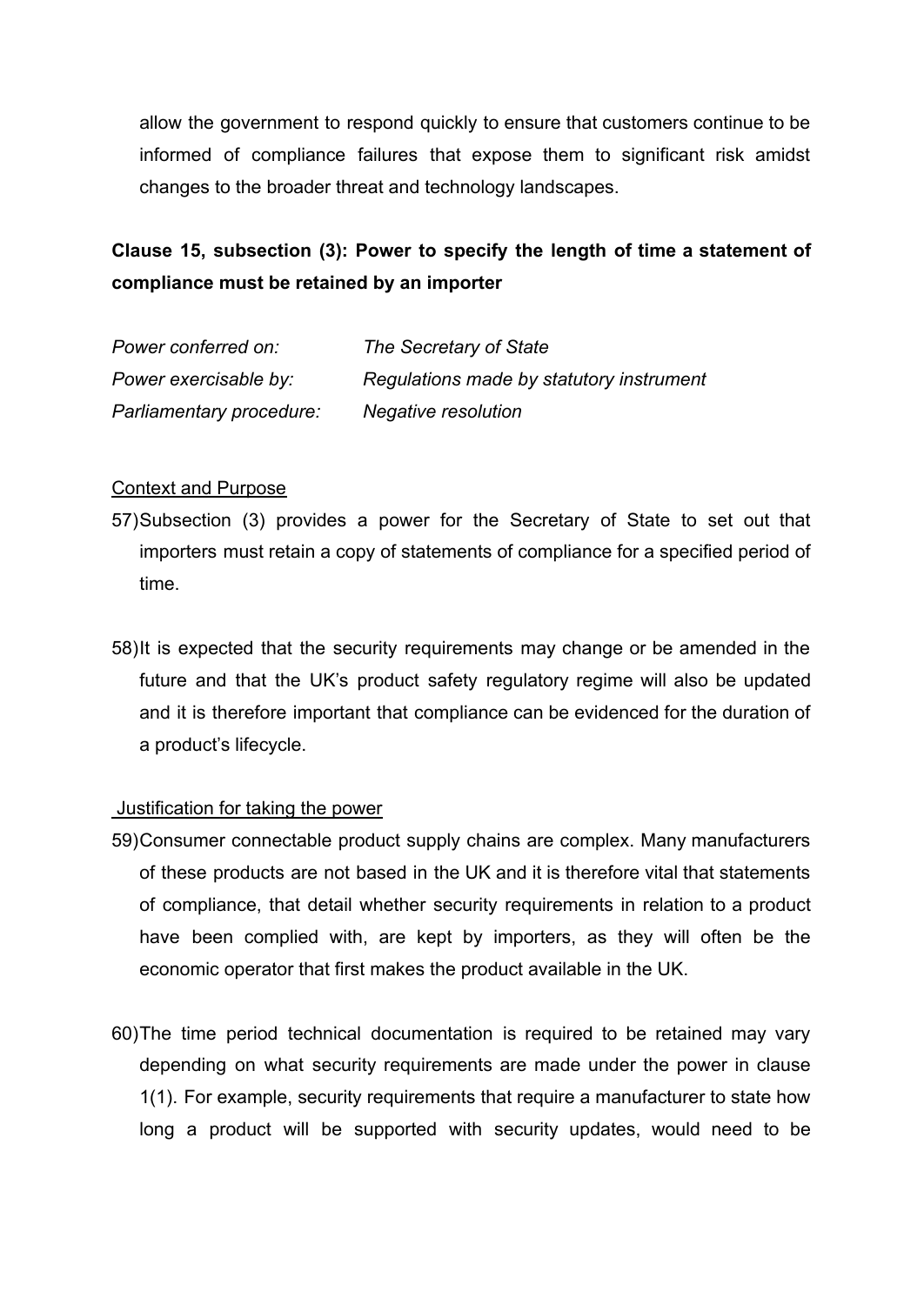supported by a requirement to retain technical documentation for the duration of that support period.

61)The Secretary of State or a delegated enforcer will likely require access to statements of compliance as part of carrying out enforcement functions. Access to technical documentation for products is vital during investigations into potential non-compliance.

## Justification for the procedure

62)By virtue of subsection (6) regulations made under subsection (3) are subject to negative procedure. The negative procedure is considered the appropriate level of parliamentary scrutiny for regulations made under this power as this is simply specifying the time period required for the retention of the to the statement of compliance by the importer.

# **Clause 15, subsection (4): Power to require an importer to make the statement of compliance available in accordance with regulations**

| Power conferred on:      | The Secretary of State                   |
|--------------------------|------------------------------------------|
| Power exercisable by:    | Regulations made by statutory instrument |
| Parliamentary procedure: | Negative resolution                      |

#### Context and Purpose

63)Subsection (4) provides a power for the Secretary of State to set out that importers must make available the statement of compliance, or the summary of the statement of compliance, in accordance with provision made by the regulations. This power may be used to ensure that a copy of the statement of compliance is readily accessible to the Secretary of State or a delegated enforcer, allowing them to conduct investigations where compliance breaches have been identified even when the manufacturer of a product is based overseas.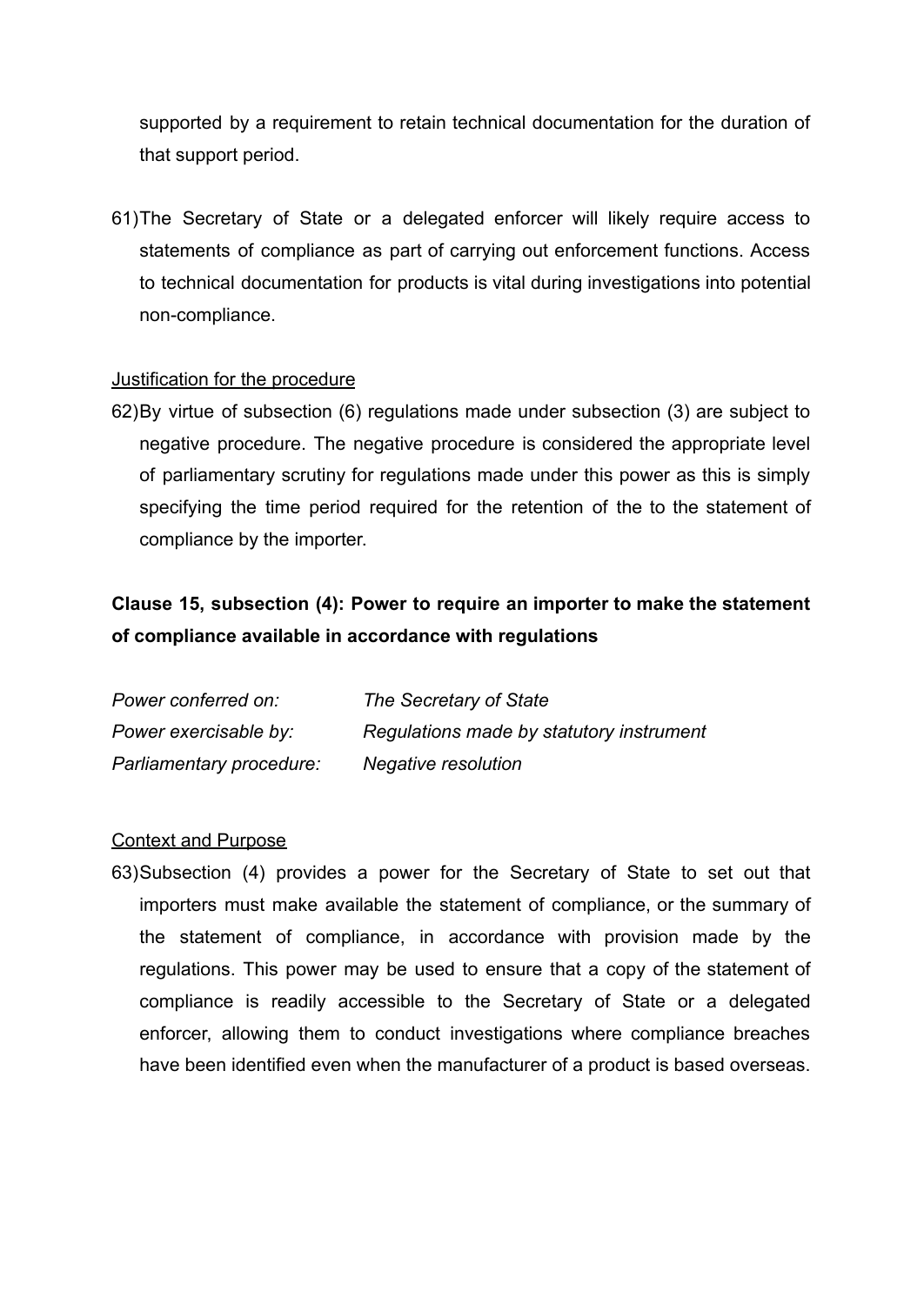#### Justification for taking the power

- 64) It is vital that the Secretary of State has the power to require importers to make statements of compliance available in addition to requiring them to keep it for a specific period. Ensuring that compliance can be evidenced is important but effective enforcement requires that the Secretary of State or a delegated enforcer can review evidence which helps determine if there has been compliance as part of its investigations.
- 65)Future regulations may specify how this information is to be made available to ensure transparency, for example, making provisions equivalent to regulation 28 of the Radio Equipment Regulations 2017, such that the importer makes the statement of compliance available to any person carrying out enforcement functions that requires access to it.

## Justification for the procedure

66)By virtue of subsection (6) regulations made under this clause are subject to negative procedure. The negative procedure is considered the appropriate level of parliamentary scrutiny for regulations made under this power as such provisions would simply specify the conditions under which a statement of compliance relating to a product is made available.

**Clause 18, subsection (5): Power for the Secretary of State to specify the conditions that must be met for an importer to be subject to the duty to notify customers of a compliance failure (of the importer)**

| Power conferred on:      | The Secretary of State                   |
|--------------------------|------------------------------------------|
| Power exercisable by:    | Regulations made by statutory instrument |
| Parliamentary procedure: | Negative resolution                      |

### Context and Purpose

67)Under the Bill, an importer is required to take action, including notifying certain persons such as the Secretary of State, or an enforcer to whom the Secretary of State has delegated enforcement functions if applicable, where the importer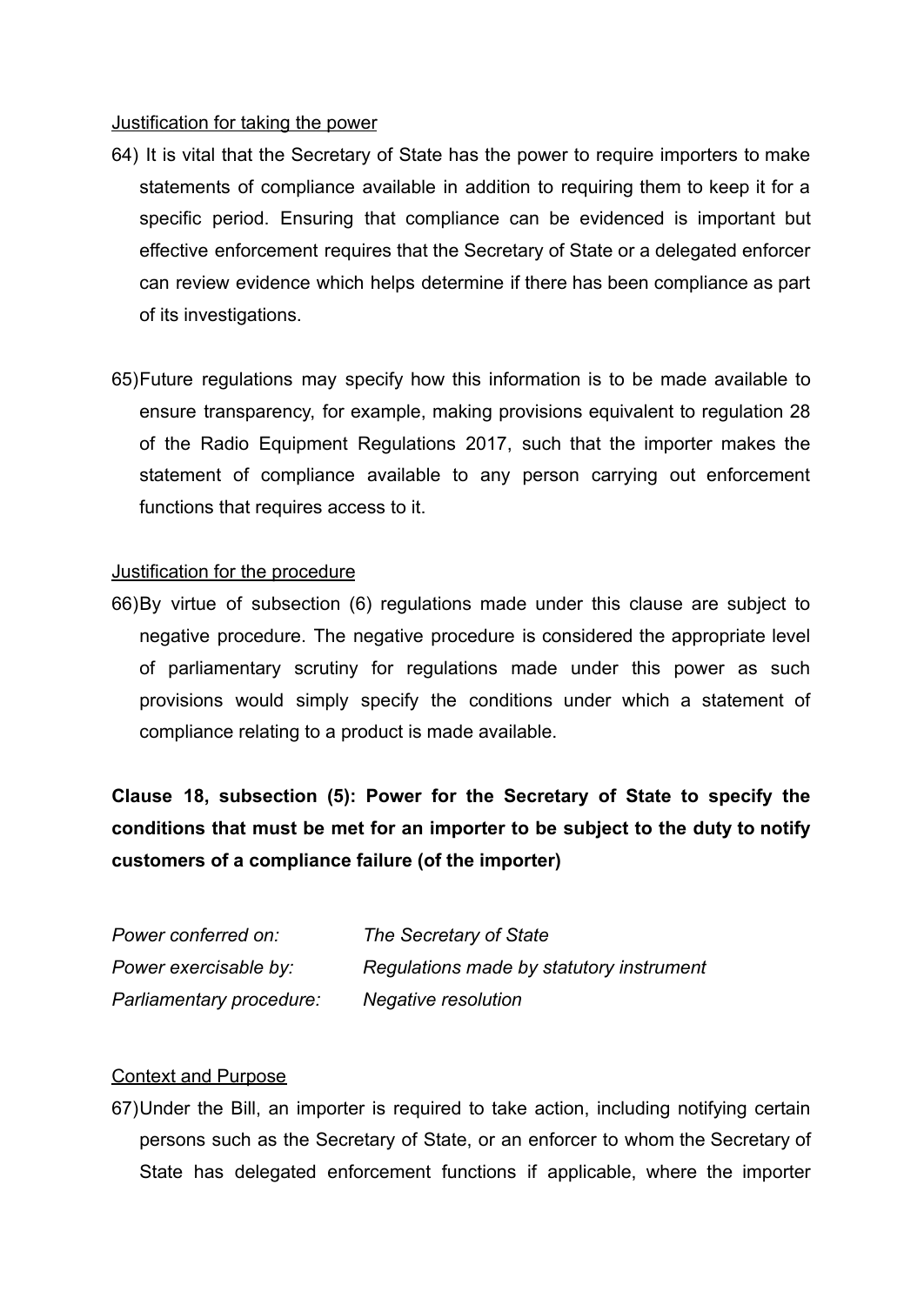becomes aware of, or ought to be aware of, a compliance failure by the importer in relation to a product. This provision allows the Secretary of State to specify in regulations certain conditions which, when met, will also require the importer in the same circumstances to notify customers in the United Kingdom to whom the importer has supplied the product.

### Justification for taking the power

68)Where the nature of a compliance failure in relation to consumer connectable products supplied to customers exposes those customers to risk, it is important that they are informed and can respond accordingly. The Government will use this power to set out practical conditions, the effect of which will be that customers will need to be notified of compliance failures where that failure has exposed the customer to significant risk. These conditions will be defined in regulations, and will be based on an assessment of the additional risk of cyber-attack presented by different kinds of compliance failure, for instance, in relation to specific security requirements.

#### Justification for the procedure

69)The negative procedure is considered to provide an appropriate level of parliamentary scrutiny for the exercise of this power. The negative procedure will allow the government to respond quickly to ensure that customers continue to be informed of compliance failures that expose them to significant risk amidst changes to the broader threat and technology landscapes.

**Clause 19, subsection (7): Power for the Secretary of State to specify the conditions that must be met for an importer to be subject to the duty to notify customers of a compliance failure (of the manufacturer)**

| Power conferred on:      | The Secretary of State                   |
|--------------------------|------------------------------------------|
| Power exercisable by:    | Regulations made by statutory instrument |
| Parliamentary procedure: | Negative resolution                      |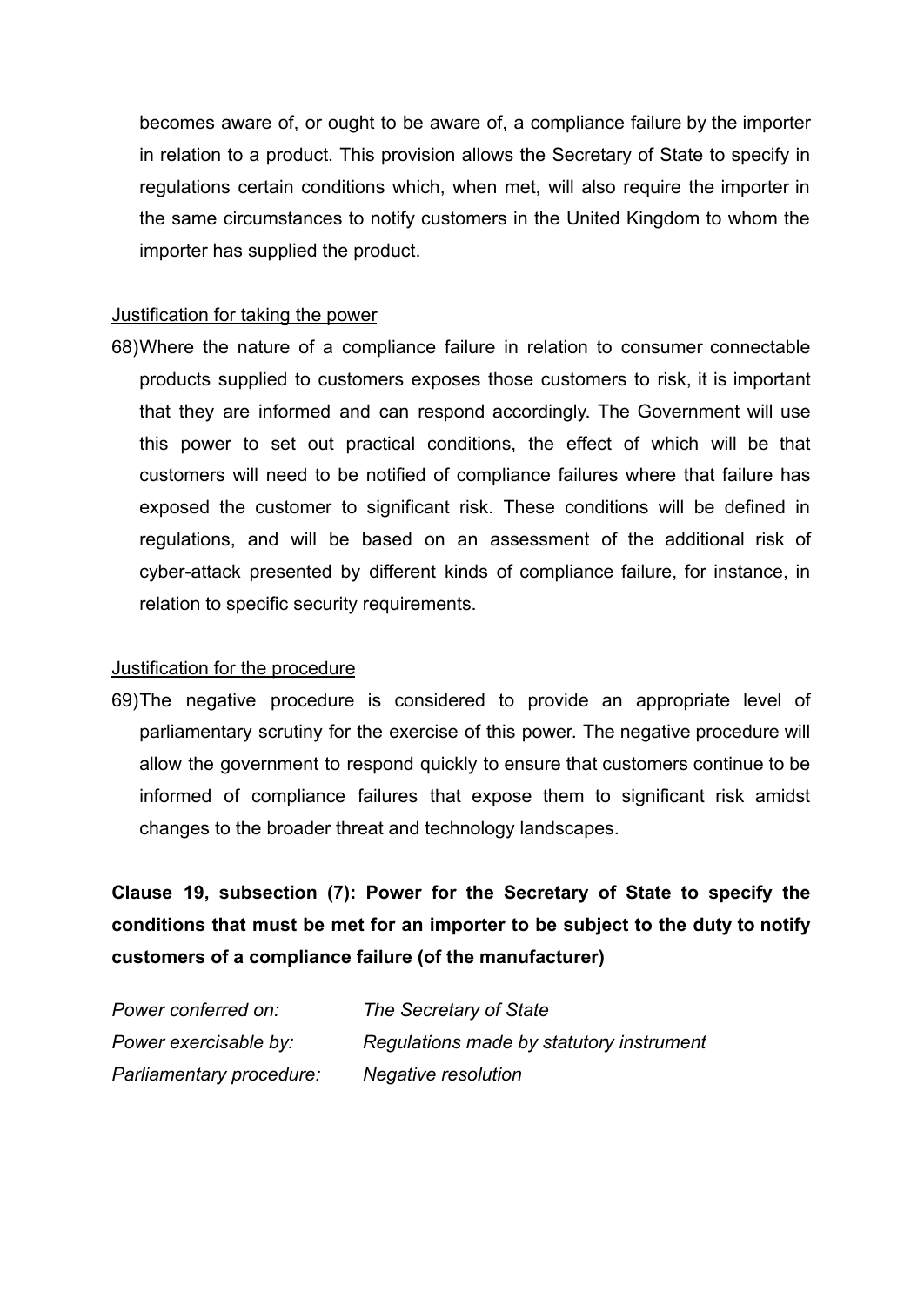#### Context and Purpose

70)Under the Bill, an importer is required to take action, including notifying certain persons such as the Secretary of State, an enforcer to whom the Secretary of State has delegated enforcement functions if applicable, and other economic actors, where an importer becomes aware of or ought to be aware of a compliance failure by a manufacturer in relation to a product. This provision allows the Secretary of State to specify in regulations certain conditions which, when met, will also require an importer in the same circumstances to notify customers in the United Kingdom to whom the importer has supplied the product.

## Justification for taking the power

71)Where the nature of a compliance failure in relation to consumer connectable products supplied to customers exposes those customers to risk, it is important that they are informed and can respond accordingly. The Government will use this power to set out practical conditions, the effect of which will be that customers will need to be notified of compliance failures where that failure has exposed the customer to significant risk. These conditions will be defined in regulations, and will be based on an assessment of the additional risk of cyber-attack presented by different kinds of compliance failure, for instance, in relation to specific security requirements.

## Justification for the procedure

72)The negative procedure is considered to provide an appropriate level of parliamentary scrutiny for the exercise of this power. The negative procedure will allow the government to respond quickly to ensure that customers continue to be informed of compliance failures that expose them to significant risk amidst changes to the broader threat and technology landscapes.

**Clause 24, subsection (5): Power for the Secretary of State to specify the conditions that must be met for a distributor to be subject to the duty to notify customers of a compliance failure (of the distributor)**

| Power conferred on:   | The Secretary of State                   |
|-----------------------|------------------------------------------|
| Power exercisable by: | Regulations made by statutory instrument |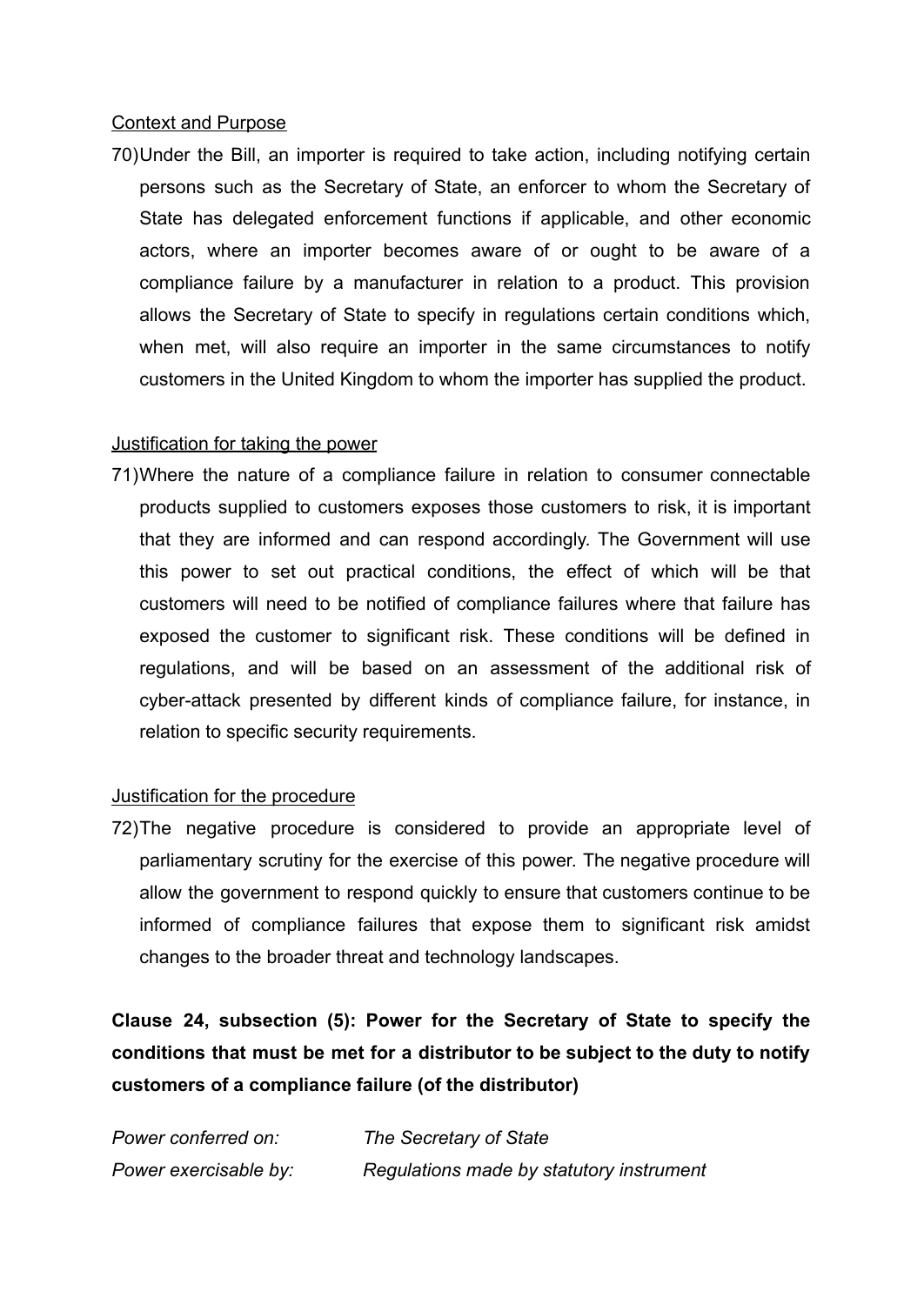#### Context and Purpose

73)Under the Bill, a distributor is required to take action, including notifying certain persons such as the Secretary of State or an enforcer to whom the Secretary of State has delegated enforcement functions if applicable, where the distributor becomes aware of or ought to be aware of a compliance failure by the distributor in relation to a product. This provision allows the Secretary of State to specify in regulations certain conditions which, when met, will also require the distributor in the same circumstances to notify customers in the United Kingdom to whom the distributor has supplied the product.

#### Justification for taking the power

74)Where the nature of a compliance failure in relation to consumer connectable products supplied to customers exposes those customers to risk, it is important that they are informed and can respond accordingly. The Government will use this power to set out practical conditions, the effect of which will be that customers will need to be notified of compliance failures where that failure has exposed the customer to significant risk. These conditions will be defined in regulations, and will be based on an assessment of the additional risk of cyber-attack presented by different kinds of compliance failure, for instance, in relation to specific security requirements.

#### Justification for the procedure

75)The negative procedure is considered to provide an appropriate level of parliamentary scrutiny for the exercise of this power. The negative procedure will allow the government to respond quickly to ensure that customers continue to be informed of compliance failures that expose them to significant risk amidst changes to the broader threat and technology landscapes.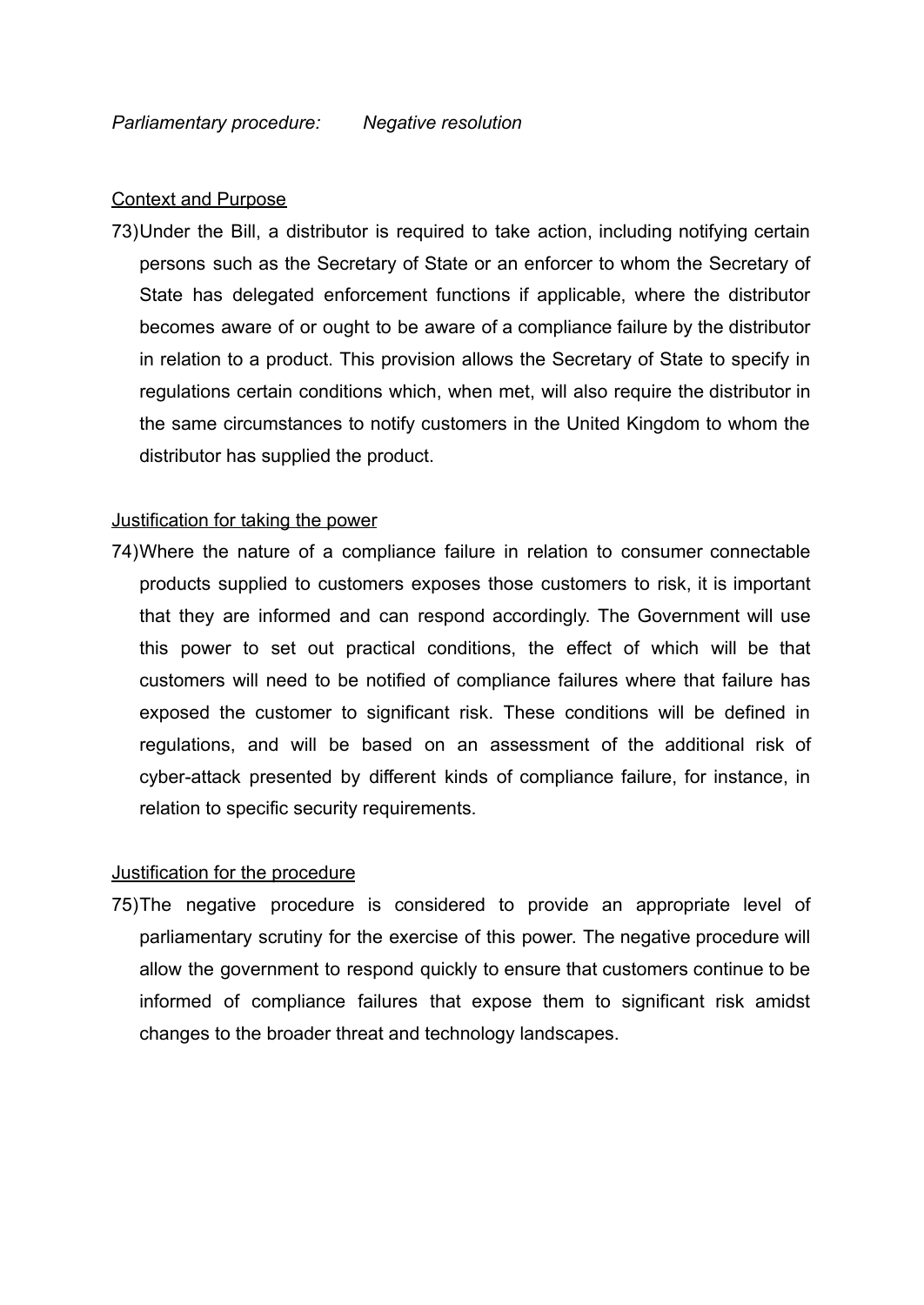# **Clause 25, subsection (8): Power for the Secretary of State to specify the conditions that must be met for a distributor to be subject to the duty to notify customers of a compliance failure (of a manufacturer)**

*Power conferred on: The Secretary of State Power exercisable by: Regulations made by statutory instrument Parliamentary procedure: Negative resolution*

#### Context and Purpose

76)Under the Bill, a distributor is required to take action, including notifying certain persons such as the Secretary of State, an enforcer to whom the Secretary of State has delegated enforcement functions if applicable, and other economic actors, where the distributor becomes aware of (or ought to be aware of) a compliance failure by a manufacturer in relation to a product. This provision allows the Secretary of State to specify in regulations certain conditions which, when met, will also require the distributor in the same circumstances to notify customers in the United Kingdom to whom the distributor has supplied the product.

#### Justification for taking the power

77)Where the nature of a compliance failure in relation to consumer connectable products supplied to customers exposes those customers to risk, it is important that they are informed and can respond accordingly. The Government will use this power to set out practical conditions, the effect of which will be that customers will need to be notified of compliance failures where that failure has exposed the customer to significant risk. These conditions will be defined in regulations, and will be based on an assessment of the additional risk of cyber-attack presented by different kinds of compliance failure, for instance, in relation to specific security requirements.

#### Justification for the procedure

78)The negative procedure is considered to provide an appropriate level of parliamentary scrutiny for the exercise of this power. The negative procedure will allow the government to respond quickly to ensure that customers continue to be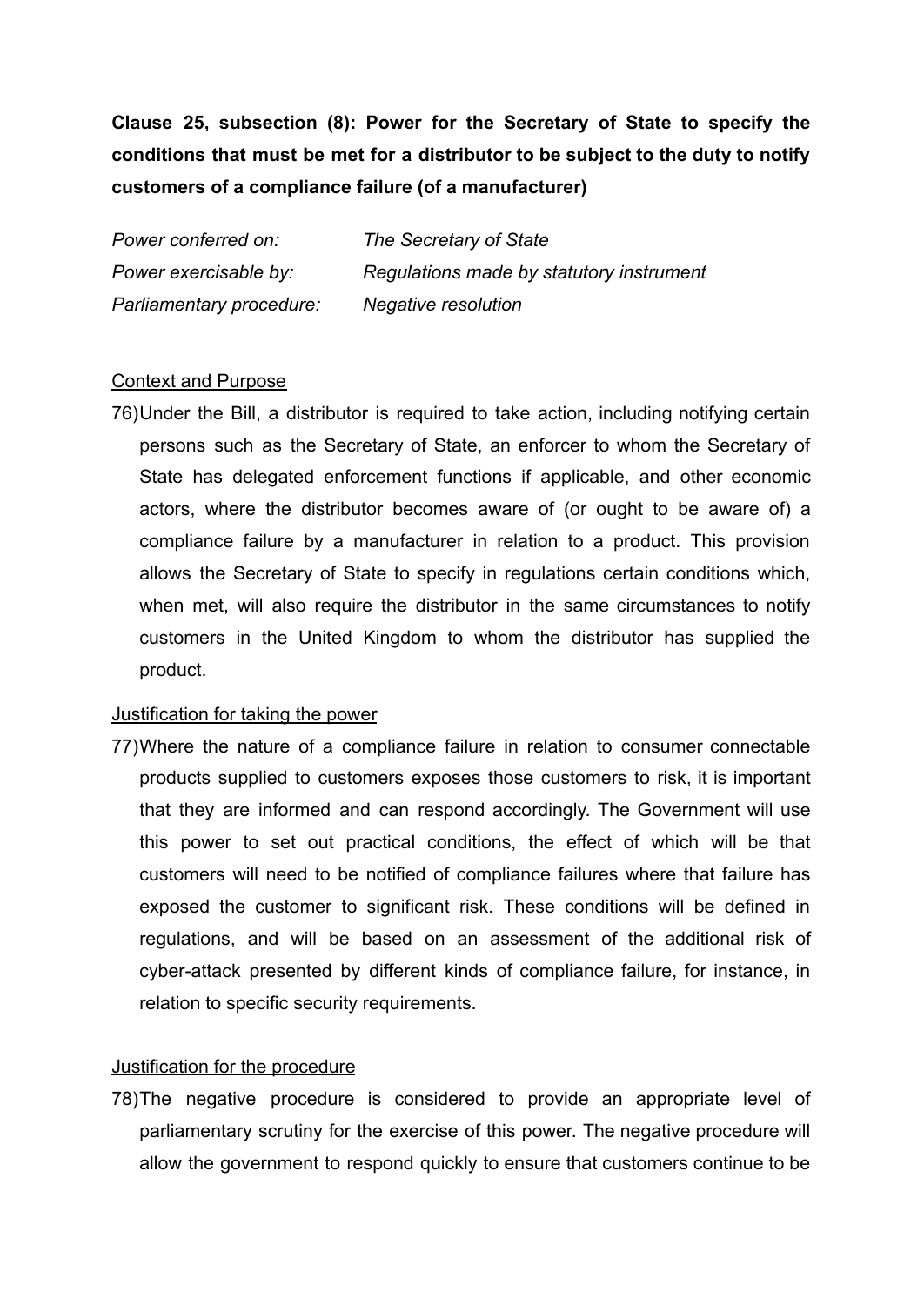informed of compliance failures that expose them to significant risk amidst changes to the broader threat and technology landscapes.

**Clause 34, subsection (6)(a): Power for the Secretary of State to direct the form and manner in which compensation claims for notices wrongly given should be made**

| Power conferred on:      | The Secretary of State |
|--------------------------|------------------------|
| Power exercisable by:    | Guidance               |
| Parliamentary procedure: | None                   |

### Context and Purpose

79)Subsection (6)(a) enables the Secretary of State to direct the form and manner in which relevant persons can make compensation claims to the Secretary of State for wrongly given stop or recall notices.

#### Justification for taking the power

- 80)The government is committed to establishing a fair process to allow relevant persons to claim compensation in the event that the most financially burdensome measures available to the Secretary of State are incorrectly employed. Under clause 34, a person who was wrongly given a stop or a recall notice may claim compensation for any loss or damage suffered as a result of the giving of the notice.
- 81)Subsection (5) provides that a person seeking compensation must first make a claim to the Secretary of State.
- 82)Subsection (6)(b) and (c) provide that a claim made under subsection (5) must include evidence of the loss or damage in respect of which compensation is sought and must specify the amount of compensation sought.
- 83)The power in subsection (6)(a) will be used to set out the form and the manner in which the claim must be made. For example, the guidance may specify that the method by which evidence may be submitted, or that the claim should contain a certain type of evidence to show that had it not been for the wrongly issued stop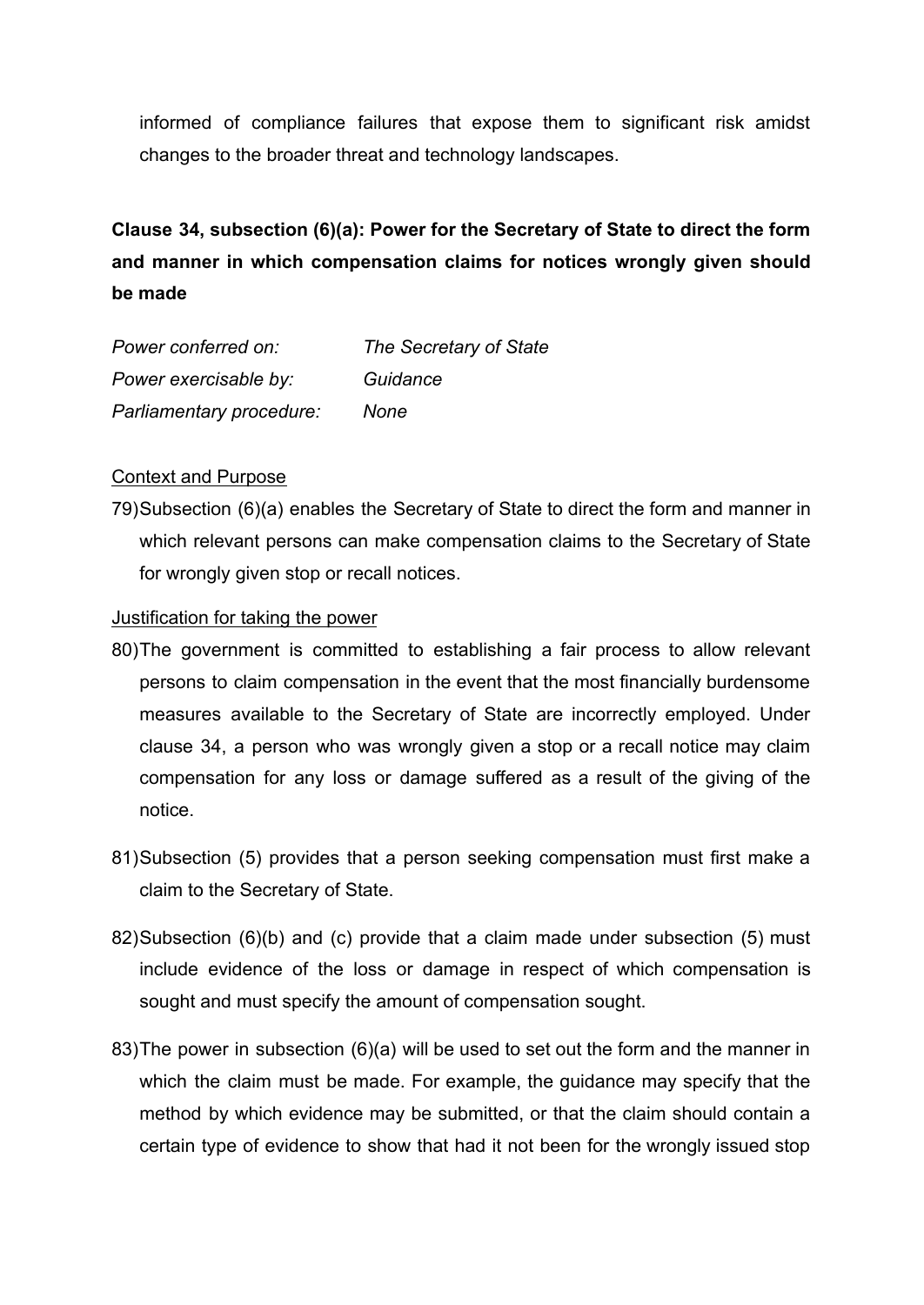notice, the claimant would have made a certain amount of profit from sales of the product.

84)Guidance published under this power may also include details of administrative procedures that are considered not to be appropriate for the Bill in order for the process to be fair and transparent. The power will ensure that technical changes to the process can be made promptly without amending primary legislation. For example, the guidance may be updated to allow claims to be sent to the address or email address of an appointed enforcer under clause 27(1).

### Justification for the procedure

85)Any guidance produced under this power will help relevant persons claiming compensation by creating an effective and straightforward claims process. The guidance cannot create any new security requirements or duties and cannot affect the scope of the regulatory regime. Due to these limitations, no Parliamentary procedure for its approval has been included.

# **Clause 38, subsection (6): Power to make Regulations to set out classes of entities within groups which will be relevant for the calculation of the maximum relevant monetary penalty**

| Power conferred on:      | The Secretary of State                   |
|--------------------------|------------------------------------------|
| Power exercisable by:    | Regulations made by statutory instrument |
| Parliamentary procedure: | Affirmative resolution                   |

## Context and Purpose

86)Subsection (6) provides the Secretary of State a power to set out in Regulations which members of groups (e.g. subsidiaries and parent companies in a group of companies) may have their total qualifying worldwide revenue taken into account for the purposes of working out the relevant maximum monetary penalty if the non-compliant relevant person is a member of one or more groups.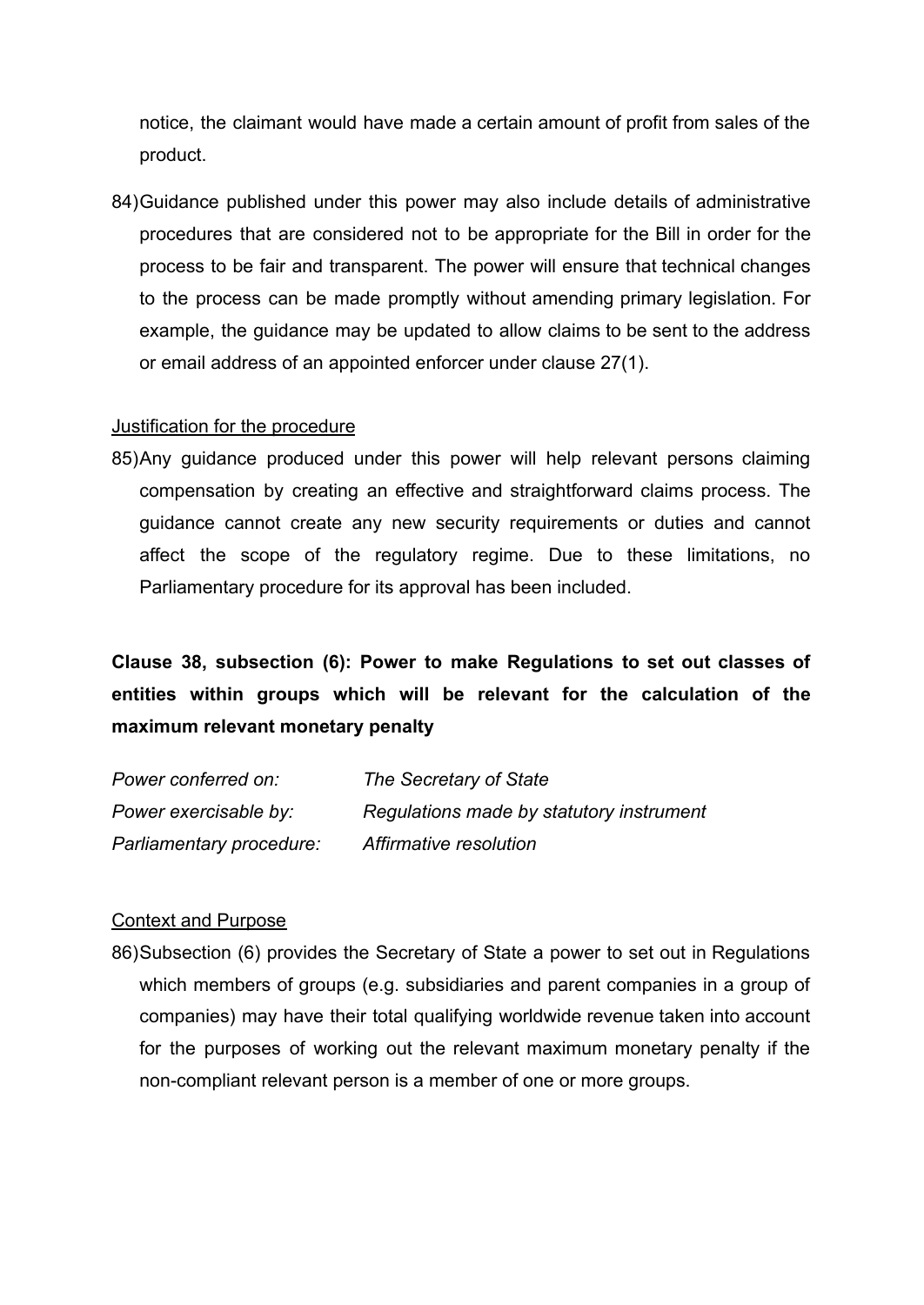#### Justification for taking the power

- 87)Clause 38(1) provides that a penalty will be calculated as the higher of £10 million or 4 per cent of a person's qualifying worldwide revenue for the person's most recent complete accounting period. Subsection (6) allows the Secretary of State to provide that where that person is a member of one or more groups, the qualifying worldwide revenue will be calculated as a specified percentage of the whole group's revenue, or of the revenue of some members of the group of a specified description.
- 88)This power is necessary to ensure that penalties imposed on large groups will be proportionate and effective. For example, a large manufacturer may have a UK subsidiary that breaches their duties and is penalised. If the penalty is calculated as a percentage of the revenue of the subsidiary only, it may not be sufficient to deter the parent company (the manufacturer) or to incentivise it to comply. However, a group may include entities that are not responsible for the breach and were not involved in the actions of the UK subsidiary. For example, a group member may operate entirely in a different industry. The power in subsection (6) would allow the Secretary of State to provide by Regulations that the revenues of other members of the group will be considered for the purpose of calculating the penalty. The regulations may also provide that the revenues of group members of a specified description (e.g. group members who only produce food) will not be considered for the purpose of calculating the penalty.
- 89)Section 159(1) of the Data Protection Act 2018 empowers the Secretary of State by regulation to provide that a person is not an undertaking. In effect, regulations made under this power allow the Secretary of State to provide that the revenues of group members of a specified description will not be considered for the purpose of calculating a penalty because those persons are not 'undertakings'. In substance, this is very similar to the power in clause 38(6). Given the nature of this power, we have chosen to highlight that there is a precedent set in data protection legislation.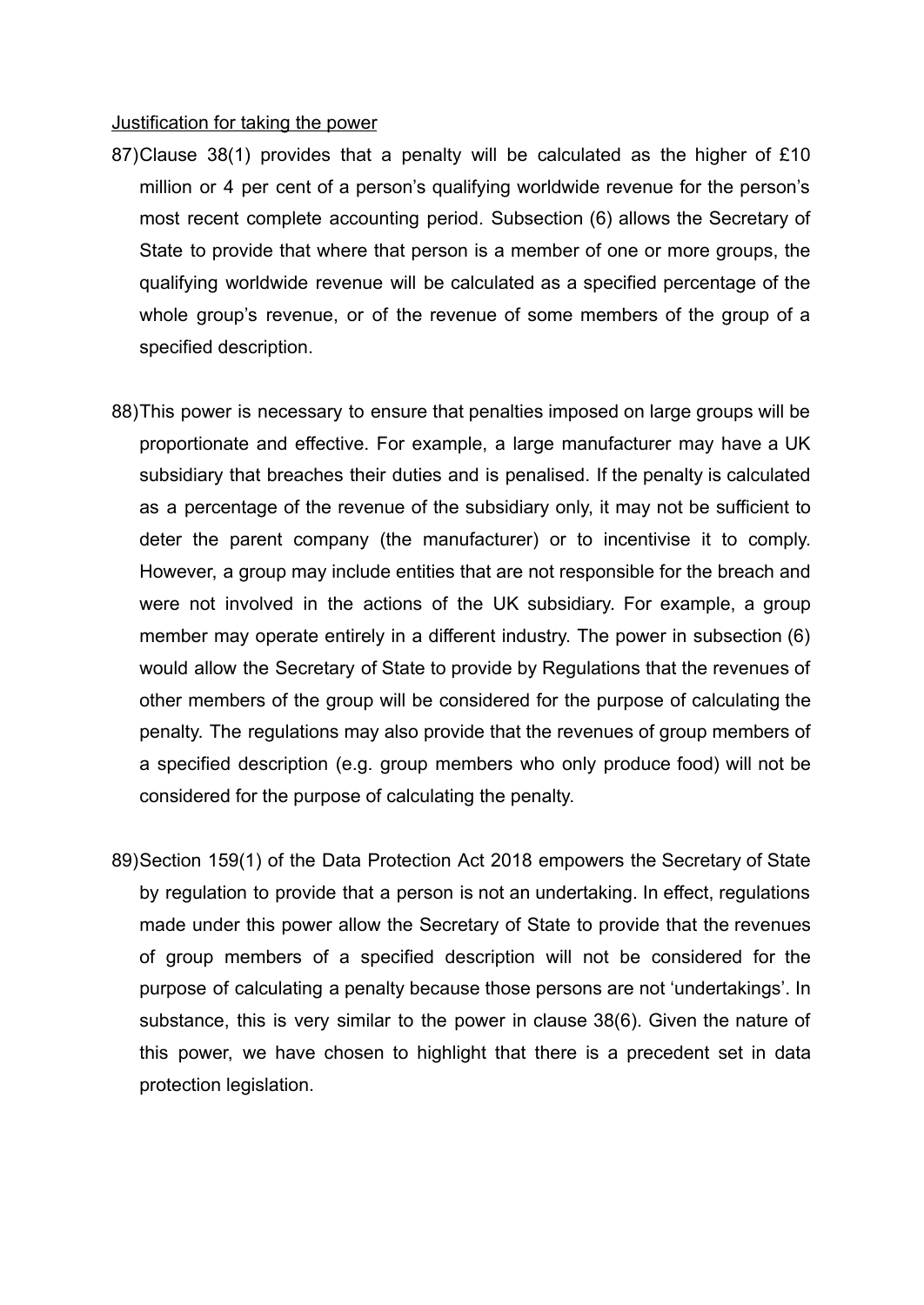#### Justification for the procedure

- 90)The affirmative procedure is considered appropriate because regulations made under the power in clause 38(6) would substantially change the amount of any penalty imposed under clause 36. As any such increase would impact the potential burden this regime could place on businesses, a higher degree of parliamentary scrutiny is considered appropriate.
- 91)As referenced above the Data Protection Act 2018 contains a similar power to make regulations which is also subject to the affirmative procedure.

# **Clause 38, subsection (7): Power to make Regulations setting out how the relevant maximum penalty is to be calculated for a period**

| Power conferred on:      | The Secretary of State                   |
|--------------------------|------------------------------------------|
| Power exercisable by:    | Regulations made by statutory instrument |
| Parliamentary procedure: | Affirmative resolution                   |

### Context and Purpose

92)Subsection (7) of clause 37 provides a power for the Secretary of State to bring additional regulations about how worldwide revenue is determined for a specified period, for the purpose of calculating the relevant maximum penalty

#### Justification for taking the power

93)This power is necessary to provide clarity to relevant persons about the manner in which the relevant maximum penalty will be calculated. The power will allow the Secretary of State to, for example, provide that the revenue or turnover figures as stated in an entity's financial statements will be used to determine what the qualifying worldwide revenue of that company is. It was deemed inappropriate to include this on the face of the Bill as the regulations will likely need to provide substantial technical detail including how income from other activities (e.g. sale of assets outside the company's regular business) will be treated and how the qualifying worldwide revenue of groups will be calculated where individual members within the group have accounting periods of different lengths, or accounting periods that end on different dates.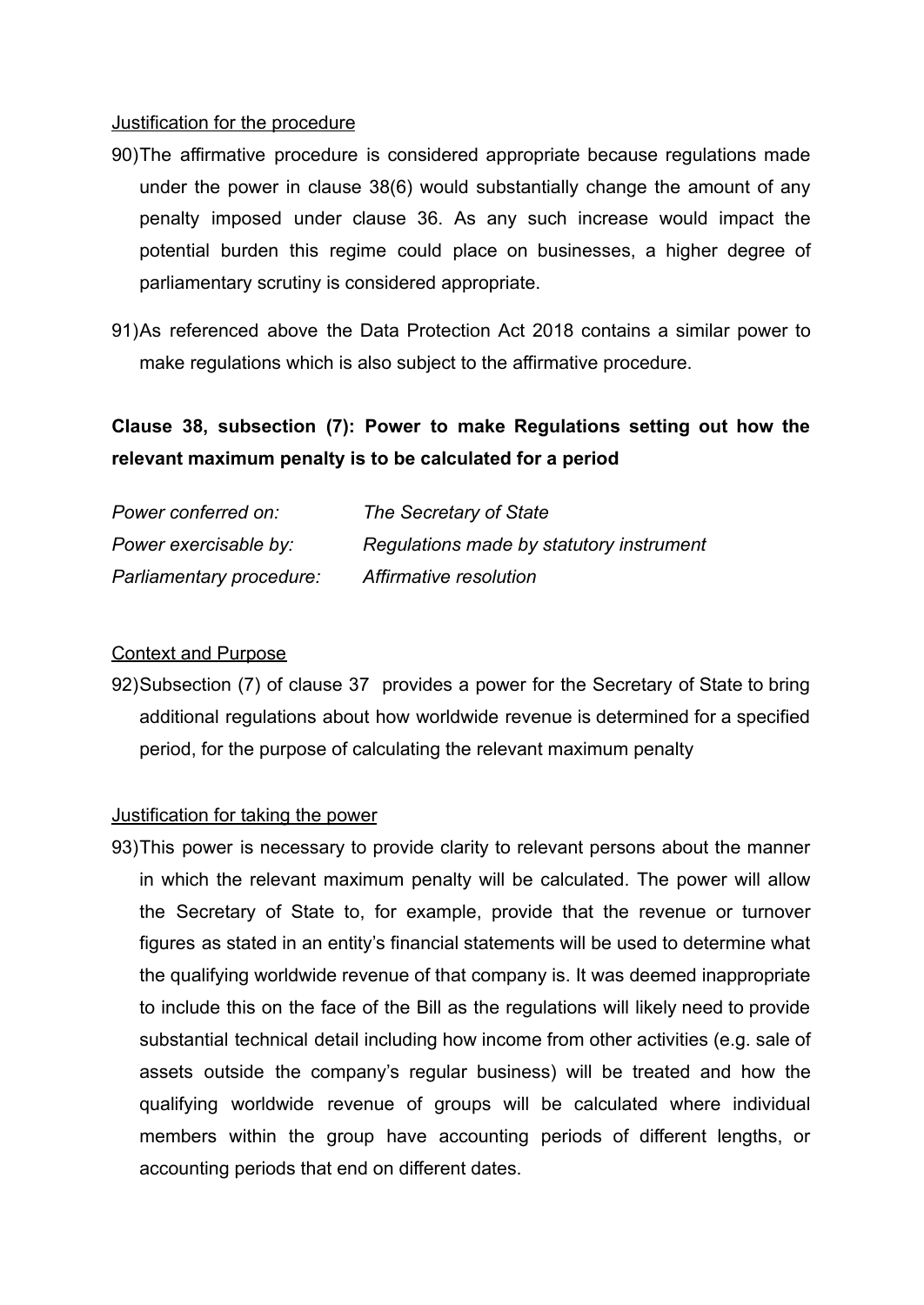94)Similar powers exist in other legislation. Section 36(8) of the Competition Act 1998 provides that the Secretary of State may, by regulations, set out how the turnover of an undertaking will be determined. Section 159(1)(b) of the Data Protection Act 2018 allows the Secretary of State to make provisions in regulations about how the turnover of an undertaking is to be determined. These provisions are consistent with clause clause 38(7).

## Justification for the procedure

95)The affirmative procedure is considered to provide appropriate parliamentary scrutiny for any regulations made under subsection (7) as it is important that parliamentarians have the opportunity to debate changes to how worldwide revenue and the maximum potential penalties are calculated given the financial burden that may be placed on businesses.

# **Clause 53, subsection (1): Power to make guidance on any provision within Part 1 of the Bill**

| Power conferred on:      | The Secretary of State |
|--------------------------|------------------------|
| Power exercisable by:    | Guidance               |
| Parliamentary procedure: | None                   |

#### Context and Purpose

96)Clause 53(1) enables the Secretary of State to make guidance about the effects of any provision made by or under Part 1.

#### Justification for taking the power

97)Guidance issued under this power may, for example, set out best practice for complying with the duties imposed by Chapter 2 or explain that certain ''supplies'' will not be enforced against as a result of clause 55.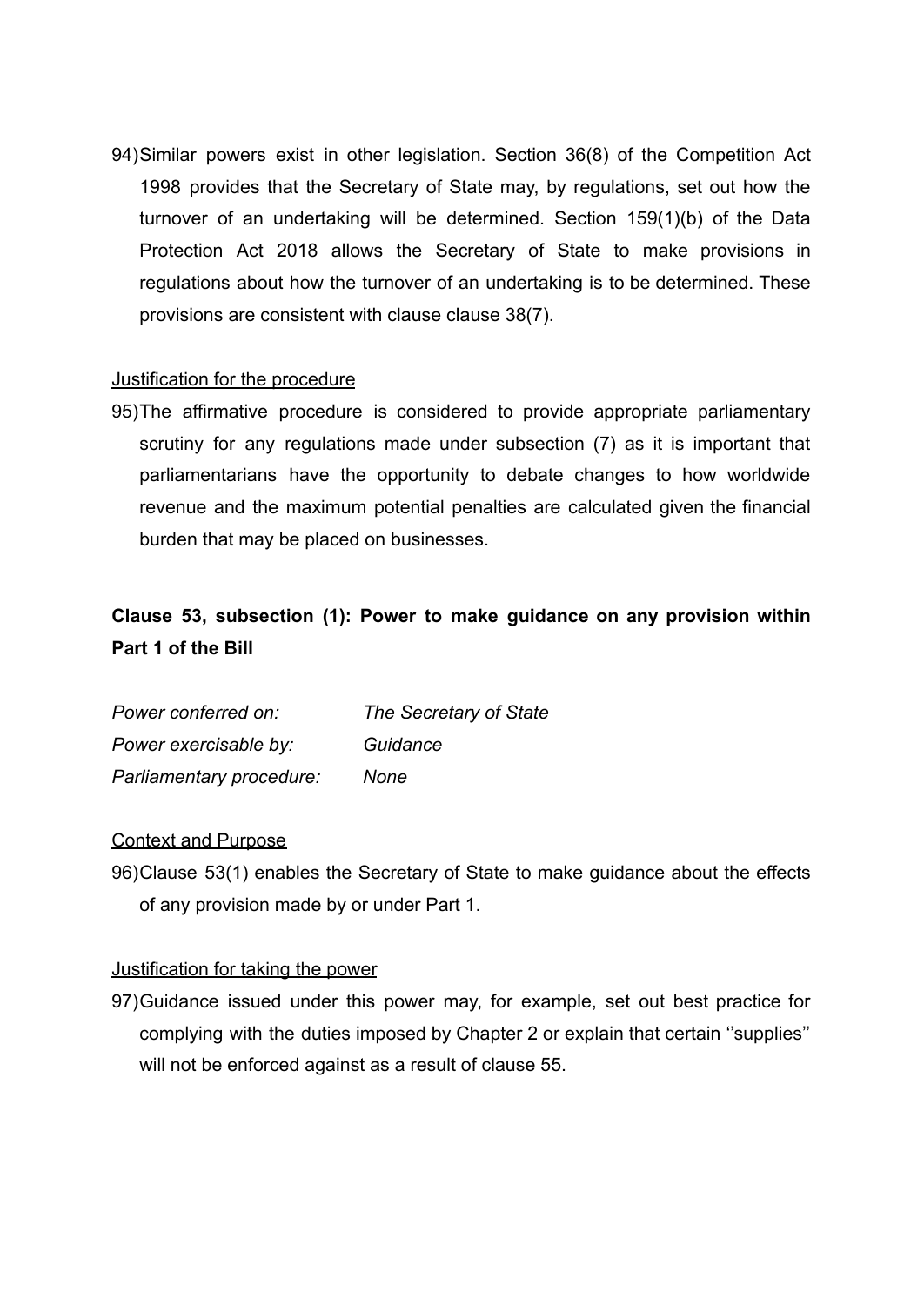98)This power is necessary to enable the Secretary of State to quickly react to questions from businesses and consumers and to provide clarity about the functioning of the legislation arising from the operation of the provisions of Part 1.

## Justification for the procedure

99)Any guidance produced will help economic actors to comply with the regulatory scheme and steer them through any necessary processes and procedures. The guidance cannot create any new security requirements or duties. Nor is there a duty for any person to have due regard to the guidance. Due to these limitations, no Parliamentary procedure for its approval has been included.

**Clause 53, subsection (2): Power to make guidance about the exercise of enforcement functions (within the meaning of section 27)**

| Power conferred on:      | The enforcement authority |
|--------------------------|---------------------------|
| Power exercisable by:    | Guidance                  |
| Parliamentary procedure: | None                      |

## Context and Purpose

*100)* Subsection (2) enables the enforcement authority (defined by clause 56 as the Secretary of State or any person authorised to exercise a function of the Secretary of State by an agreement under clause 27 to publish guidance about the exercise of its enforcement functions. The guidance will aim to help relevant persons navigate through the enforcement process. For example, the guidance issued under this power may include information that could help relevant persons prevent the use of enforcement measures by complying with their duties and cooperating with the enforcement authority. The guidance may also explain how representations made under clauses 28(5), 29(5) or 30(6) will be reviewed.

#### Justification for taking the power

*101)* This power will enable the enforcement authority to provide clear instructions about its enforcement procedures. It is necessary to produce such guidance to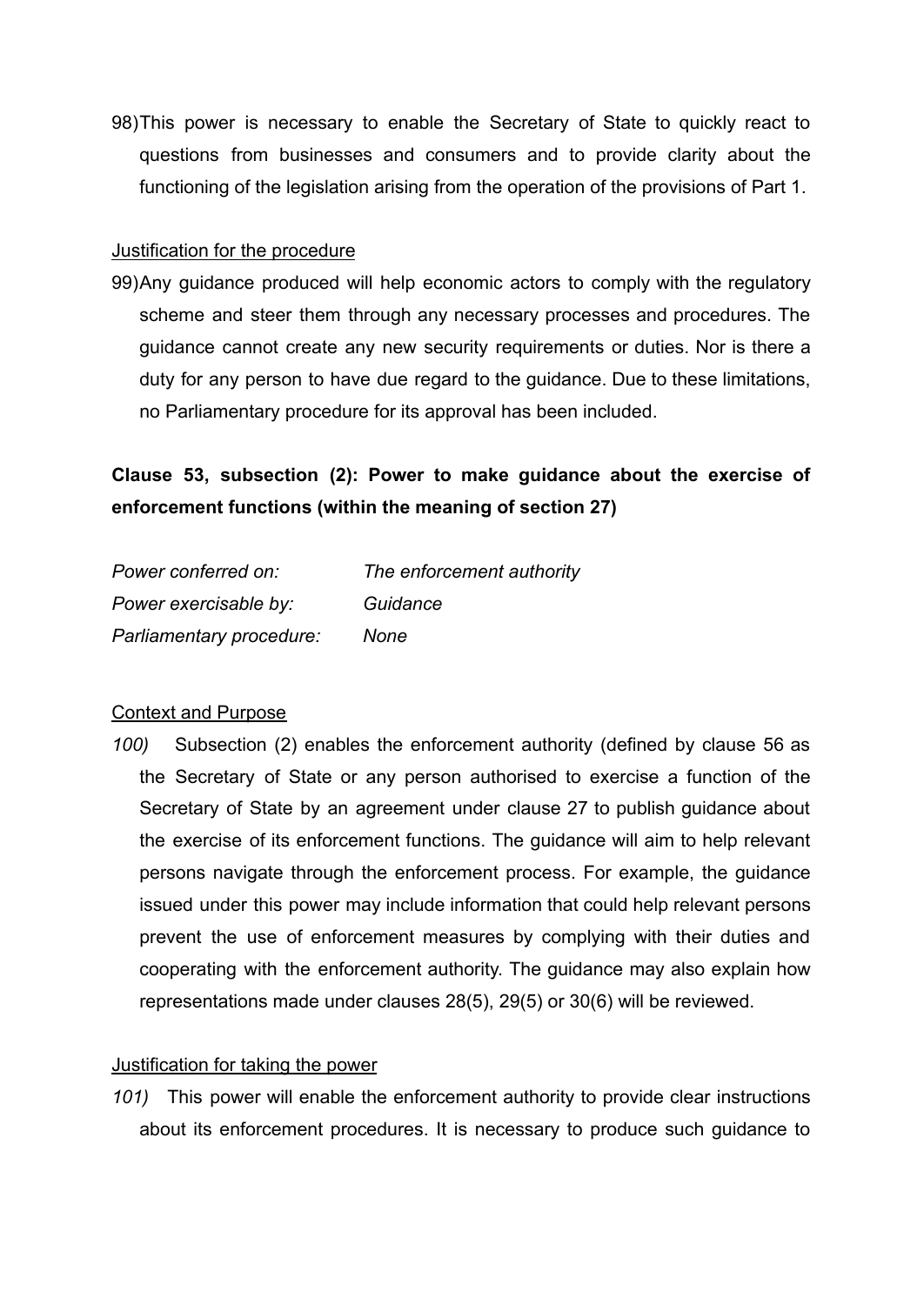ensure transparency in enforcing the legislation and to help relevant persons to navigate through the enforcement process.

### Justification for the procedure

102) Any guidance produced will help relevant persons to comply with the enforcement measures. The guidance aims to provide transparency. The guidance cannot create any new security requirements or duties. Nor is there a duty for any person to have due regard to the guidance. Due to these limitations, no Parliamentary procedure for its approval has been included.

# **Clause 54, subsection (10): Power to repeal subsections (2)(b) or (3)(b) and make consequential amendments to Part 1**

| Power conferred on:      | The Secretary of State                   |
|--------------------------|------------------------------------------|
| Power exercisable by:    | Regulations made by statutory instrument |
| Parliamentary procedure: | Affirmative resolution                   |

## Context and Purpose

- *103)* Clause 54 defines the term "UK consumer connectable products" which is used throughout Part 1 of the Bill for the purposes of identifying products in relation to which the security requirements apply.
- *104)* One of the effects of the definition is to exclude relevant persons with respect to "used" products from needing to comply with any security requirements made under Part 1 of the Bill relating to these products. Specifically:
	- a) products that are made available to UK consumers that are not "used" at the point at which they are made available to consumers, are defined as "UK consumer connectable products"
	- b) consumer connectable products that are made available to business customers are defined as "UK consumer connectable products", where they are not "used" at the point at which they are made available to that business.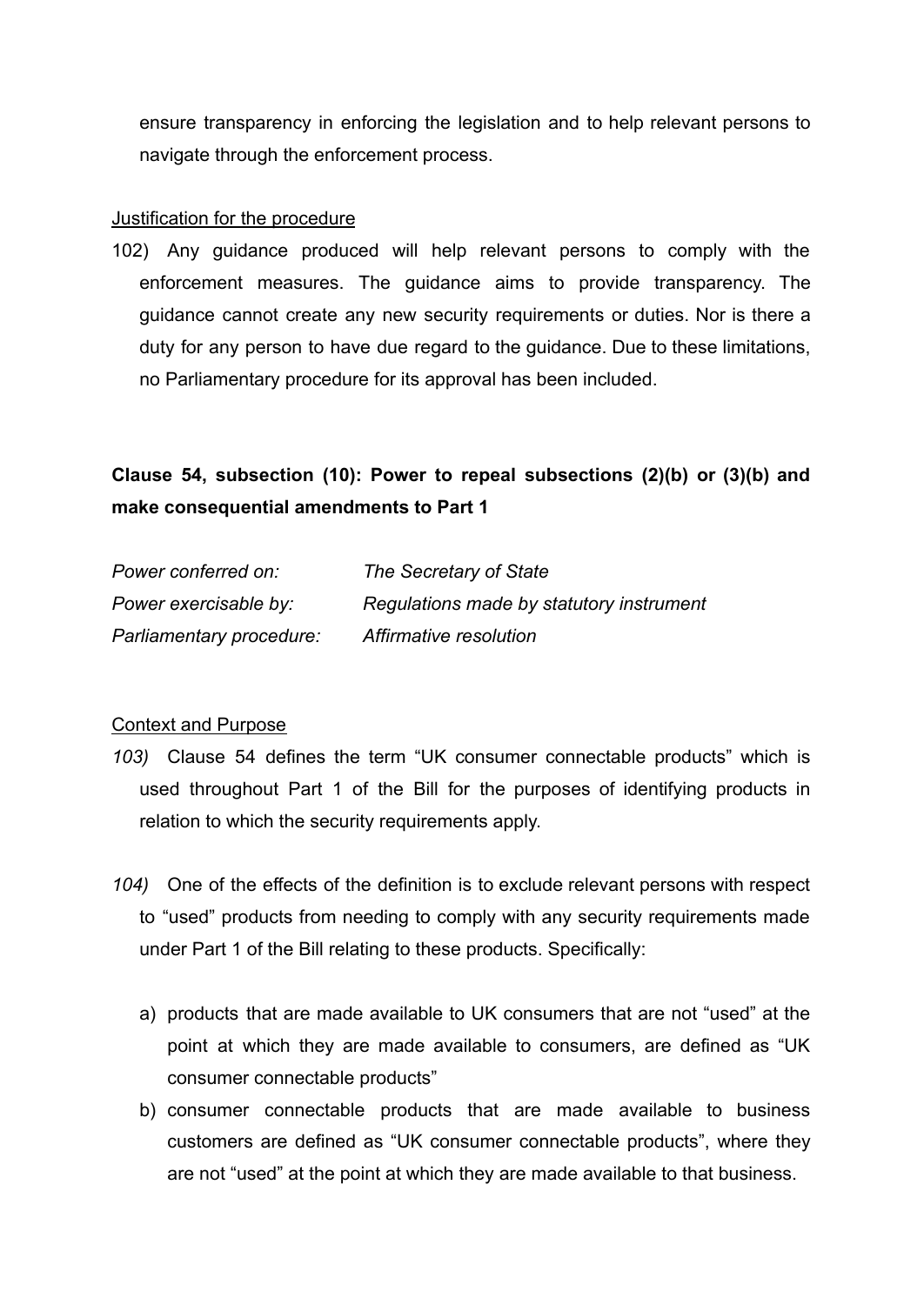- c) duties cease to apply if the consumer connectable product is made available to UK customers again, but in a 'used' condition. Returned or reconditioned (when reconditioned by or on behalf of the manufacturer) products do not count as 'used'.
- 105) The Secretary of State is empowered to make regulations which repeal the provisions of this clause that currently exclude "used" products from the scope of this regime. The power also allows the Secretary of State to make any changes to Part 1 of the Bill necessary and appropriate to effect the repeal of subsections  $(2)(b)$  and  $(3)(b)$ .
- 106) The repeal of subsections (2)(b) and (3)(b) would require broader changes to specific elements of the Bill such as the duties in Chapter 2 or the definition of "supply" in clause 55. Whilst the duties currently achieve the intended objectives of the legislation, there are certain elements of the duties, which would need to be amended to accommodate the incorporation of used products into the scope. For example, the duties to not make a product available unless it is accompanied by a statement of compliance in clauses 15 and 22 would be disproportionately burdensome in relation to used products. An importer or a distributor making a used product available may have no means to obtain the original statement of compliance produced by the manufacturer in relation to the product when it was new.
- 107) Likewise some changes will be necessary in the definition of 'supply' to ensure that the treatment of rental products does not require compliance with excessively burdensome duties but users of such products are protected by the provisions of the Bill.

#### Justification for taking the power

108) Feedback from industry to the 2020 call for views on regulating consumer connectable product cyber security highlighted that the inclusion of "used" products would impose impractical obligations on businesses. The government announced in the 2021 response to this call for views that "used" products would be excepted from the scope of this regime at commencement.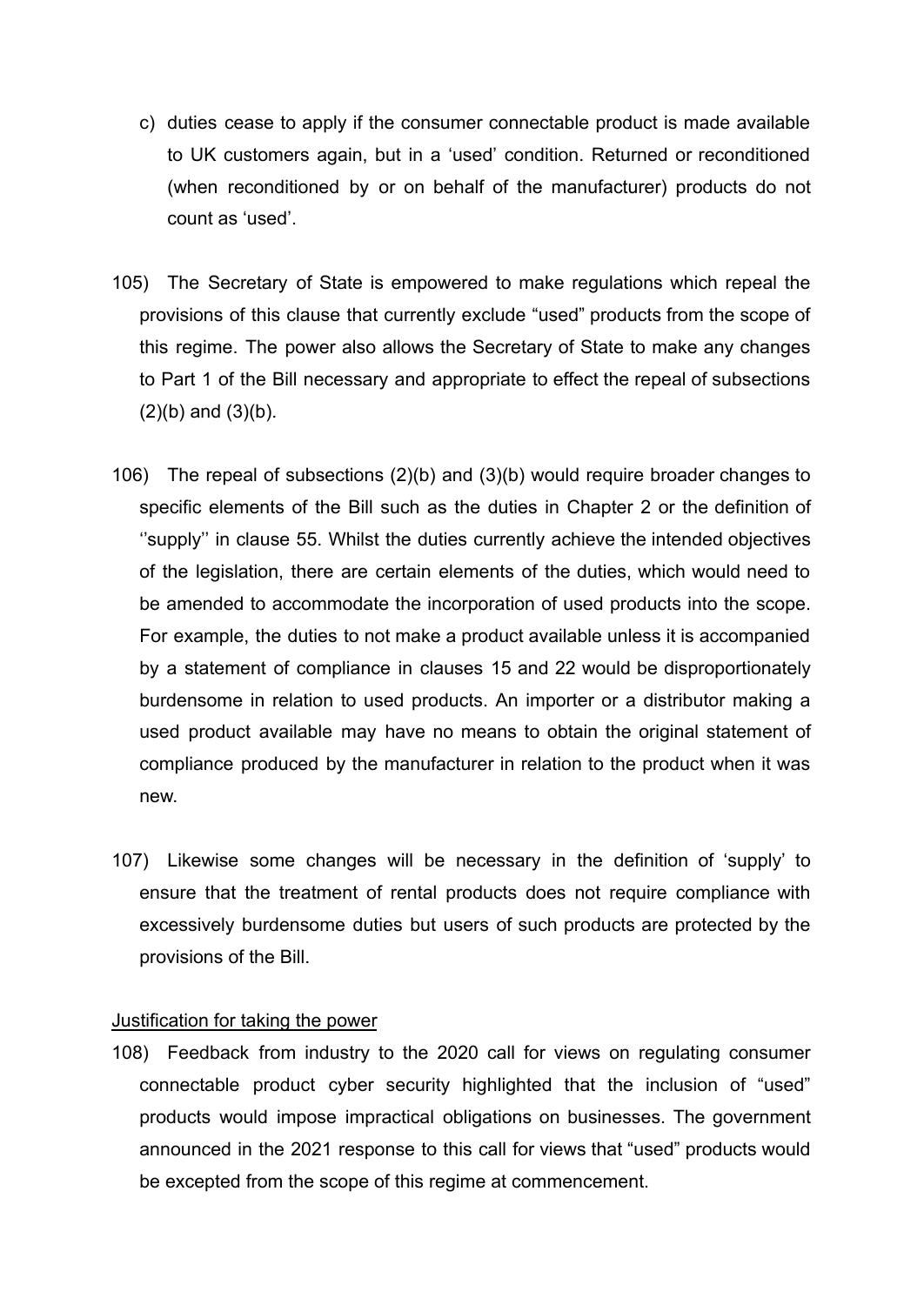- 109) Millions of consumer connectable products have been sold in the UK and minimum security requirements may not be met in relation to these older products. The continued operation of legacy equipment may have security risks for users and the wider economy if they continue to use default passwords and are not receiving security updates when needed. Depending on how this risk profile develops it may be necessary to start applying security requirements in relation to these products when they are resold so that "used" consumer connectable products need to also meet security requirements.
- 110) The government will continue to monitor the impact of this exception on the users of consumer connectable products, and has taken this power to enable "used" products to be brought into scope of the Bill at a later date, should it be deemed proportionate and appropriate by Government and Parliament, for the purposes of protecting and enhancing the security of those who use these products.
- 111) Although this is a Henry VIII power in that it allows ministers to repeal a provision and to make consequential amendments to the Bill, the scope of the power is limited to removing the exclusion of "used" products from the regulatory scheme and to only making changes to other provisions of the Bill when they are necessary or appropriate to realise the inclusion of used products in the scope of the legislation.

#### Justification for the procedure

112) The affirmative resolution procedure is the appropriate vehicle for this power, as the repeal of subsections (2)(b) and (3)(b) would directly affect the scope of products captured by this regulatory framework, the impact of the framework on businesses, and consumer protection. The affirmative resolution procedure is also appropriate to enable Parliament to appropriately scrutinise any further changes made to Part 1 to realise the repeal of subsections (2)(b) and (3)(b).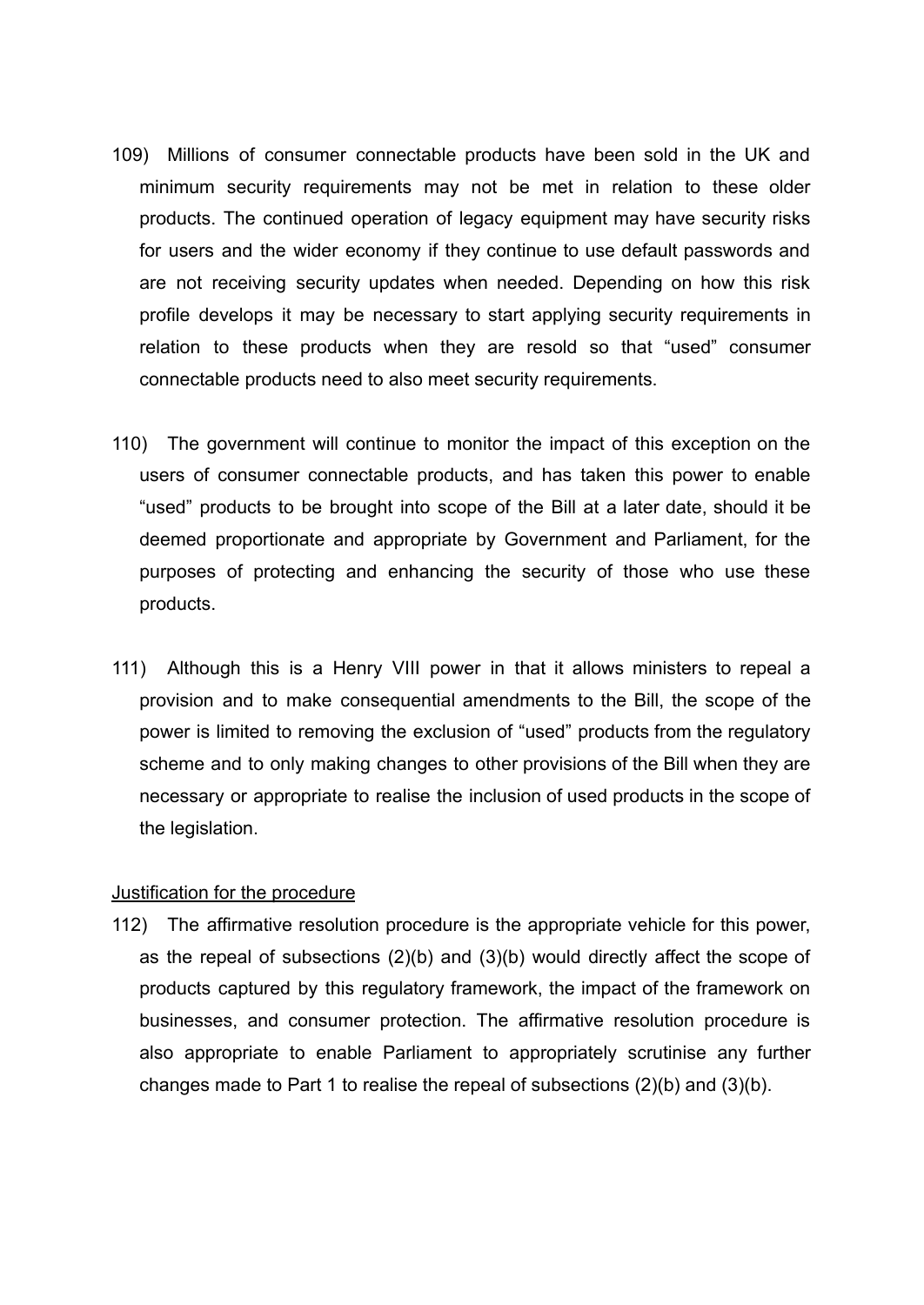## **Part 2 - Telecommunications infrastructure**

**Clause 65: power to provide for the jurisdiction of the court to be exercised by the First-tier Tribunal or Upper Tribunal**

| Power conferred on:      | The Secretary of State                   |
|--------------------------|------------------------------------------|
| Power exercisable by:    | Regulations made by statutory instrument |
| Parliamentary procedure: | <b>Negative Resolution</b>               |

## Context and Purpose

- 113) This clause inserts a new subsection (2A) into section 63 of the Landlord and Tenant Act 1954 ("the 1954 Act") which confers a power on the Secretary of State to make regulations for the jurisdiction of the court to be exercised by the First-tier Tribunal and the Upper Tribunal in relation to disputes about the renewal of agreements protected by Part 2 of the 1954 Act whose primary purpose is to confer Code rights. conferring Code rights under Part 2 of the 1954 Act.
- 114) Schedule 2 of the Digital Economy Act required that disputes relating to the renewal of these agreements must be dealt with under the provisions of the 1954 Act rather than the renewal procedures contained in Part 5 of the Code. Amongst other things, this means that disputes relating to the renewal of agreements protected by the 1954 Act must be dealt with by the county court, rather than the Upper Tribunal (Lands Chamber), which deals with most other disputes relating to code rights.

## Justification for taking the power

115) As outlined above, disputes which concern the renewal of an agreement whose primary purpose is to confer code rights that are protected by the 1954 Act must be dealt with by the county court. All other disputes relating to code rights fall within the jurisdiction of either the Upper Tribunal or the First-tier Tribunal in England and Wales, the Lands Tribunal for Scotland in Scotland and either the Lands Tribunal or the county court in Northern Ireland. The jurisdiction for cases relating to code rights were transferred to the Upper Tribunal (Lands Chamber)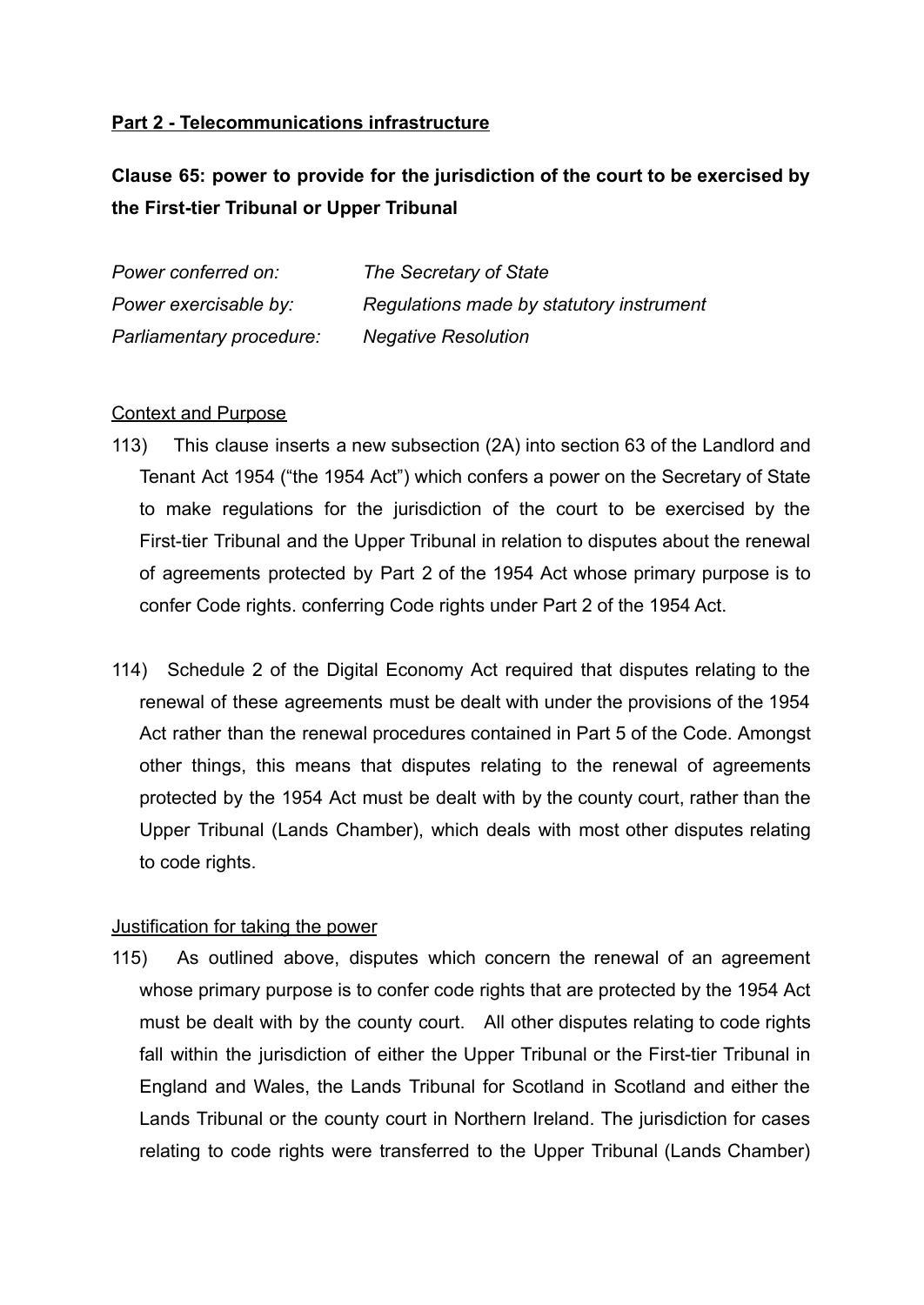as part of the 2017 reforms to the Code. The intention was not only to allow cases to be heard by the courts recognised as having the appropriate expertise to deal with matters relating to what are essentially rights relating to land, but also to enable disputes to be dealt with more quickly and cheaply.

- 116) The overall impact of the position outlined above is that disputes involving the renewal of agreements protected by the 1954 Act do not benefit from the improved disputes procedures that the 2017 reforms aimed to deliver for disputes relating to code rights. Transferring the jurisdiction for 1954 Act disputes to the Lands Tribunals will address this and provide greater consistency in the way that all disputes relating to code rights are dealt with.
- 117) We have engaged with the judiciary who are in favour of this jurisdictional change and agree that the Tribunals have the proper expertise to deal with these cases. Introducing this change through regulations will have the added benefit of ensuring the Secretary of State retains flexibility to transfer functions between the different courts should this become appropriate, with powers analogous to those contained in paragraph 95(1) of the Code. It will also provide greater flexibility in managing the timing for any such changes (including the initial transfer from the county courts to the Lands Tribunals) to take effect, so we can ensure the relevant courts have adequate time to prepare for increases in caseload and to introduce any new guidance or administrative procedures that may be needed.

#### Justification for the procedure

118) By virtue of new subsection (2E) inserted by this Bill into section 63 of the 1954 Act, the negative procedure will apply to regulations made using this power. The Government considers that the negative procedure affords an appropriate level of parliamentary scrutiny since the power is narrowly drawn and simply enables the transfer of jurisdiction of a specific class of cases from one court to another; indeed, as set out above, the transfer is to the Tribunal with particular expertise in dealing with such cases and would bring parity across the legal system so that cases in which similar issues arise are considered in the same forum. Such a change, given effect through the exercise of this power, does not detrimentally impact on access to, or the application of, justice.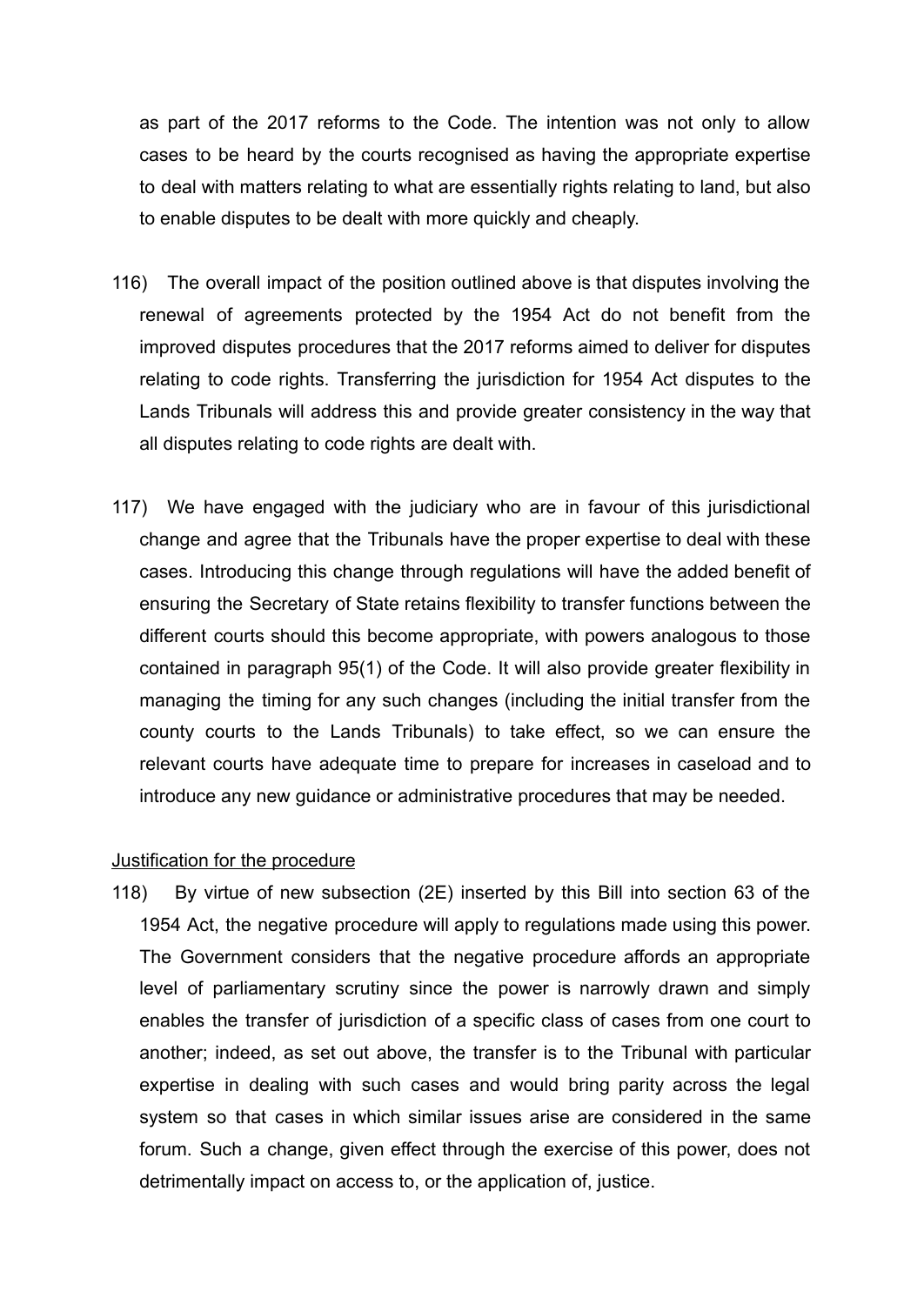**Clause 66, new paragraph 27ZB(3)(b) to be inserted into Schedule 3A to the Communications Act 2003: power to modify the definition of 'relevant land' under Part 4ZA**

| Power conferred on:      | The Secretary of State                   |
|--------------------------|------------------------------------------|
| Power exercisable by:    | Regulations made by statutory instrument |
| Parliamentary procedure: | <b>Affirmative Resolution</b>            |

#### Context and Purpose

119) Under the new Part 4ZA inserted by this Bill into Schedule 3A to the Communications Act 2003, the Tribunal may, by way of an order pursuant to paragraph 27ZE, impose an agreement that confers Part 4ZA Code rights on an operator for the purpose of installing apparatus under or over the "relevant land", in circumstances where the operator does not need to install apparatus actually on that land. Paragraph 27ZB(3)(b) contained in the new Part 4ZA, provides a power for the Secretary of State to modify the definition of "relevant land" contained in paragraph 27ZB(3)(a). Paragraph 27ZB(4) provides that regulations in exercise of this power can only be made following consultation with operators, persons representing the interests of landowners likely to be affected by any such regulations, as well as any other persons that the Secretary of State thinks appropriate.

#### Justification for taking the power

120) Paragraph 27ZB(3)(a) provides a definition of 'relevant land' as 'land that is not covered by buildings or used as a garden, park or other recreational area'. However, it is anticipated that there may be other types of land, which fall within the exclusions above (that is, types of land which *are* covered by buildings or used as a garden, park or other recreational area) where it could be appropriate in the future to permit operators to acquire Part 4ZA Code rights. The power provided for by paragraph 27ZB(3)(b), exercisable only following consultation as required by paragraph 27ZB(4), provides this flexibility; the Government considers it important to enable further provision to be made, should the need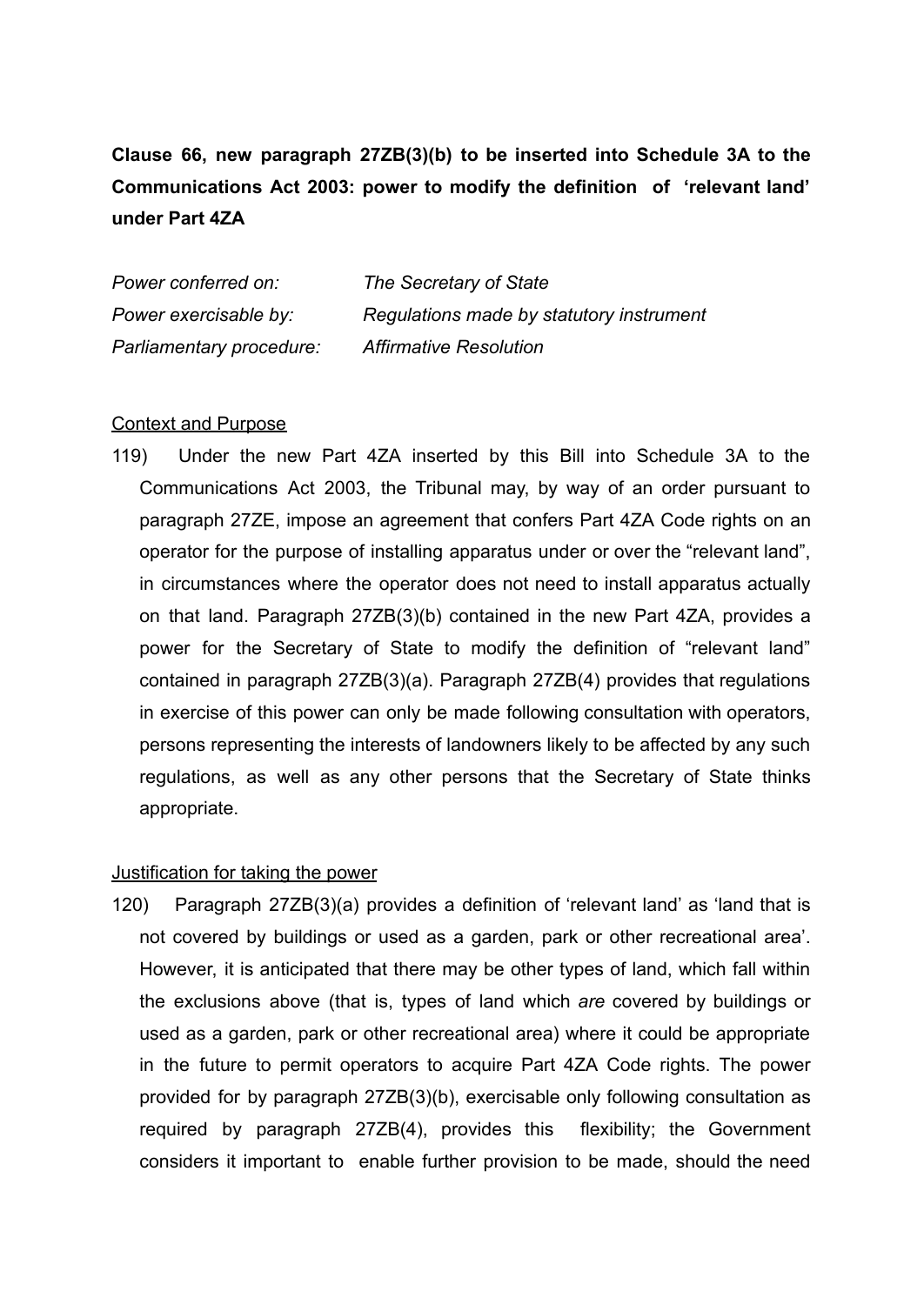arise, based on practical experience as the new Part 4ZA process is implemented. As such, the power will enable the definition of "relevant land" included on the face of the Bill to be modified, so as to alter the scope of land to which the new Part 4ZA process can apply. The power is, in effect, a "Henry VIII" power; it is a delegated power which enables a Minister, by delegated legislation, to make a change to the definition of "relevant land" as initially provided for on the face of the Bill.

121) In addition, further consultation may also assist in identifying any additional types of land to which it would be appropriate to apply the Part 4ZA process. However, the Government considers that this power is necessary in order to ensure that legislation keeps pace with the practicalities of infrastructure deployment.

#### Justification for the procedure

122) By virtue of the new paragraph (za) inserted into section 402(2A) of the Communications Act 2003 by paragraph 2 of the Schedule to the Bill, the affirmative resolution procedure will apply to regulations made under this power. The Government considers the affirmative procedure to be appropriate given the potential effect of the power, enabling changes to the definition of "relevant land" already included on the face of the Bill and that will already have been scrutinised and approved by Parliament. As such, it is considered appropriate that any regulations made using this power are debated and subject to more intensive scrutiny by Parliament through the affirmative procedure.

**Clause 66, new paragraph 27ZC(2)(d) to be inserted into Schedule 3A to the Communications Act 2003: power to specify any other information which is required to be provided by the operator in a warning notice**

| Power conferred on:      | The Secretary of State                   |
|--------------------------|------------------------------------------|
| Power exercisable by:    | Regulations made by statutory instrument |
| Parliamentary procedure: | <b>Negative Resolution</b>               |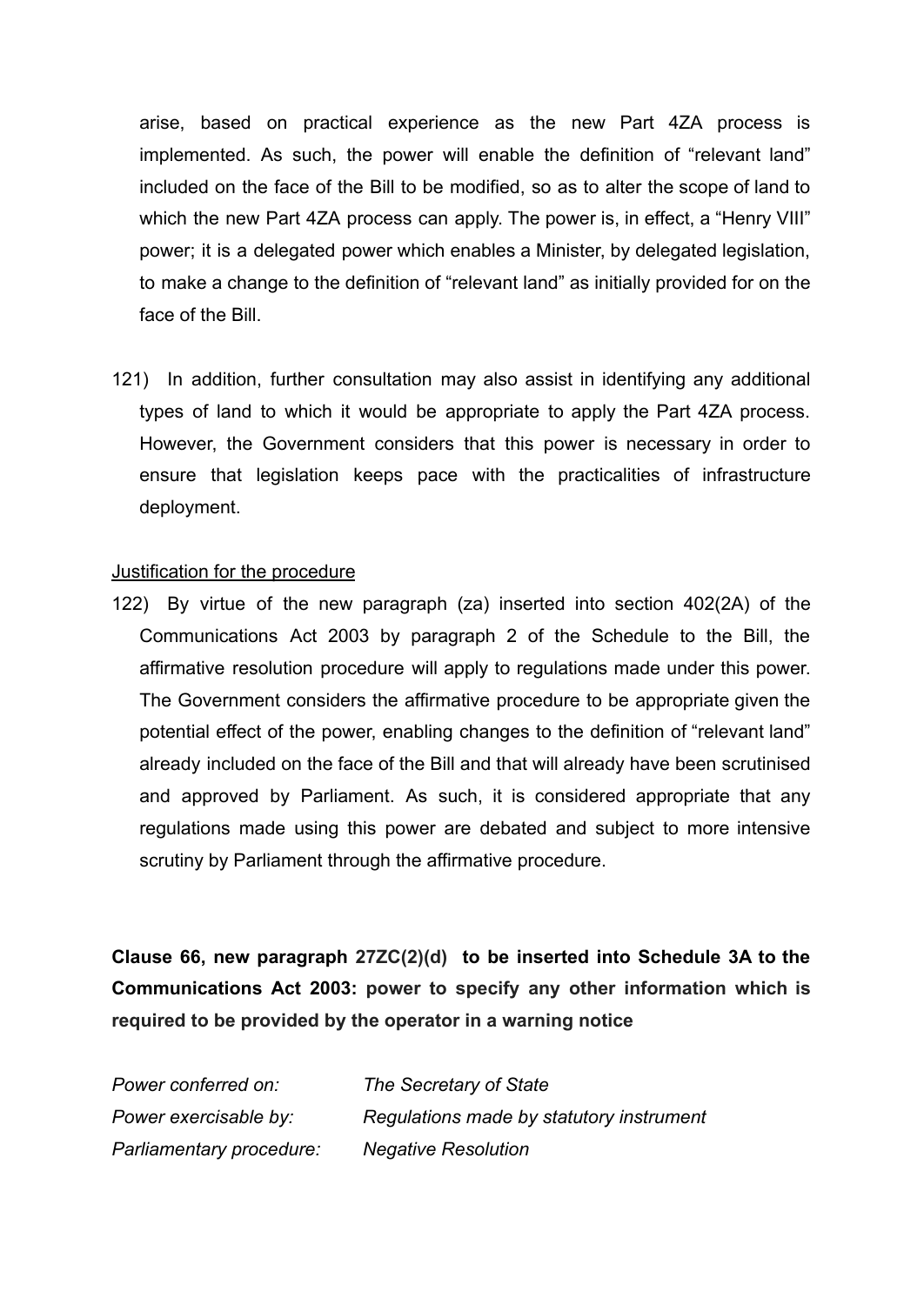#### Context and Purpose

123) Before an operator is able to apply to the court for a Part 4ZA order, they must send two warning notices, and a final notice, to the 'required grantor', who is likely to be the owner or occupier of the land over which the Code rights are sought. Paragraph 27ZC(2) sets out the information which must be included in a warning notice. This power enables the Secretary of State to specify, in regulations, other information to be included in a warning notice.

## Justification for taking the power

124) Part 4ZA provides a new process through which an agreement can be imposed by a court. Paragraph 27ZC(2) sets out, on the face of the Bill, a number of requirements as to what a "warning notice" for these purposes must include. However the Government anticipates that, when Ofcom consults on the form of notice, and as this new process is implemented over time, it might become apparent that additions to these requirements are needed. This power will provide flexibility for the future, allowing provision to be made requiring such additional information to be provided by operators without the need for additional primary legislation.

## Justification for the procedure

- 125) By virtue of section 402(2) of the 2003 Act, the negative resolution procedure will apply to regulations made under this power. The Government considers this procedure to afford an appropriate level of parliamentary scrutiny since Ofcom will have carried out a consultation inviting stakeholders from both telecoms operators and landowner representatives on the form of the notices. We anticipate that such a consultation - although focused on the form of the notice may also identify further information that it would be appropriate to include as the *contents* of the notice; this power will enable the Government to take the necessary action to address this.
- 126) However we anticipate that any changes required are likely to be technical and limited in nature and will not broaden or otherwise change the nature of the overall framework provided for by the Bill. Such regulations can only be used to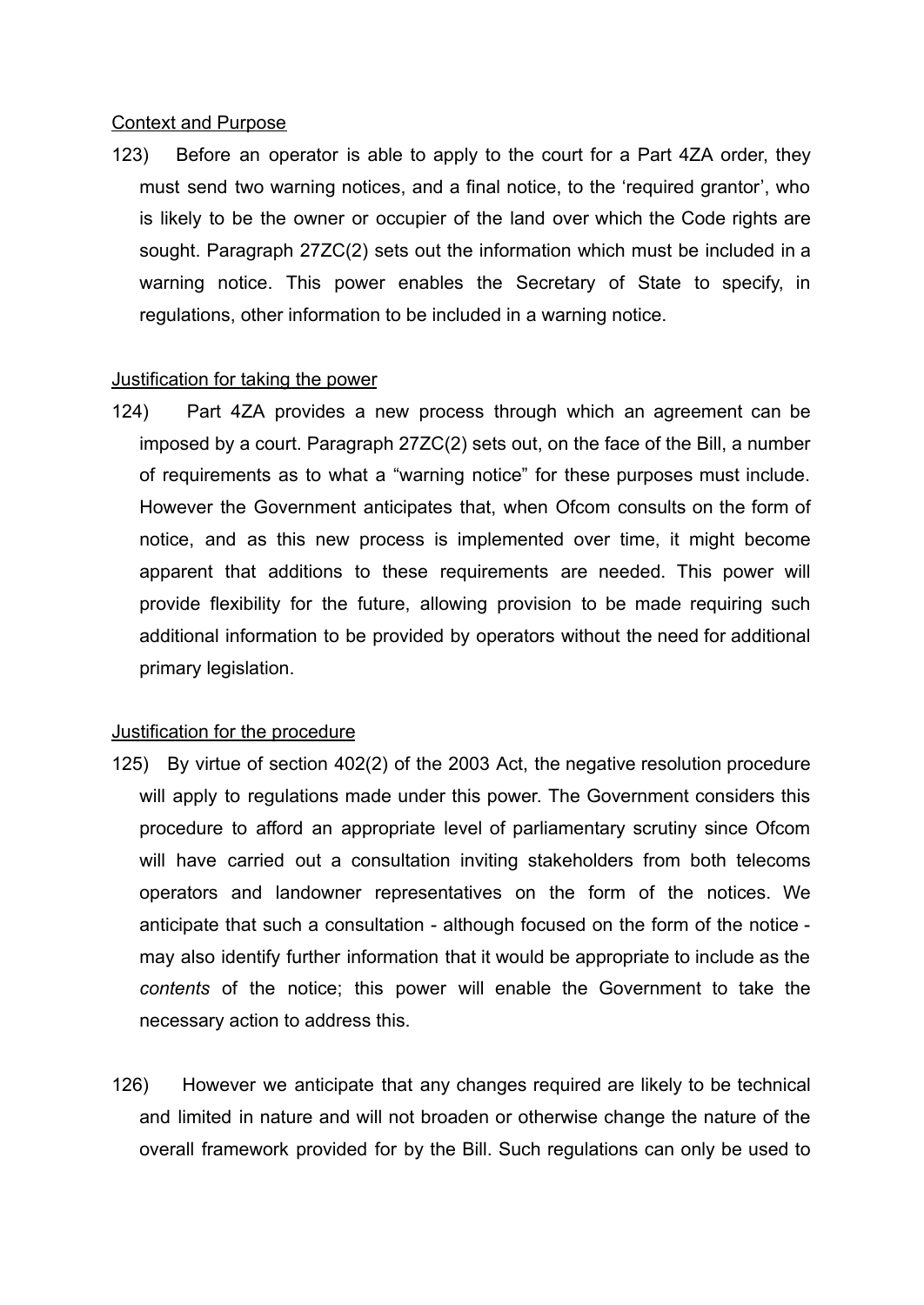add to the list of required information in a warning notice, as set out in paragraph 27ZC(2); they cannot amend the list already provided for on the face of the Bill.

**Clause 66, new paragraph 27ZC(5)(d) to be inserted into Schedule 3A to the Communications Act 2003: power to specify any other information which is required to be provided by the operator in a final notice**

| Power conferred on:      | The Secretary of State                   |
|--------------------------|------------------------------------------|
| Power exercisable by:    | Regulations made by statutory instrument |
| Parliamentary procedure: | <b>Negative Resolution</b>               |

### Context and Purpose

127) Before it is able to apply to the court for a Part 4ZA order, an operator must send two warning notices, and a final notice, to the required grantor. Paragraph 27ZC(5) sets out the information which must be included in a final notice. This power, provided for in paragraph 27C(5)(d), enables the Secretary of State to specify, in regulations, other information to be included in a final notice.

#### Justification for taking the power

128) Having a power to specify additional information to be included in a final notice under the Part 4ZA process provides flexibility for the future in dealing with these points, and any other concerns that may arise. As with the power to specify additional information to be included in a warning notice (see above), such a power enables the Secretary of State to take into account any practical issues, or other considerations, that arise as this new Part 4ZA process is implemented over time. This could include specifying additional information to be included in *all* final notices so as to ensure consistency across the sector, with (for example) site providers benefitting from the same core information being provided to them irrespective of the specific operator concerned. Such regulations may also support how Paragraph 27ZC(5) is understood and compliance with the requirements is achieved, should this become necessary based on experience of implementing the new Part 4ZA process.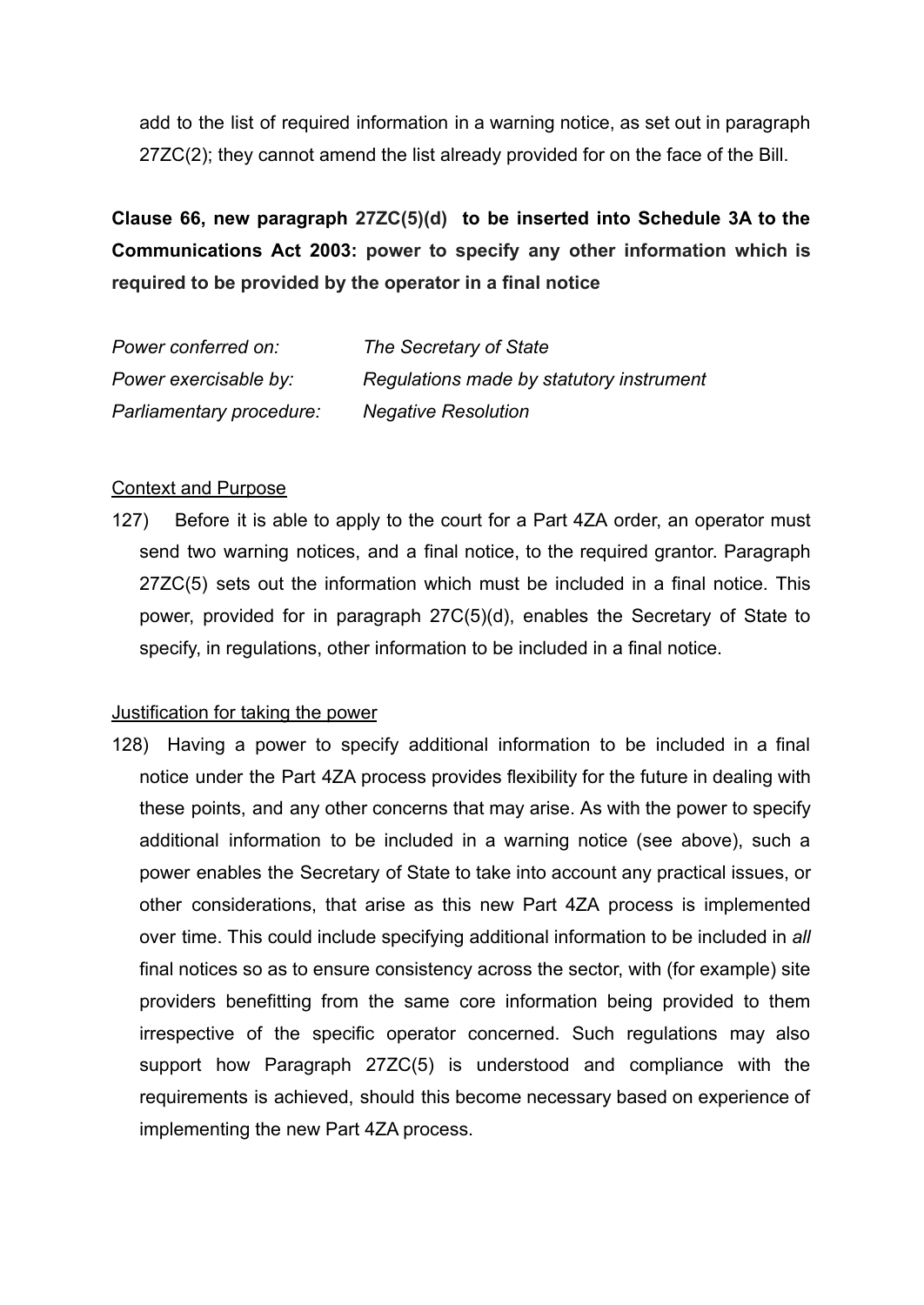129) Finally, by virtue of paragraph 90 of the Code, OFCOM is required to prescribe the *form* of a notice to be given under this Code and, before doing so, must consult operators and such other persons as OFCOM think appropriate. As with the power at 27ZC(5)(d), we anticipate that such a consultation - although focused on the form of the notice - may also identify further information that it would be appropriate to include as the *contents* of the notice; this power will enable the Government to take the necessary action to address this.

### Justification for the procedure

130) By virtue of section 402(2) of the 2003 Act, the negative resolution procedure will apply to regulations made under this power. The Government considers this procedure to afford an appropriate level of parliamentary scrutiny since such regulations, making provision for additional information to be included in final notices, are likely to be technical and limited in nature and will not broaden or otherwise change the nature of the overall framework provided for by the Bill. Further, such regulations can only be used to add to the list of required information in a final notice, as set out in paragraph 27ZC(5) they cannot amend the list already provided for on the face of the Bill.

**Clause 66, new paragraph 27ZC(8) to be inserted into Schedule 3A to the Communications Act 2003: power to specify any other conditions that an operator must satisfy before giving the required grantor a final notice**

| Power conferred on:      | The Secretary of State                   |
|--------------------------|------------------------------------------|
| Power exercisable by:    | Regulations made by statutory instrument |
| Parliamentary procedure: | <b>Negative Resolution</b>               |

#### Context and Purpose

131) Paragraphs 27ZC and 27ZD set out the requirements that must be satisfied before an operator can apply for a Part 4ZA order. In particular, paragraph 27ZC sets out the notice requirements that must be complied with.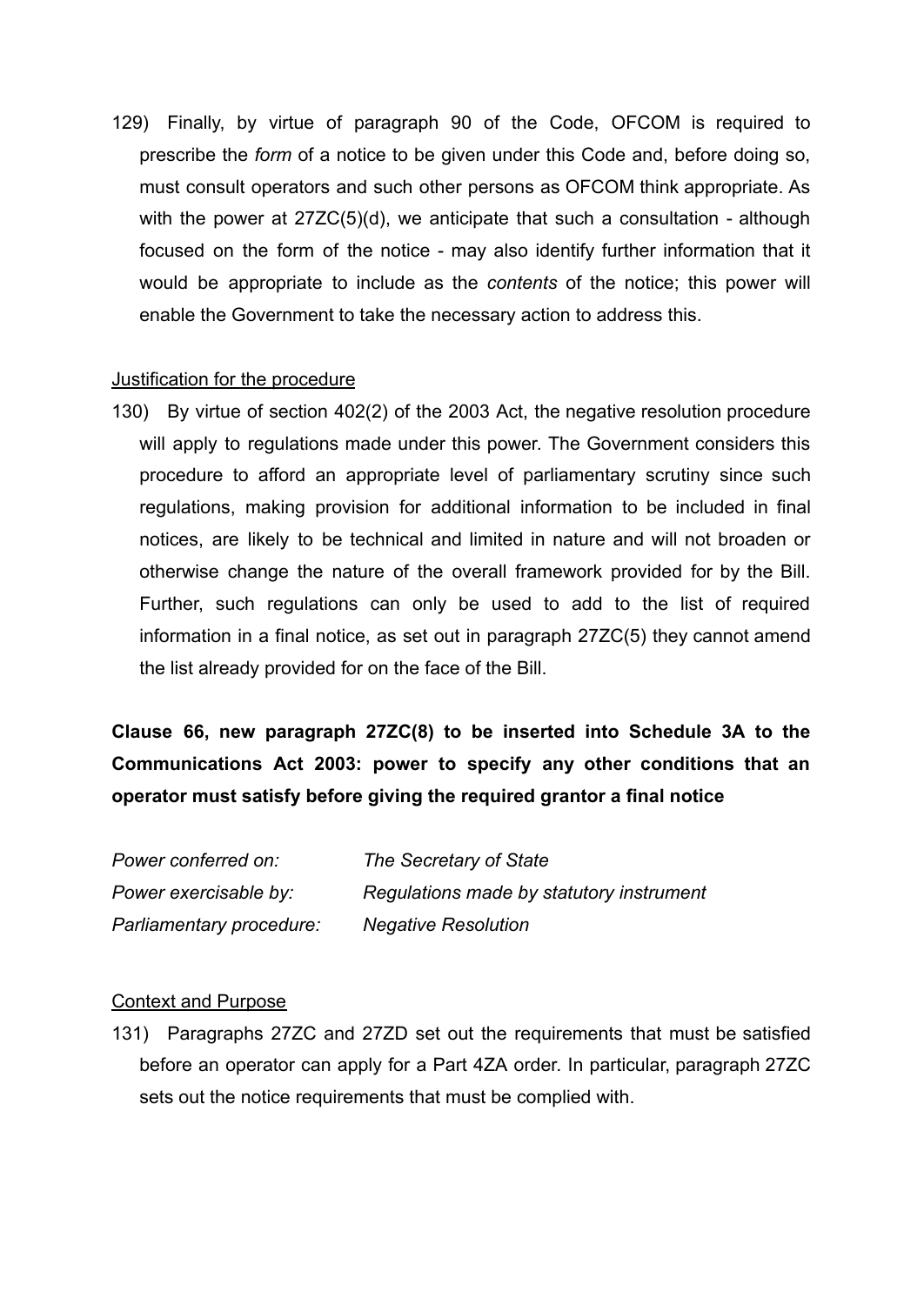- 132) Paragraph 27ZC(1) provides that the operator must have sent two warning notices beyond the initial paragraph 20(2) request notice (in accordance with sub-paragraph (2)), and a final notice (in accordance with sub-paragraph (5)), before applying to the Tribunal for an order under Part 4ZA. Sub-paragraph (6) requires that a final notice may only be given within the permitted period (as defined at sub-paragraph (7)).
- 133) Sub-paragraph (8) gives the Secretary of State the power to make regulations to specify additional conditions that the operator must satisfy before giving the required grantor a final notice.

### Justification for taking the power

- 134) The main conditions that will apply before an operator can give a final notice are clearly set out on the face of the Bill. These include that the operator must have given various warning notices in the prescribed manner and timeframes. These conditions are the main protections for required grantors and, as such, will be scrutinised and approved by Parliament.
- 135) The justification for taking this power is to allow additional conditions to be specified where there is evidence, arising in the future from implementation of the new Part 4ZA process, that it would be beneficial for operators to comply with such additional conditions before being able to give a final notice. Such conditions might include those requiring operators to carry out additional searches or checks, or provide further information or documentation before issuing the final notice. Any such conditions would add additional protections for required grantors before the formal Tribunal process can be commenced.

#### Justification for the procedure

136) By virtue of section 402(2) of the 2003 Act, the negative resolution procedure will apply to regulations made under this power. This procedure is considered to provide an appropriate level of parliamentary scrutiny as any such regulations will likely concern procedural requirements, of the type identified above, to be complied with by the operator before the formal stage of the Part 4ZA process can be commenced. Further, the power cannot be used to remove or amend any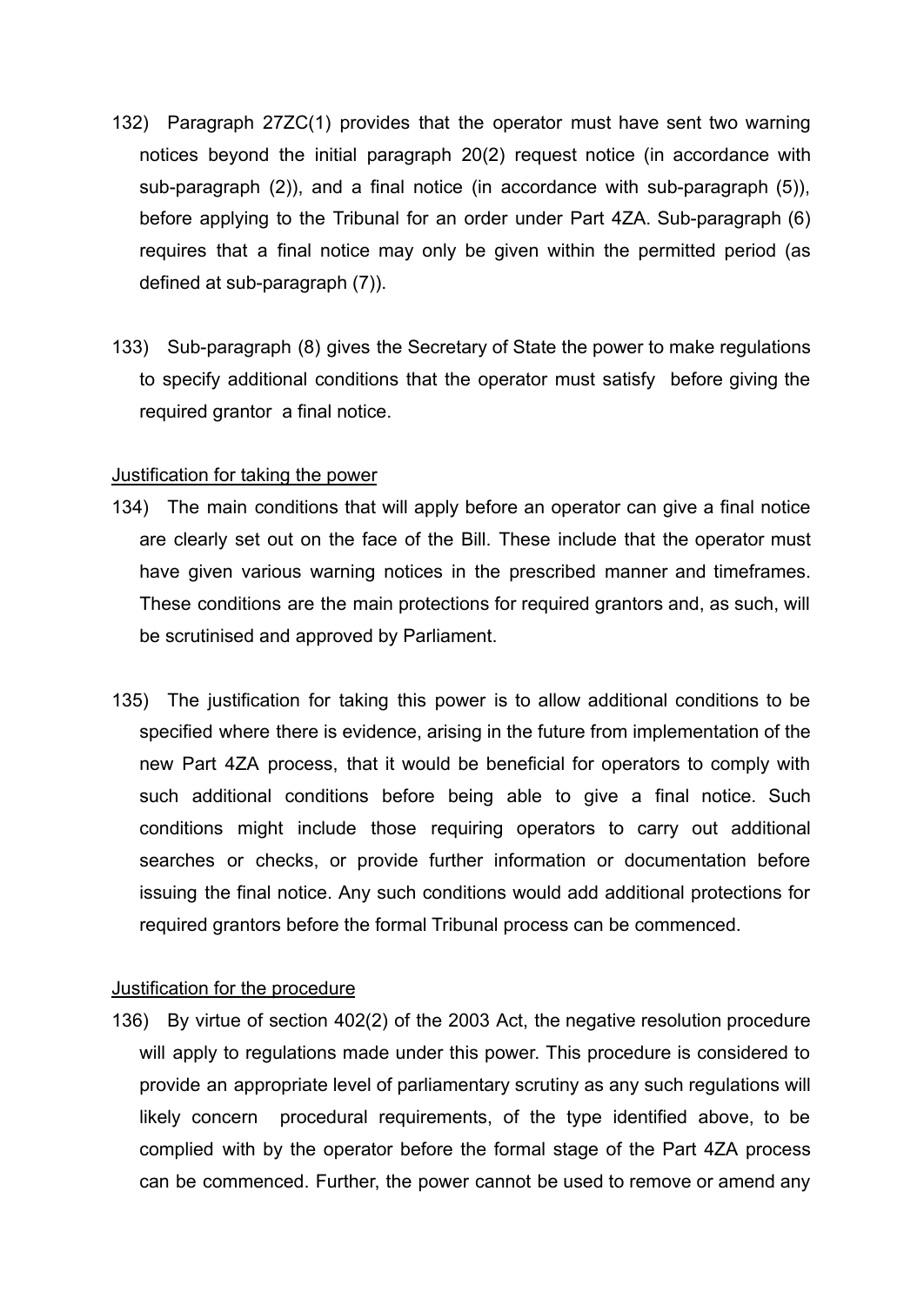of the core conditions as provided for on the face of the Bill (and as scrutinised by Parliament); it only provides a means of adding to these conditions.

# **Clause 66, new paragraph 27ZC(5)(b) to be inserted into Schedule 3A to the Communications Act 2003: power to specify the time period within which the required grantor must respond to the final notice**

| Power conferred on:      | The Secretary of State                   |
|--------------------------|------------------------------------------|
| Power exercisable by:    | Regulations made by statutory instrument |
| Parliamentary procedure: | <b>Negative Resolution</b>               |

## Context and Purpose

- 137) Paragraphs 27ZC and 27ZD sets out the requirements that must be satisfied before an operator can apply for a Part 4ZA order. One such requirement is that the specified period, within which the required grantor must respond to the final notice, has ended.
- 138) As provided for by paragraph 27ZC(5)(b), this "specified period" is to be set out in regulations made by the Secretary of State. This provision therefore confers on the Secretary of State a power to make regulations to specify the amount of time within which the required grantor must respond after being served a final notice. If they fail to respond within that time period, and the other applicable conditions have been satisfied, the operator may apply to the court for a Part 4ZA order.

#### Justification for taking the power

139) The power for the Secretary of State to specify, in regulations, the applicable time period provides flexibility for the future, including for any appropriate changes to be made in light of practical experience gained as this new Part 4ZA process is implemented. Being able to specify a time period helps ensure that proceedings under Part 4ZA can be commenced in an expedient manner, whilst also ensuring required grantors are allowed time to respond. Ensuring that the time period can be amended is particularly important where, for example, there is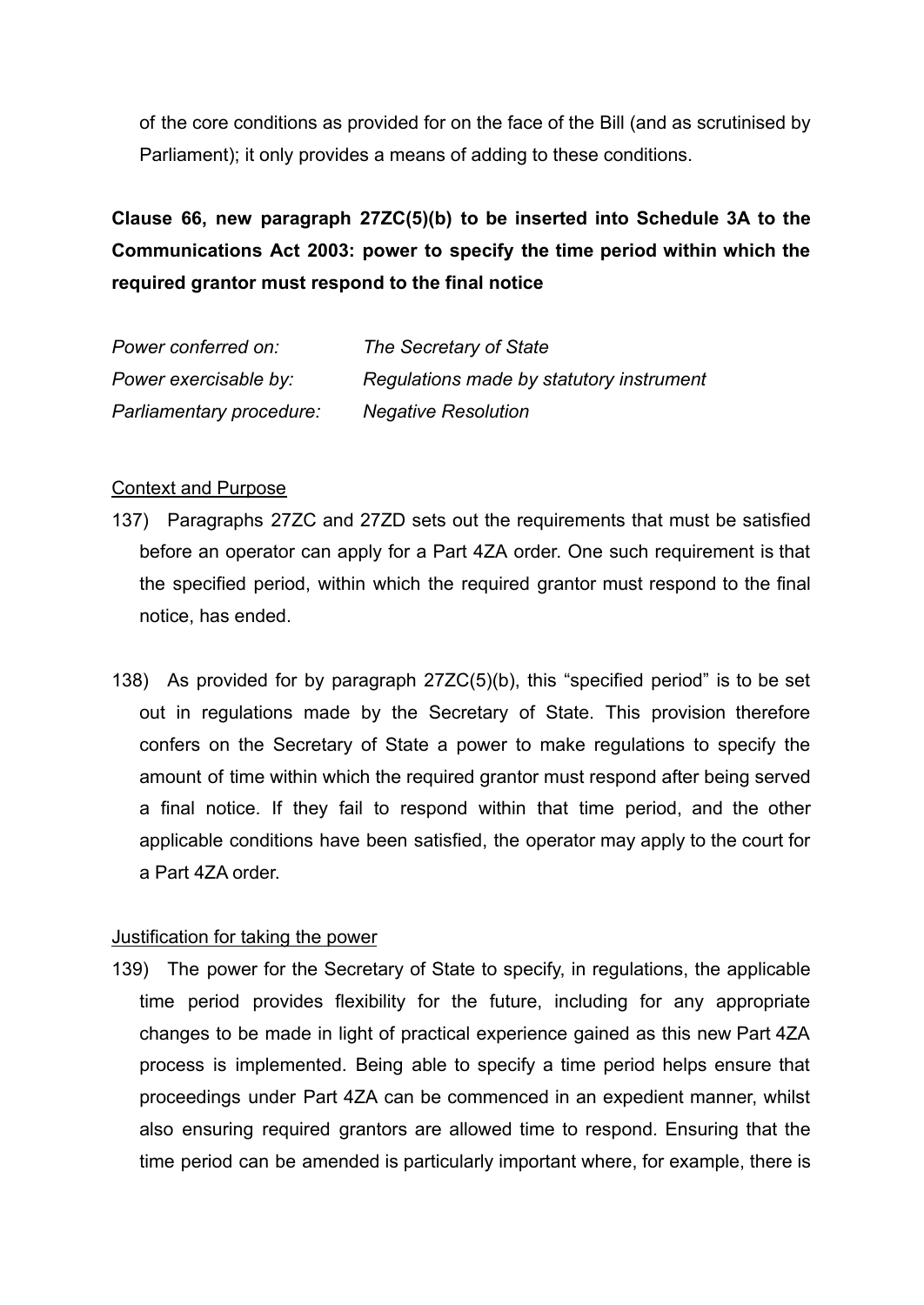evidence to suggest that any specific period is creating difficulties for the parties involved in this process.

140) The new Part 4A, inserted into the Electronic Communications Code in Schedule 3A to the Communications Act 2003, inserted by the Telecommunications Infrastructure (Leasehold Property) Act 2021, seeks to achieve a similar balance, and the Government intends to commence these provisions soon. As such, a time period is not given on the face of this Bill in order that the practical experience of Part 4A provisions may, if appropriate, inform the time period specified in regulations for Part 4ZA.

## Justification for the procedure

141) By virtue of section 402(2) of the 2003 Act, regulations made under this power will be subject to the negative resolution procedure. The Government considers this procedure to afford an appropriate level of parliamentary scrutiny of such regulations since the power is narrowly drawn and any regulations made in exercise of it are likely to be technical and limited in nature, simply setting out a minimum time period between a final notice being served and an operator being able to make an application to the court.

**Clause 66, new paragraph 27ZD(1)(e) to be inserted into Schedule 3A to the Communications Act 2003: power to make regulations to specify additional conditions that an operator must satisfy before applying for a Part 4ZA order**

| Power conferred on:      | The Secretary of State                   |
|--------------------------|------------------------------------------|
| Power exercisable by:    | Regulations made by statutory instrument |
| Parliamentary procedure: | <b>Negative Resolution</b>               |

## Context and Purpose

142) Paragraphs 27ZC and 27ZD set out the requirements that must be satisfied before an operator can apply for a Part 4ZA order.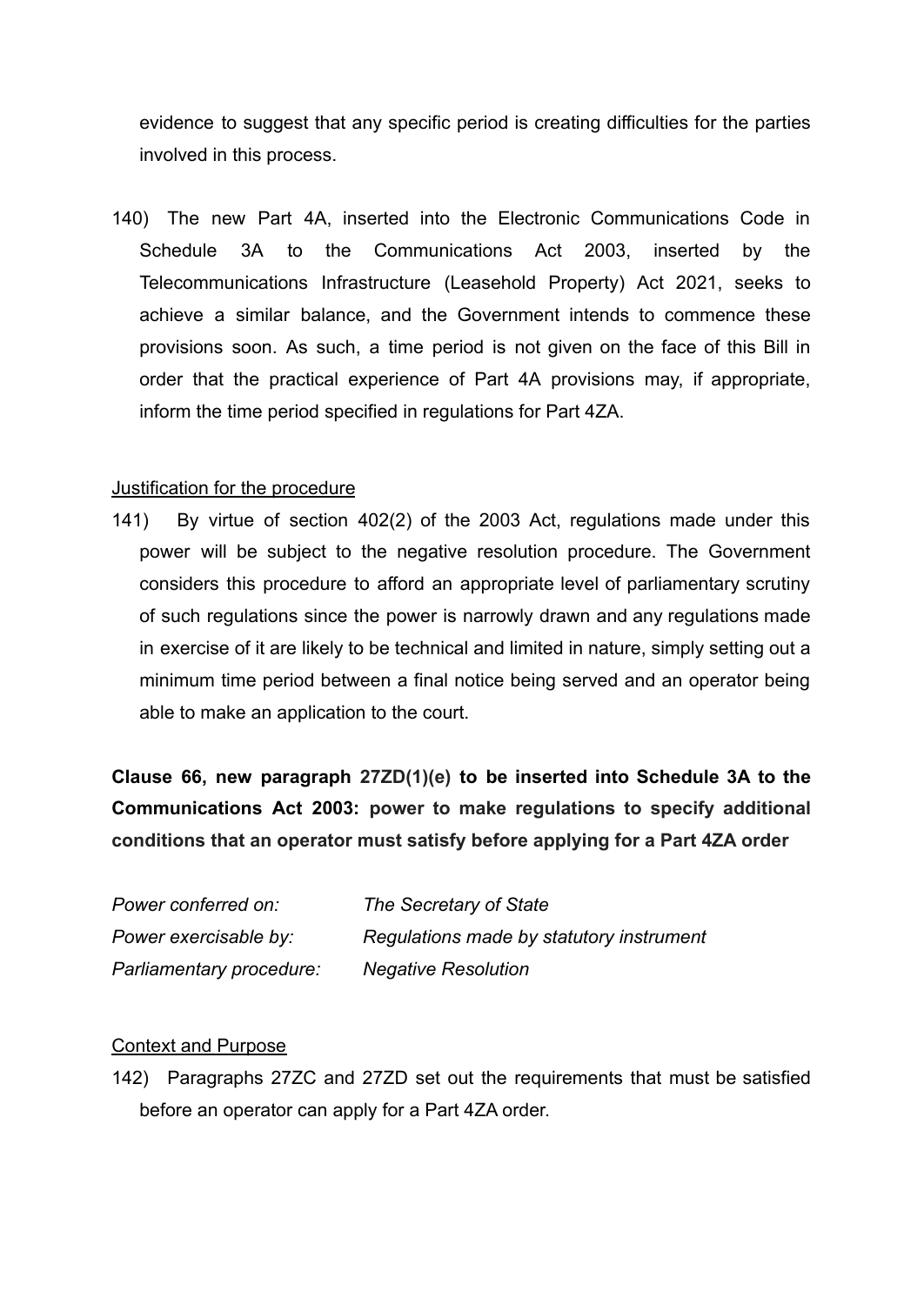143) As provided for in paragraph 27ZD(1)(e) and (6), a power is conferred on the Secretary of State to specify, in regulations, other conditions that an operator must satisfy before applying for a Part 4ZA order. These are likely to be inherently procedural or administrative in nature as they will relate to conditions that operators are to comply with before the Tribunal process can be commenced.

#### Justification for taking the power

- 144) The main conditions that operators must comply with before applying for an order are clearly set out on the face of the Bill (paragraphs 27ZC and 27ZD). For example, an operator will be required to give multiple notices to required grantors and provision is made so that a response in writing from a required grantor will stop the Part 4ZA process. These conditions offer protection to required grantors before Tribunal proceedings can be commenced against them. These requirements, set out on the face of the Bill, will be scrutinised and approved by Parliament.
- 145) Part 4ZA provides a new process through which an agreement can be imposed by a court. As this new process is implemented over time, it might become apparent that adding to conditions with which operators must comply before applying for an order would be an appropriate step, helping to ensure that the process operates as effectively as possible and providing further safeguards for required grantors.

#### Justification for the procedure

146) By virtue of section 402(2) of the 2003 Act, regulations made under this power will be subject to the negative resolution procedure. The Government considers this procedure to afford an appropriate level of parliamentary scrutiny of such regulations since the power can only be used to specify additional conditions; the main conditions with which operators must comply appear on the face of the Bill and will have been scrutinised by Parliament; these cannot be amended using this power. In addition, this power is concerned with matters that are inherently procedural in nature, setting additional conditions (and therefore safeguards for the required grantor) that must be complied with before the Tribunal process can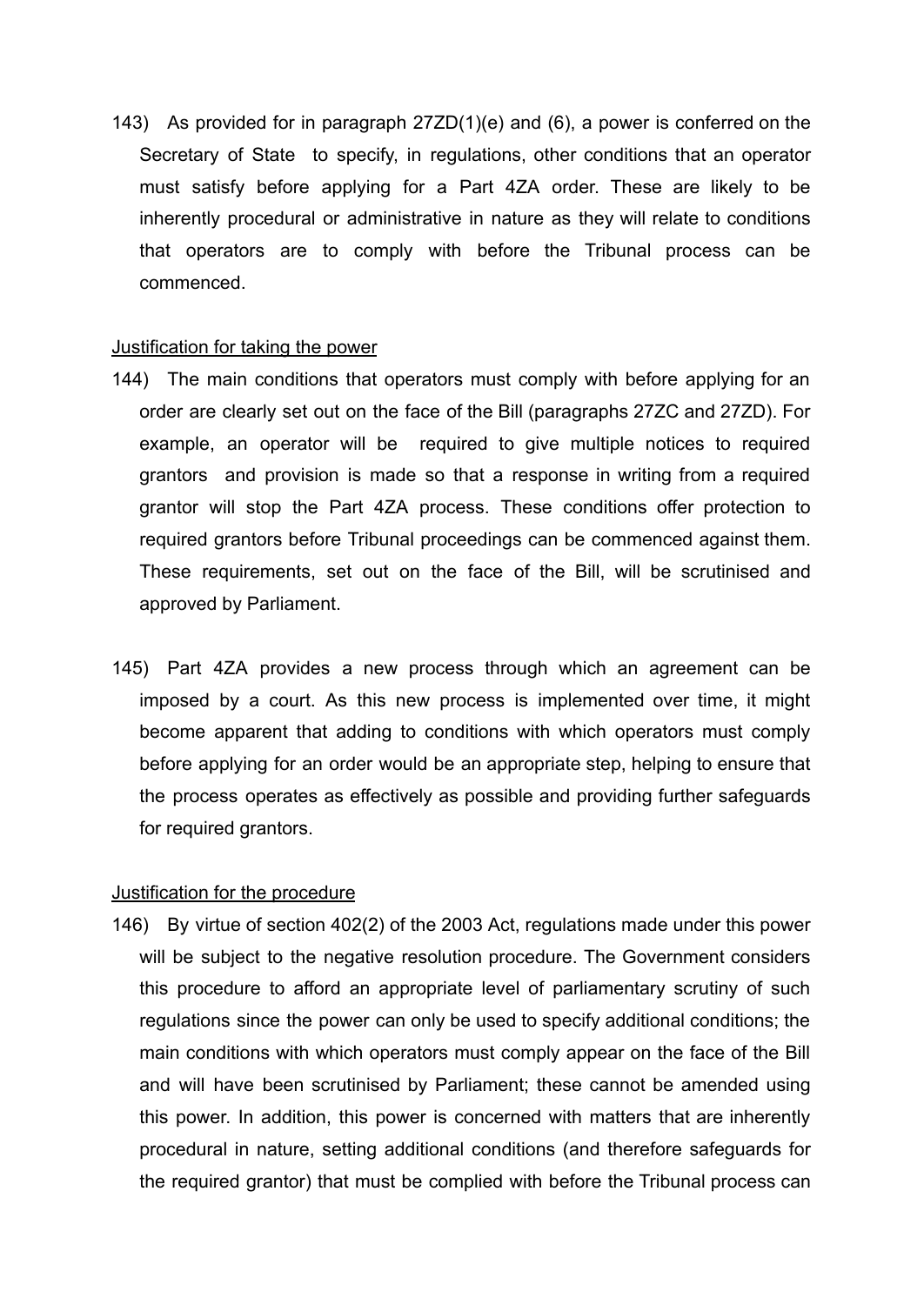be commenced. Accordingly, the negative procedure is considered to be appropriate in these circumstances.

**Clause 66, new paragraph 27ZD(2) to be inserted into Schedule 3A to the Communications Act 2003: power to specify evidence which the operator is required to provide with its application under Part 4ZA**

| Power conferred on:      | The Secretary of State                   |
|--------------------------|------------------------------------------|
| Power exercisable by:    | Regulations made by statutory instrument |
| Parliamentary procedure: | <b>Negative Resolution</b>               |

## Context and Purpose

147) Paragraphs 27ZC and 27ZD sets out the requirements that must be satisfied before an operator can apply for a Part 4ZA order. This power, provided for by paragraph 27ZD(2), confers a discretionary power on the Secretary of State to specify what evidence must accompany an application for a Part 4ZA order.

## Justification for taking the power

148) Part 4ZA provides a new process through which an agreement can be imposed by a court. As this new process is implemented, and as such cases start to be heard by the court, we anticipate that it could be appropriate to specify what evidence must accompany an application for a Part 4ZA order. This could provide consistency of approach, whilst also assisting the judiciary with the efficient and fair determination of such applications by ensuring that key material is available to the court, such as that which demonstrates operators have satisfied the relevant conditions with which they must comply before applying for a Part 4ZA order. This power provides flexibility for the future in respect of these matters, and enables the Government to act in response to issues and considerations that arise once this Bill has come into force and the new Part 4ZA process is being implemented.

## Justification for the procedure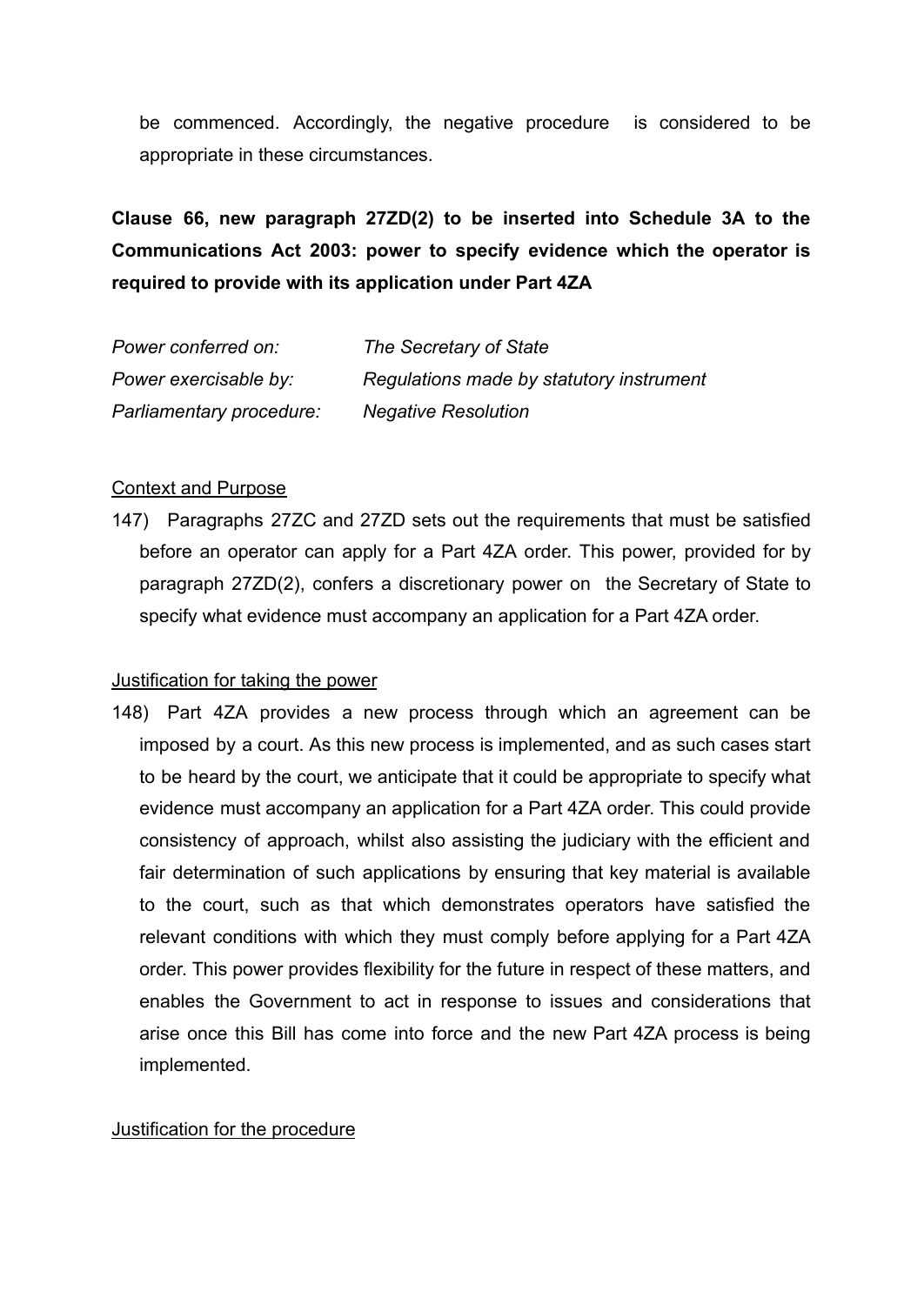149) By virtue of section 402(2) of the 2003 Act, regulations made under this power will be subject to the negative resolution procedure. The Government considers this procedure to afford an appropriate level of parliamentary scrutiny of such regulations since the provision they will make is likely to be limited in effect, simply specifying evidential requirements and not having any wider impact on the effect of the overall framework.

**Clause 66, new paragraph 27ZD(3) to be inserted into Schedule 3A to the Communications Act 2003: power to set the time period during which an application under Part 4ZA order can be made following the service of a final notice**

| Power conferred on:      | The Secretary of State                   |
|--------------------------|------------------------------------------|
| Power exercisable by:    | Regulations made by statutory instrument |
| Parliamentary procedure: | <b>Negative Resolution</b>               |

## Context and Purpose

- 150) Paragraphs 27ZC and 27ZD sets out the requirements that must be satisfied before an operator can apply for a Part 4ZA order.
- 151) Paragraph 27ZD(3) confers a power on the Secretary of State to make regulations specifying the time period within which an operator must apply for a Part 4ZA order, after the final notice has been given to the required grantor (and, as per paragraph 27D(1)(c), after the specified period within which the required grantor must respond to the final notice has ended).

## Justification for taking the power

152) As set out above in respect of paragraph 27ZD(1)(c) (see paragraph 142), the Government considers that required grantors should benefit from a minimum, specified period of time within which they can respond to an operator, before an operator can make an application for a Part 4ZA order. Likewise, the Government considers that operators, having given a final notice to a required grantor, should be required to make an application for a Part 4ZA order in good time; such an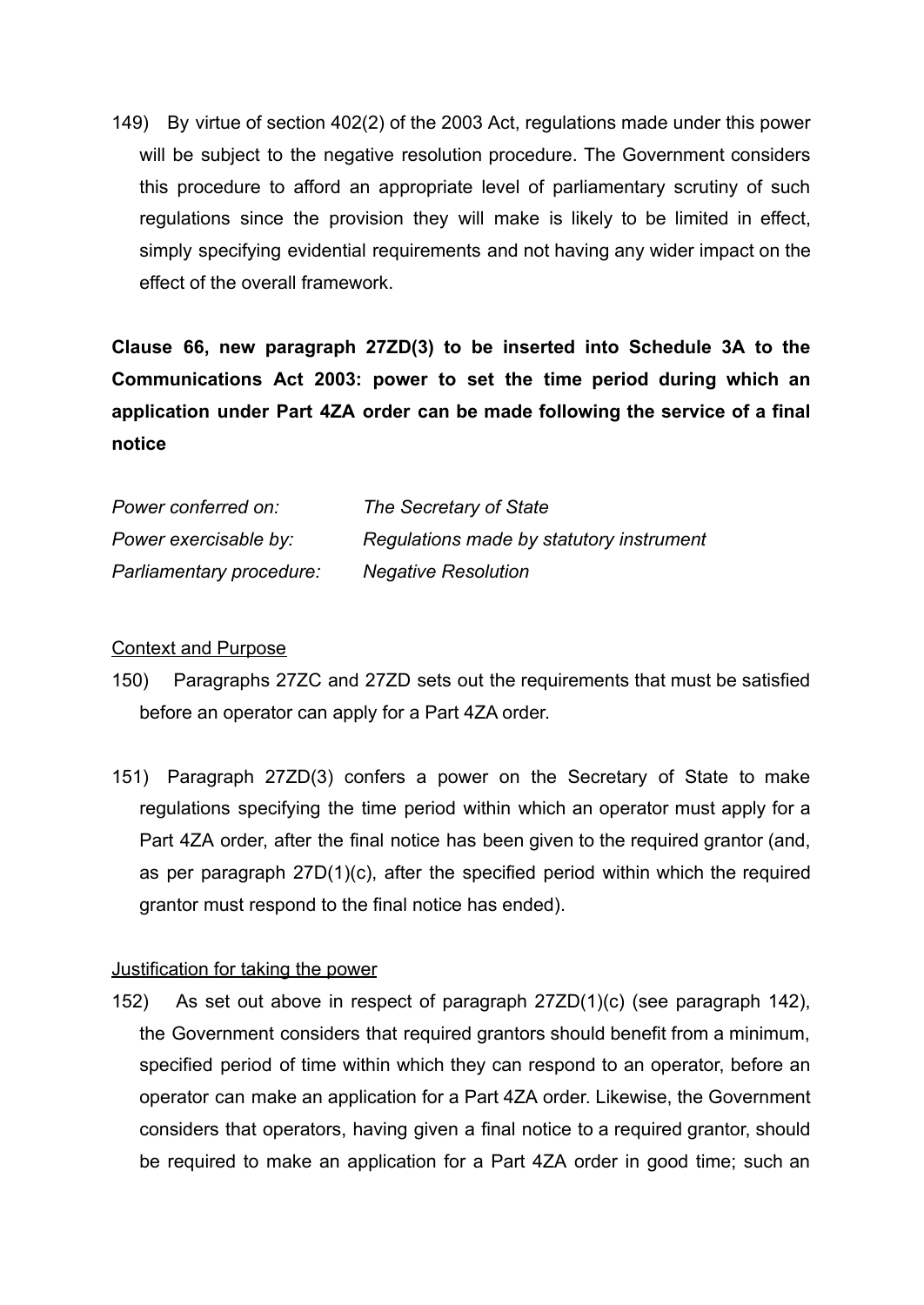application should be made by the operators out of necessity, whilst a time-limited period also reduces the risk of a change in circumstances between the operator having satisfied the requirements for applying for an order and then actually making the application itself.

- 153) The power for the Secretary of State to specify, in regulations, the applicable time period provides flexibility for the future, including for any appropriate changes to be made in light of practical experience gained as this new Part 4ZA process is implemented.
- 154) The Government believes, for the reasons set out above, that provision ought to be made for a clear longstop on the time which an operator has to apply for a Part 4ZA order. Further, it is particularly important that there is flexibility to amend this longstop in the future where, for example, there is evidence to suggest that the timeframes specified under the regulations are creating difficulties for any of the parties concerned, or otherwise creating difficulties for the effective operation of the new Part 4ZA process. The effect of this power, setting, extending or reducing a time period, is such that making the necessary provision by regulations is considered to be appropriate, rather than requiring further primary legislation.

## Justification for the procedure

155) By virtue of section 402(2) of the 2003 Act, regulations made under this power will be subject to the negative resolution procedure. The Government considers this procedure to afford an appropriate level of parliamentary scrutiny since the power is limited in effect, relating only to specifying, and amending as may be appropriate, a specific procedural time limit that must be complied with by operators seeking to make a Part 4ZA order.

**Clause 66, new paragraph 27ZE(4) to be inserted into Schedule 3A to the Communications Act 2003: power to specify the terms of an agreement imposed by a Part 4ZA order**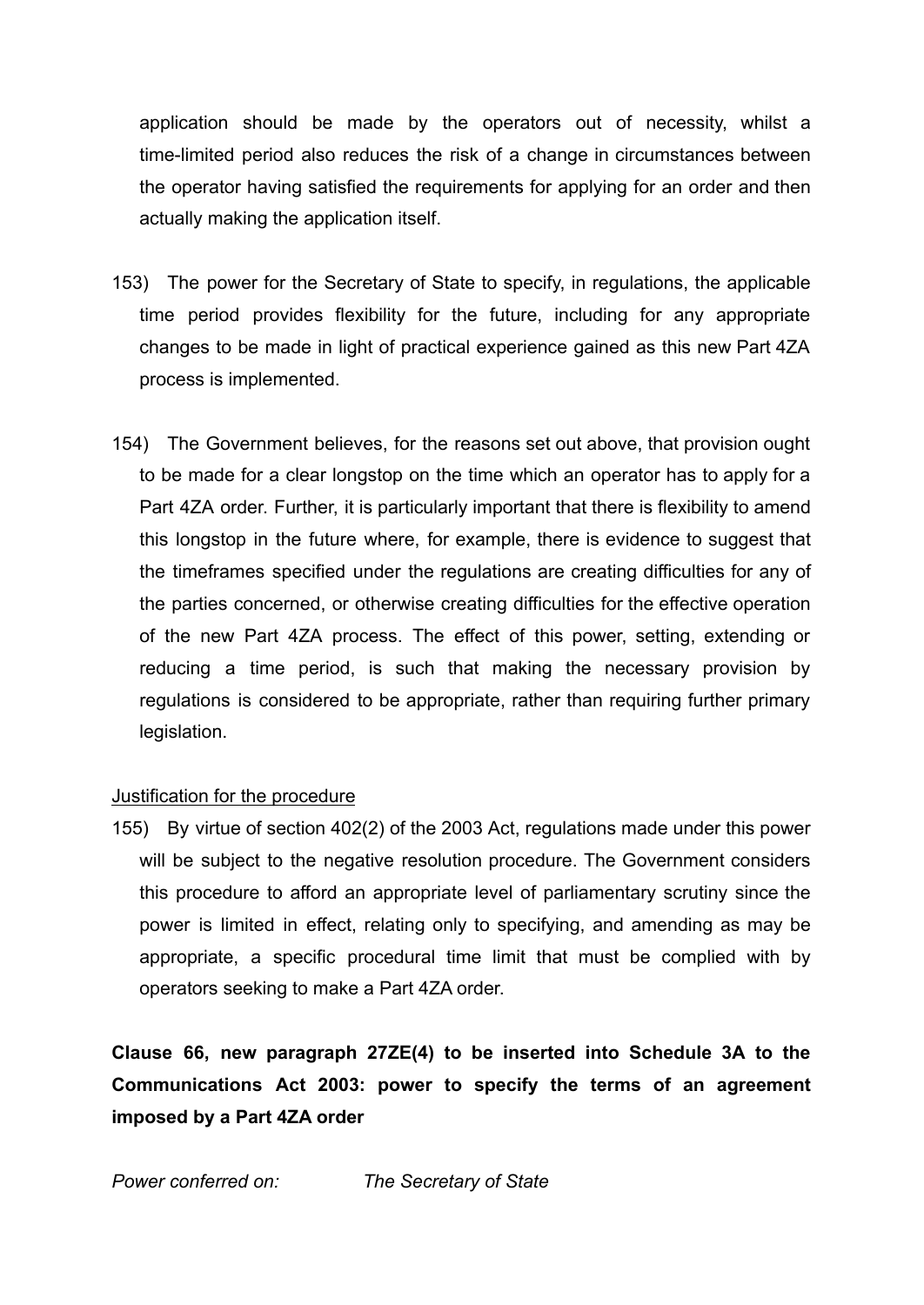*Power exercisable by: Regulations made by statutory instrument Parliamentary procedure: Affirmative resolution, including a consultation requirement*

### Context and Purpose

- 156) Paragraph 27ZE sets out the circumstances in which a Part 4ZA order can be made and its effect. Sub-paragraph (1) provides that the court may make an order where it is satisfied that those requirements set out at paragraphs 27ZC and 27ZD have been met and the required grantor has not objected to the making of the order.
- 157) Sub-paragraph (2) provides that a Part 4ZA order is one which imposes an agreement on the operator and required grantor. Such an agreement confers on the operator the Code rights requested in the request notice (issued pursuant to paragraph 27ZB(1)(d)).
- 158) Sub-paragraph (4) requires that the terms of the agreement imposed under a Part 4ZA order will be those specified in regulations made by the Secretary of State. Those regulations must in particular provide for an agreement to include specific terms, as set out in detail in sub-paragraph (5). Amongst other things, this includes terms relating to the provision, by the operator to the required grantor, of details of the works to be carried out in the exercise of the Part 4ZA code rights; terms relating to the giving of notice by the operator before entering on relevant land; terms relating to the restoration by the operator of the relevant land at the end of the works and terms imposing requirements or restrictions on the required grantor for the purposes of preventing damage to the apparatus, facilitating the operator's access to the apparatus, or otherwise preventing or minimising disruption to the operation of the apparatus.
- 159) Before making regulations pursuant to the power under sub-paragraph (4), the Secretary of State is required to consult operators, persons appearing to the Secretary of State to represent owners of interests in land likely to be affected by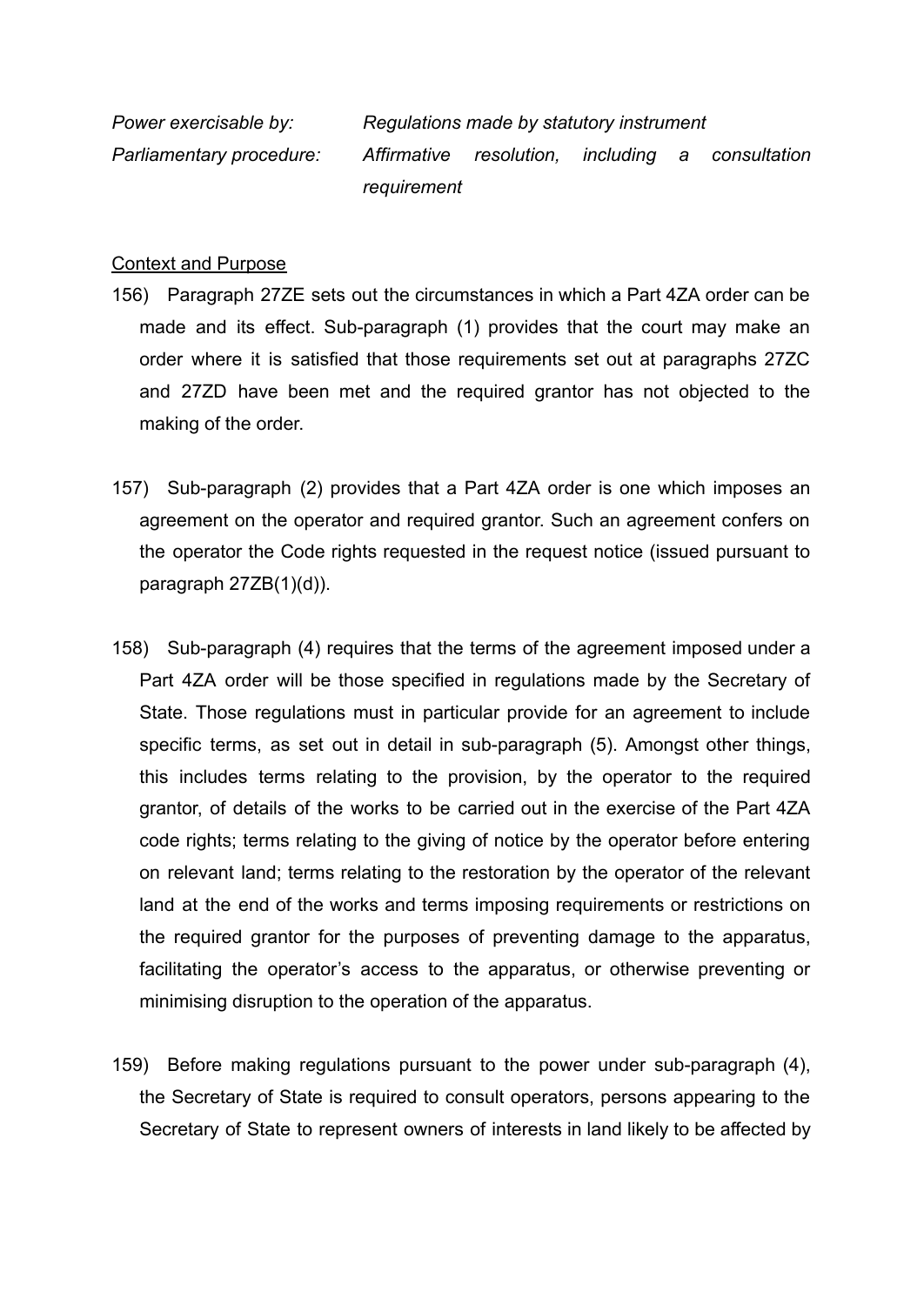the regulations, and any other persons the Secretary of State thinks appropriate (see sub-paragraph (6)).

### Justification for taking the power

- 160) The power provided at sub-paragraph (4) enables the Secretary of State to specify the terms of an agreement to be imposed on parties. The Government considers such a power is justified as the terms will form part of the contractual agreement between the operator and the required grantor and those terms will inevitably involve a level of detail not suited to primary legislation. Furthermore, these will benefit from the input of the key stakeholders affected by those regulations, as recognised in the consultation requirements with which the Secretary of State must comply before making such regulations. An ability to update such terms over time, with the benefit of experience of the new Part 4ZA process being implemented, is also considered necessary and appropriate.
- 161) There are various constraints on the use of the power, as follows:
	- a) The prescriptive list of minimum terms that the regulations must provide for is set out sub-paragraph  $(5)(a) - (1)$ . This list, which will be scrutinised and approved by Parliament, ensures that the regulations provide, at a minimum, terms ensuring a balance between the rights and obligations of the operator and required grantor. This in turn ensures that there is a measure of certainty as to the matters which the regulations must deal with as a minimum.
	- b) The statutory consultation requirement as provided for at sub-paragraph (6). This ensures that key stakeholders mentioned at sub-paragraph (6)(a) – (c) must be consulted in respect of proposals to make regulations under this power. The parties with which the Secretary of State is required to consult represent a balanced mix of interests and will ensure relevant views can be voiced by stakeholders and taken into account by the Secretary of State.

## Justification for the procedure

162) By virtue of the new paragraph (zb) inserted into section 402(2A) of the Communications Act 2003 by paragraph 2 of the Schedule to the Bill, regulations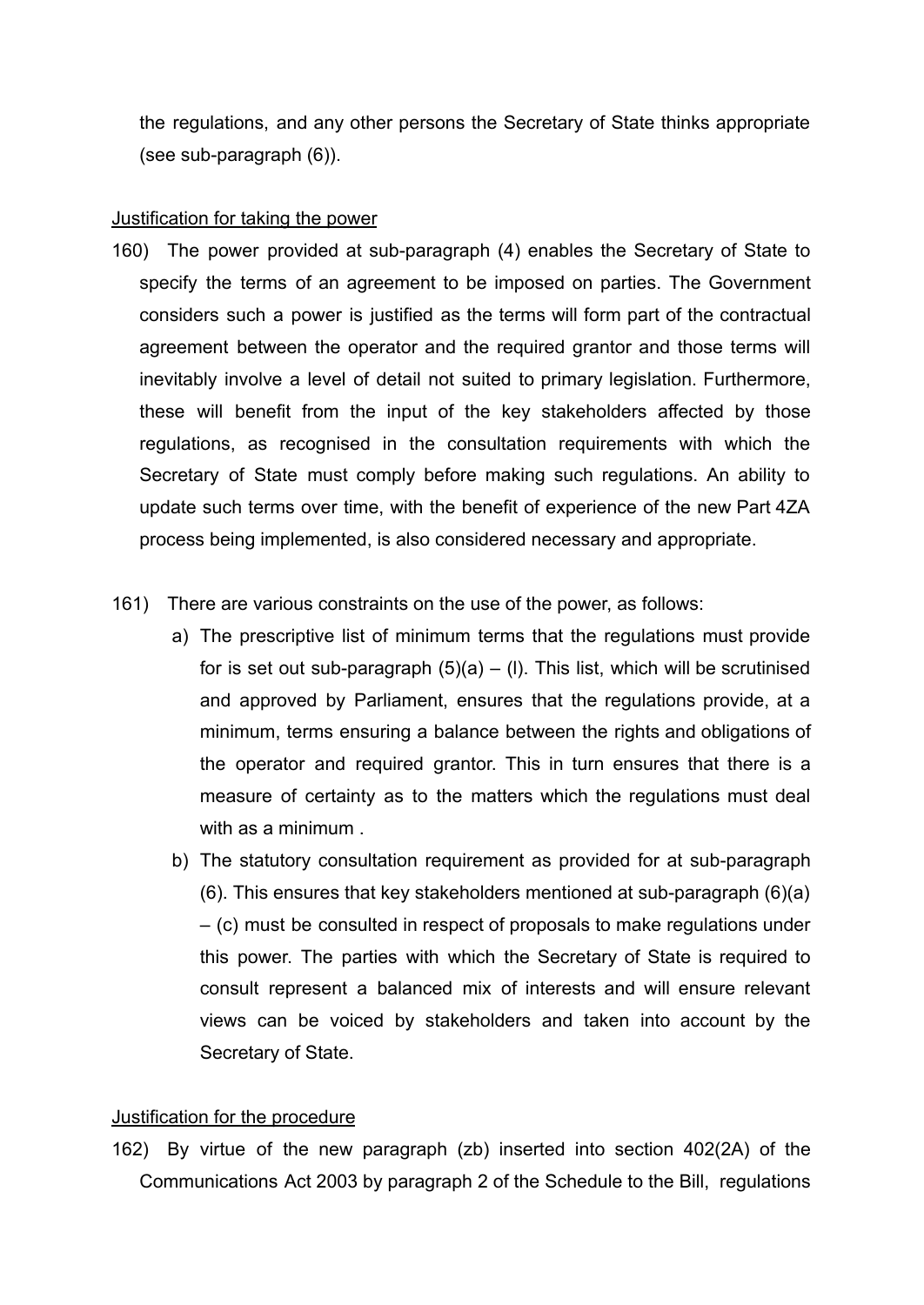made under this power will be subject to the affirmative resolution procedure. Notwithstanding the significant constraints on the use of this power as set out above (namely the need for the regulations to include specific terms as a minimum, and the requirement for the Secretary of State to consult), the Government recognises that this power is necessarily broad and will make provision for an important part of the new Part 4ZA process. As such, it is considered appropriate that any regulations made using this power are debated and subject to more intensive scrutiny by Parliament through the affirmative procedure.

**Clause 66, new paragraph 27ZF(3) to be inserted into Schedule 3A to the Communications Act 2003: power to make regulations to specify the period for which Part 4ZA code rights will last**

| Power conferred on:      | The Secretary of State                   |
|--------------------------|------------------------------------------|
| Power exercisable by:    | Regulations made by statutory instrument |
| Parliamentary procedure: | <b>Negative Resolution</b>               |

#### Context and Purpose

- 163) Paragraph 27ZF makes provision relating to the expiry of Part 4ZA Code rights.
- 164) Paragraph 27ZF(1) provides that Part 4ZA Code rights cease to be conferred on the operator by, or otherwise bind, the required grantor where (a) a replacement agreement comes into effect; (b) the court refuses an application by the operator to impose a replacement agreement; or - where (a) or (b) has not occurred before the end of the specified period - at the end of that period. For these purposes, the Secretary of State has the power to make regulations to set the "specified period", which can be no longer than six years (pursuant to paragraph 27ZF(3)).

#### Justification for taking the power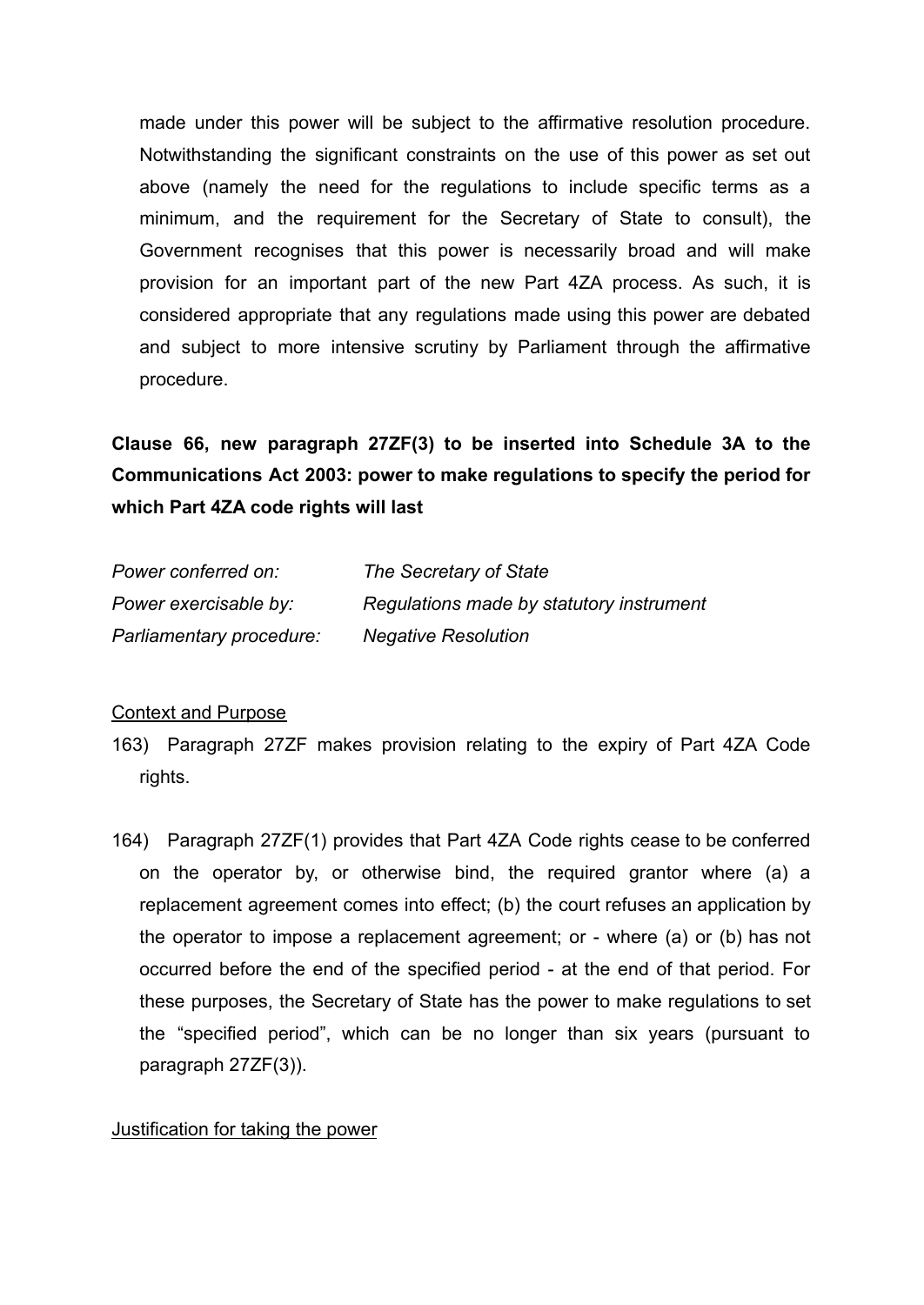- 165) The Government considers that Part 4ZA Code rights should only apply for a period of time that is no longer than necessary, striking a balance between the rights of the required grantor and the need for operators to have some degree of operational certainty. Further, as Part 4ZA provides for a new process, it is important to have flexibility in the future as to the length of that period of time, so that any issues, concerns or other matters arising from the implementation of this new process can be taken into account and acted on, without the need for further primary legislation.
- 166) The power is no wider than necessary for these purposes and is clearly constrained by the fact that regulations made pursuant to the power cannot provide for a period exceeding six years. The Government considers that this is the maximum period of time that it is appropriate for a Part 4ZA order to apply in order to ensure these rights are not enduring. It is also a reasonable length of time for a person with a relevant interest in the land to become aware of the Part 4ZA order and enter into negotiations with the relevant operator. The Government also considers that the six year (maximum) period is suitably short to ensure that operators continue to make representations and attempts to contact the landowner and begin negotiations in pursuance of a negotiated agreement. However, as noted above, it will be important for the Government to be able to act flexibly, through an ability to make regulations and not requiring further primary legislation, should this assessment of the most appropriate period change over time.
- 167) Following this (maximum) six year period, in the event that a landowner had failed to engage with an operator, the operator would not be entitled to make a repeat application under the Part 4ZA route (by virtue of new paragraph 27ZD(1)(a)), and would need to seek full rights via the Upper Tribunal if the landowner remains unresponsive, or if they have otherwise failed to reach an agreement.

#### Justification for the procedure

168) By virtue of section 402(2) of the 2003 Act, regulations made under this power will be subject to the negative resolution procedure. The Government considers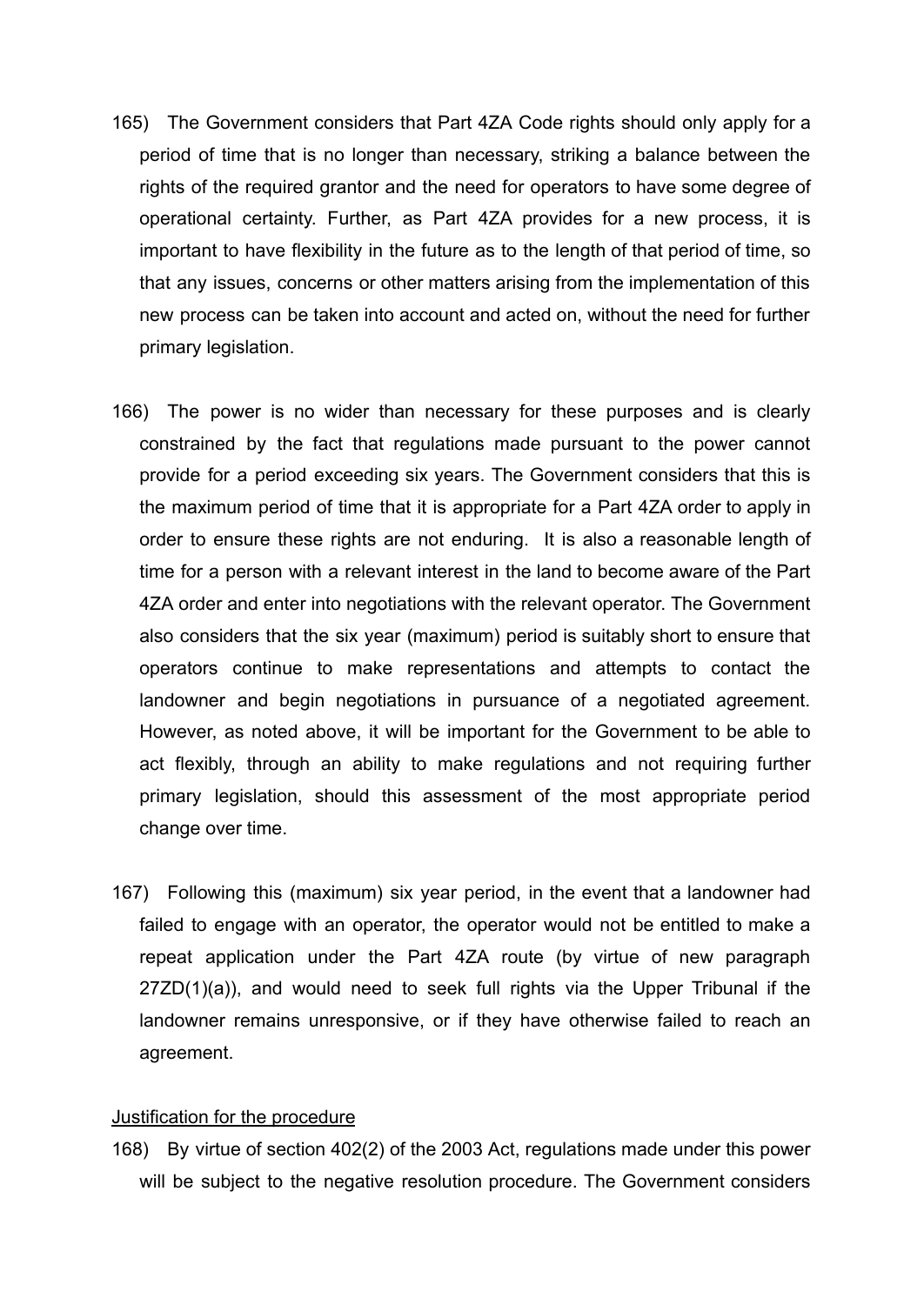this procedure to afford an appropriate level of parliamentary scrutiny; as the regulations relate to the duration for which rights and obligations arising as a result of the making of a Part 4ZA order apply to operators and required grantors, it is important that a route is provided through which Parliament can potentially consider such regulations. The Government considers that the negative resolution procedure strikes an appropriate balance, ensuring such a route is provided, whilst recognising that the relevant power is itself constrained, relating to a single, specific time period within the wider framework provided by the Bill, and exercisable only to specify a period of no more than six years.

# **Clause 70, subsection (1) - power to provide for the determination of court proceedings relating to the Code within specified periods**

| Power conferred on:      | The Secretary of State                   |
|--------------------------|------------------------------------------|
| Power exercisable by:    | Regulations made by statutory instrument |
| Parliamentary procedure: | <b>Negative Resolution</b>               |

#### Context and Purpose

- 169) Clause 70 of the Bill inserts a new section 119A into Chapter 1 of Part 2 of the Communications Act 2003. This new section 119A confers a power on the Secretary of State to make regulations for any proceedings issued in connection with a dispute concerning the Code to be determined within a specified time period. Any such regulations must specify the type of proceedings with which any time limits apply.
- 170) This new power includes a limited Henry VIII power, permitting the Secretary of State to amend a specified list of provisions in primary legislation that cross-refer to an existing provision that may be amended or repealed in exercise of the power conferred by the new s.119A.

### Justification for taking the power

171) Currently, proceedings issued pursuant to paragraph 20 of the Code in respect of disputes concerning new agreements have to be determined within six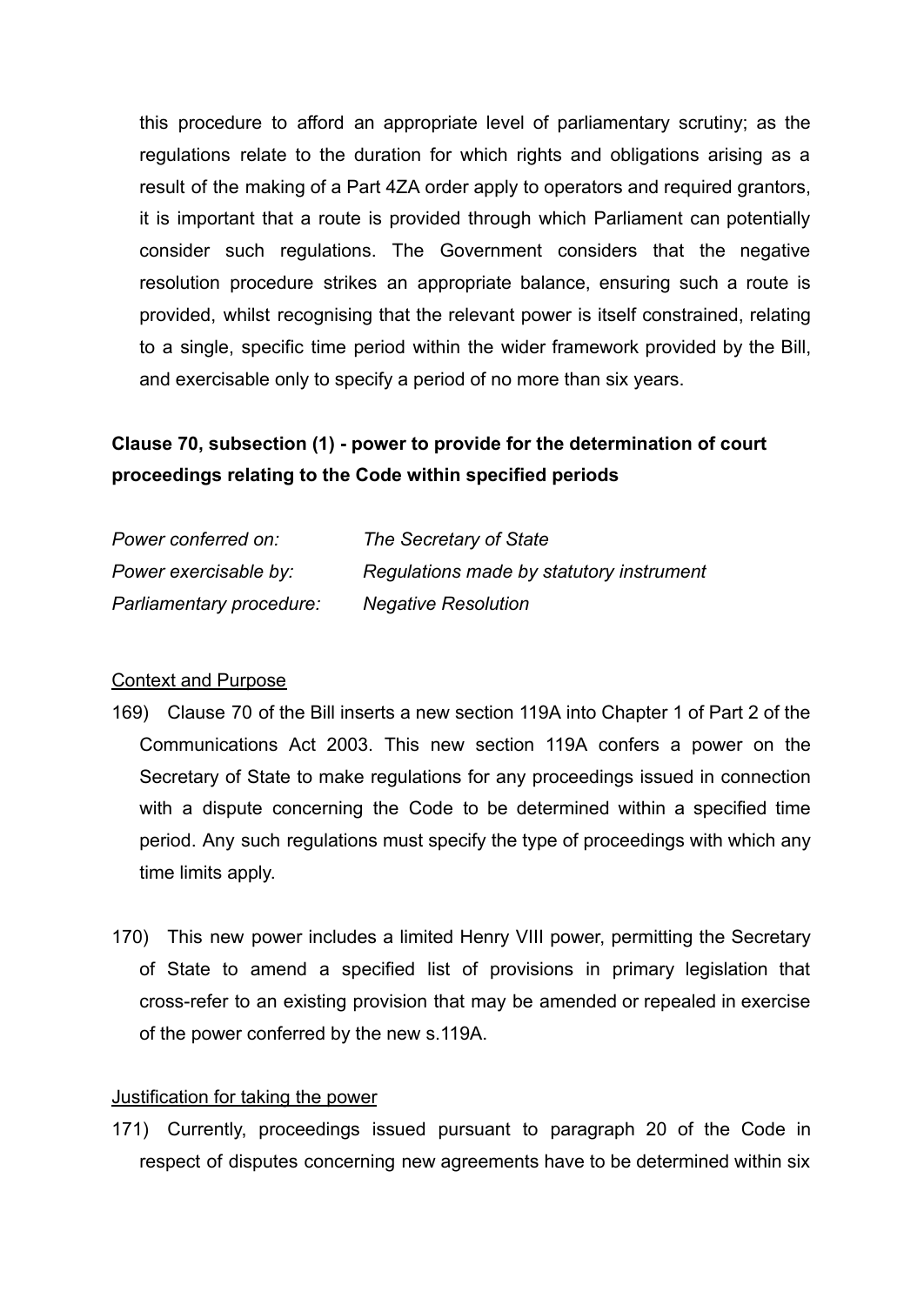months from the date of issue; such provision is made by regulation 3 of the Electronic Communications and Wireless Telegraphy Regulations 2011 ("the WTA 2011 Regulations"), as referred to by paragraph 97 of the Code. There is no corresponding provision relating to disputes on other Code matters, such as disputes concerning the renewal of expired agreements.

- 172) The proposed changes to the Code are intended to support the faster resolution of all Code disputes, including where proceedings have been issued pursuant to paragraph 20. If this proves to be the case, there may be no need for the current time limit to remain in place and this power could be used by the Secretary of State to remove it by way of amendment to regulation 3 of the 2011 Regulations. Conversely, if it appears that there should be time limits in place for the resolution of Code disputes, the Secretary of State would be able to use this power to alter the time limit in regulation 3 and/or extend that time limit to other types of disputes under the Code, such as disputes concerning renewals. The power could also be used to provide different time limits for different types of proceedings if appropriate. By taking this power, it will enable the Secretary of State to take appropriate action in the future, taking into account the effect of the proposed changes to the Code on the time taken to resolve disputes.
- 173) As identified above, a future exercise of the power conferred by the new section 119A could necessitate the amendment or revocation of the regulation 3 of the WTA 2011 Regulations. However, the WTA 2011 Regulations also inserted "signposts" to that regulation in a number of other pieces of legislation. These signposts, set out in the Schedule to the WTA 2011 Regulations, are not operative legal provisions; they simply flag the existence of the regulation 3 time limit to the reader in other legislative provisions where that time limit could be relevant.
- 174) The WTA 2011 Regulations were able to insert such signposts into other legislation, including primary legislation, because they were made in exercise of the power conferred by section 2(2) of the European Communities Act 1972 which, subject to Schedule 2 of that Act, permitted provision to be made as might be made by Act of Parliament.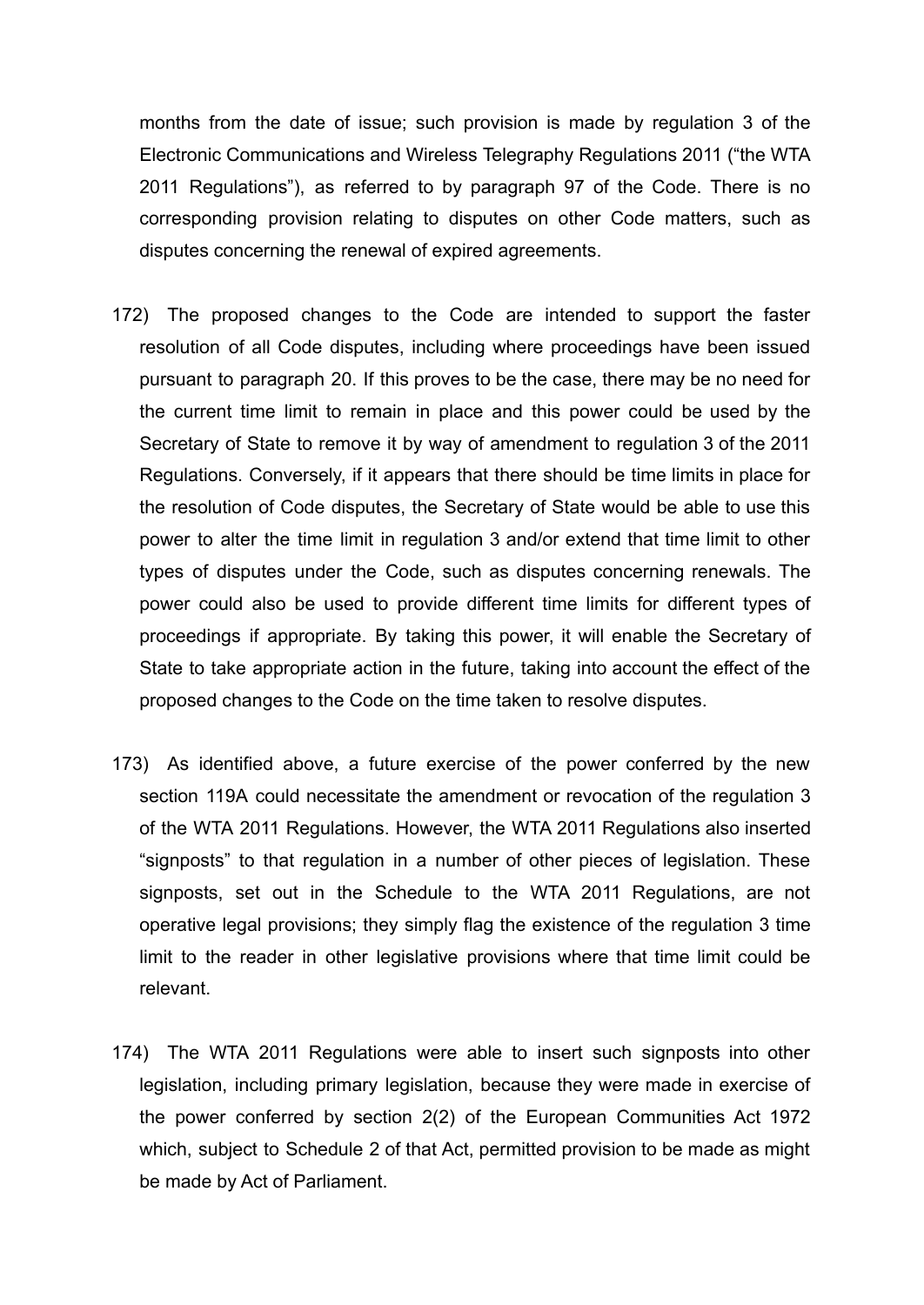- 175) The Government considers it would be appropriate for the Secretary of State to have flexibility to address this issue should it arise in the future. Doing so necessitates the taking of a Henry VIII power, as we would directly need to amend the legislative provisions which cross-refer to regulation 3 and the power under which the 2011 Regulations were originally made is no longer available. However, as per the drafting of the proposed amendment, this would be an extremely limited Henry VIII power, specifying the provisions in respect of which it can be exercised. This provides an appropriate route through which the issue identified above can be addressed, if it arises. The "amendable" provisions as specified in the drafting for the new provision are, as above, merely signposts without substantive legal effect. They were themselves inserted by secondary legislation.
- 176) In the Government's view, it would not be appropriate to confer a power to amend the WTA 2011 Regulations and then risk a number of confusing and unhelpful signposts remaining in legislation. At the same time, it would be a disproportionate use of Parliamentary time to require separate primary legislation in order to deal with those signposts. A very limited power such as that set out in the proposed amendment is an effective way of addressing this issue and an appropriate instance of Parliament delegating legislative powers to a Minister of the Crown.
- 177) It would not be feasible to include provision in the Bill itself to directly revoke or amend the signposts identified above since, at this stage, it is not known what approach may be taken to regulation 3 of the 2011 Regulations in the future. It may be that the regulation is retained, or is otherwise amended in such a way that the signposts continue to operate effectively and so the need to amend the signposts does not arise. Alternatively, as explained above, amendment or revocation to the signposts may be required to avoid confusing cross-references appearing in the statute book. Taking this limited Henry VIII power provides the flexibility to respond to whatever approach is taken in the future.

#### Justification for the procedure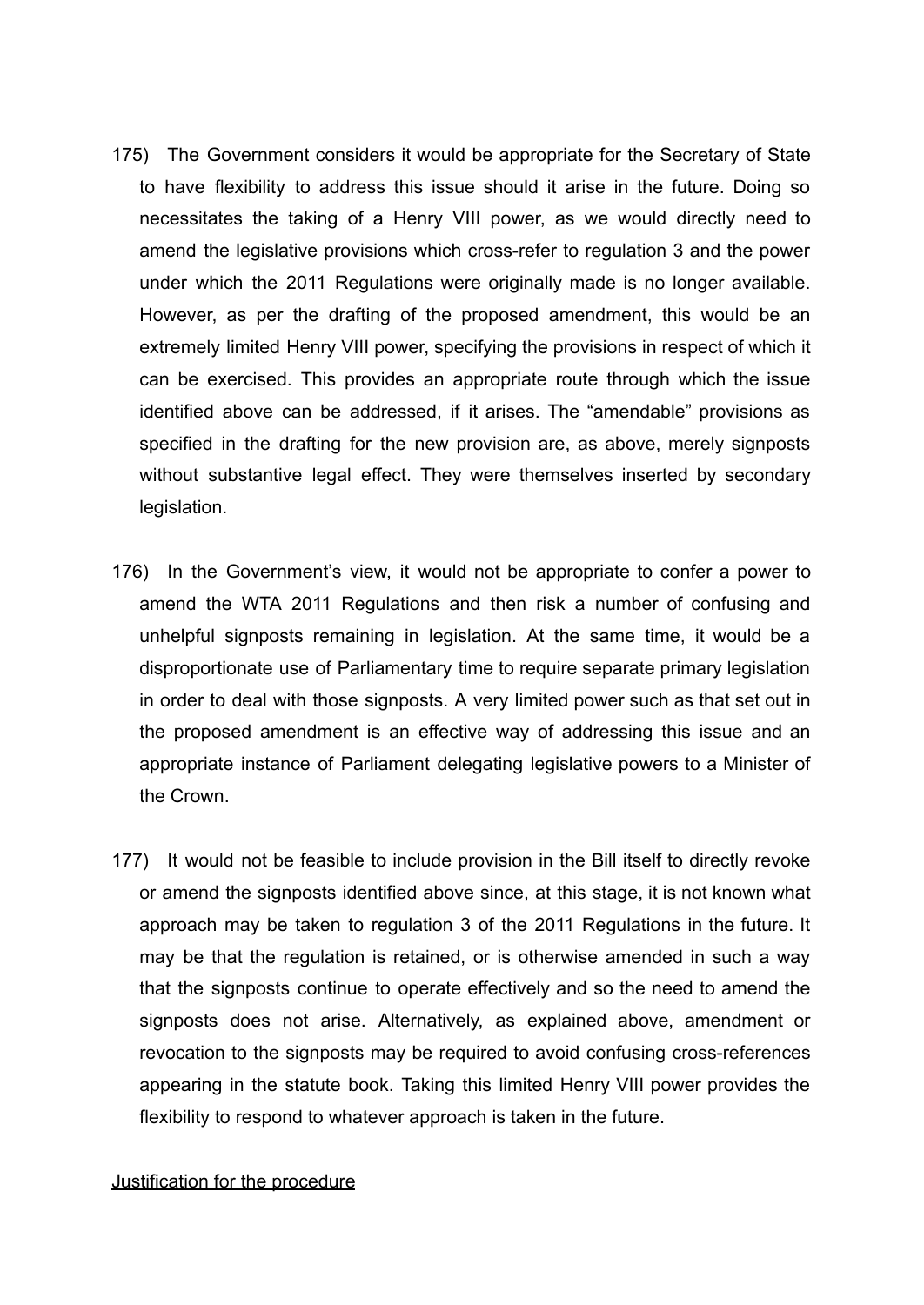- 178) By virtue of section 402(2) of the 2003 Act, regulations made under this power will be subject to the negative resolution procedure. The Government considers this procedure to afford an appropriate level of parliamentary scrutiny since the power is limited to making technical changes to the time period within which relevant cases are heard. It does not change the access to, or application of, justice, nor are any more substantive changes made as to establish legal precedents or the broader operation of justice. Instead, regulations made under this power will have a limited effect, ensuring - if considered appropriate consistency of relevant time periods can be provided for cases giving rise to similar issues.
- 179) The Government recognises that, as per paragraph 7 of the latest version of the Committee's guidance<sup>3</sup>, there is a presumption that the affirmative procedure will apply in respect of a Henry VIII power. However, as that guidance also recognises, the appropriate level of parliamentary scrutiny for such powers will not be the affirmative procedure in all cases. In light of the limited nature of the Henry VIII power and the minor and technical effect it would have if exercised, the Government considers that applying the usual presumption in this particular case would result in a disproportionate approach; it would not be a good use of Parliamentary time for two separate debates to be held simply as a result of the Secretary of State making regulations to amend or revoke otiose signposts. Indeed, the Committee will note that the WTA 2011 Regulations, which inserted these signposts in the first place, were themselves subject to the negative resolution procedure. Further, and in any event, the negative procedure would still provide an opportunity for Parliamentary scrutiny of any regulations made using this power.

**Clause 71, New section 148A(1) to be inserted into the Communications Act 2003: power to make provision relating to rights of network providers in relation to infrastructure.**

*Power conferred on: The Secretary of State*

<sup>&</sup>lt;sup>3</sup> "Guidance for Departments on the role and [requirements](https://committees.parliament.uk/publications/8225/documents/84262/default/) of the Committee" (November 2021)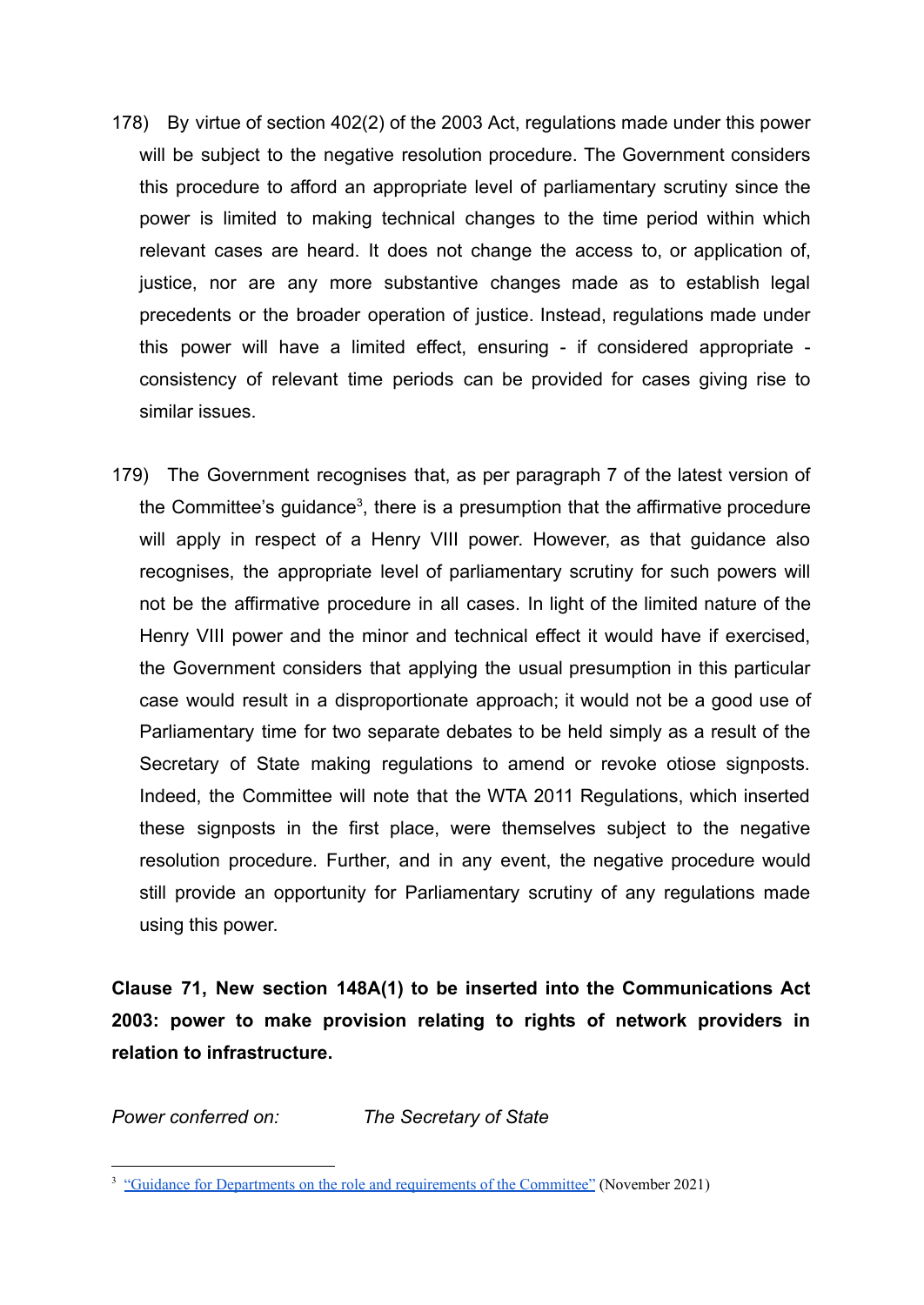*Power exercisable by: Regulations made by statutory instrument Parliamentary procedure: Affirmative Resolution*

#### Context and Purpose

- 180) The Communications (Access to Infrastructure) Regulations 2016 ("the 2016 Regulations") were made pursuant to section 2(2) of the European Communities Act 1972 in order to implement an EU Directive. The intention of the Directive was to facilitate and incentivise the roll-out of high-speed electronic communications networks. The Regulations encourage the sharing of existing telecoms and non-telecoms infrastructure which may be suitable for deploying broadband networks (e.g. sewers, electricity lines) and the coordination of civil works across a wide range of infrastructure sectors.
- 181) Reusing existing infrastructure can significantly reduce the time and cost of rolling out new broadband networks, and can be a huge asset in reaching the government's connectivity ambitions.
- 182) This new power would allow the Secretary of State to make provision, through regulations, conferring rights on network providers in relation to infrastructure, for the purpose of facilitating the development of electronic communications networks. Such regulations may, in particular, amend, vary or revoke the 2016 Regulations.

#### Justification for taking the power

- 183) At present, the 2016 Regulations can only be amended via primary legislation, which is likely to be a disproportionate vehicle for the level of technical amendments the Government anticipates it would want to make.
- 184) We consider that any amendments to the Regulations would therefore be more appropriate to make through secondary rather than primary legislation. However, as the Regulations were made under section 2(2) of the European Communities Act 1972 which has now been repealed, the Secretary of State has no power to make amendments to the regulations.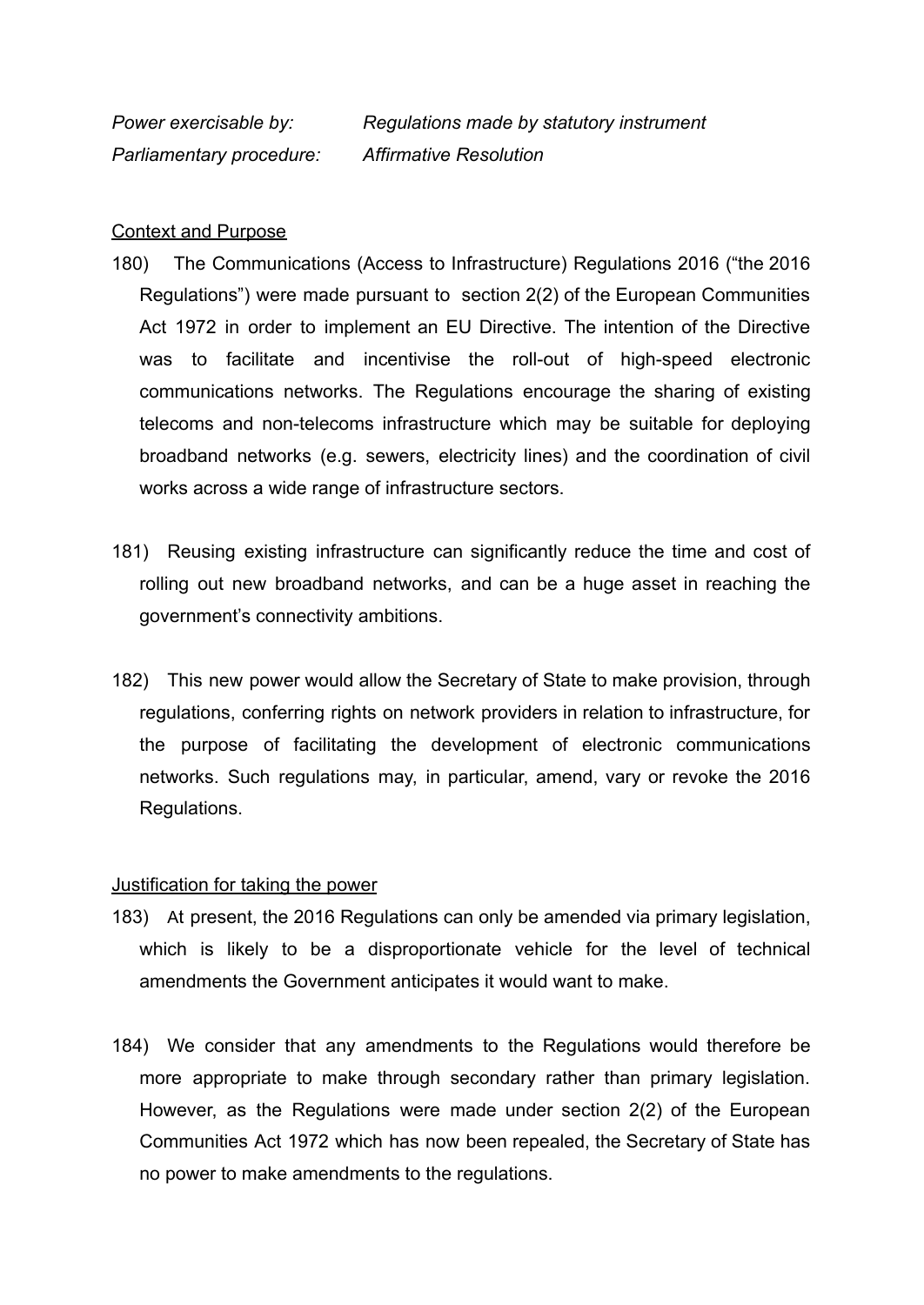- 185) The Regulations are currently little-used due to a lack of clarity. The intention of this power is to allow the government to make regulations, including amending the 2016 Regulations as may be appropriate, so as to better tailor the existing legislative framework to the UK telecoms market so that infrastructure can be used more efficiently.
- 186) DCMS ran a call for evidence from 12 June 2020 to 4 September 2020 that looked into whether and how the 2016 Regulations could be updated to encourage better use. The government response to that call for evidence was published in November 2021<sup>4</sup>. It set out the government's intentions to consider changes to certain elements of the 2016 Regulations to improve their clarity and ease of use, subject to further consultation and scrutiny by Parliament.
- 187) By including provision in this Bill for the Government to make regulations in respect of the rights of network providers in relation to infrastructure, it provides the opportunity for these and any other relevant matters to be addressed, and offers a means of amending and updating the 2016 Regulations. This could be achieved without having to bring forward additional primary legislation, which, in the Government's view, would be a disproportionate use of parliamentary time.
- 188) In addition, before making regulations in exercise of this power, the Secretary of state must consult OFCOM and such other persons the Secretary of State considers appropriate.

## Justification for the procedure

4

189) By virtue of the new section 148A to be inserted into the Communications Act 2003, regulations made under this the new section 148A(1) would be subject to the affirmative resolution procedure. The Government considers this procedure to be appropriate, notwithstanding the consultation requirement identified above,

[https://www.gov.uk/government/publications/review-of-the-access-to-infrastructure-regulations-call-for-evidenc](https://www.gov.uk/government/publications/review-of-the-access-to-infrastructure-regulations-call-for-evidence) [e](https://www.gov.uk/government/publications/review-of-the-access-to-infrastructure-regulations-call-for-evidence)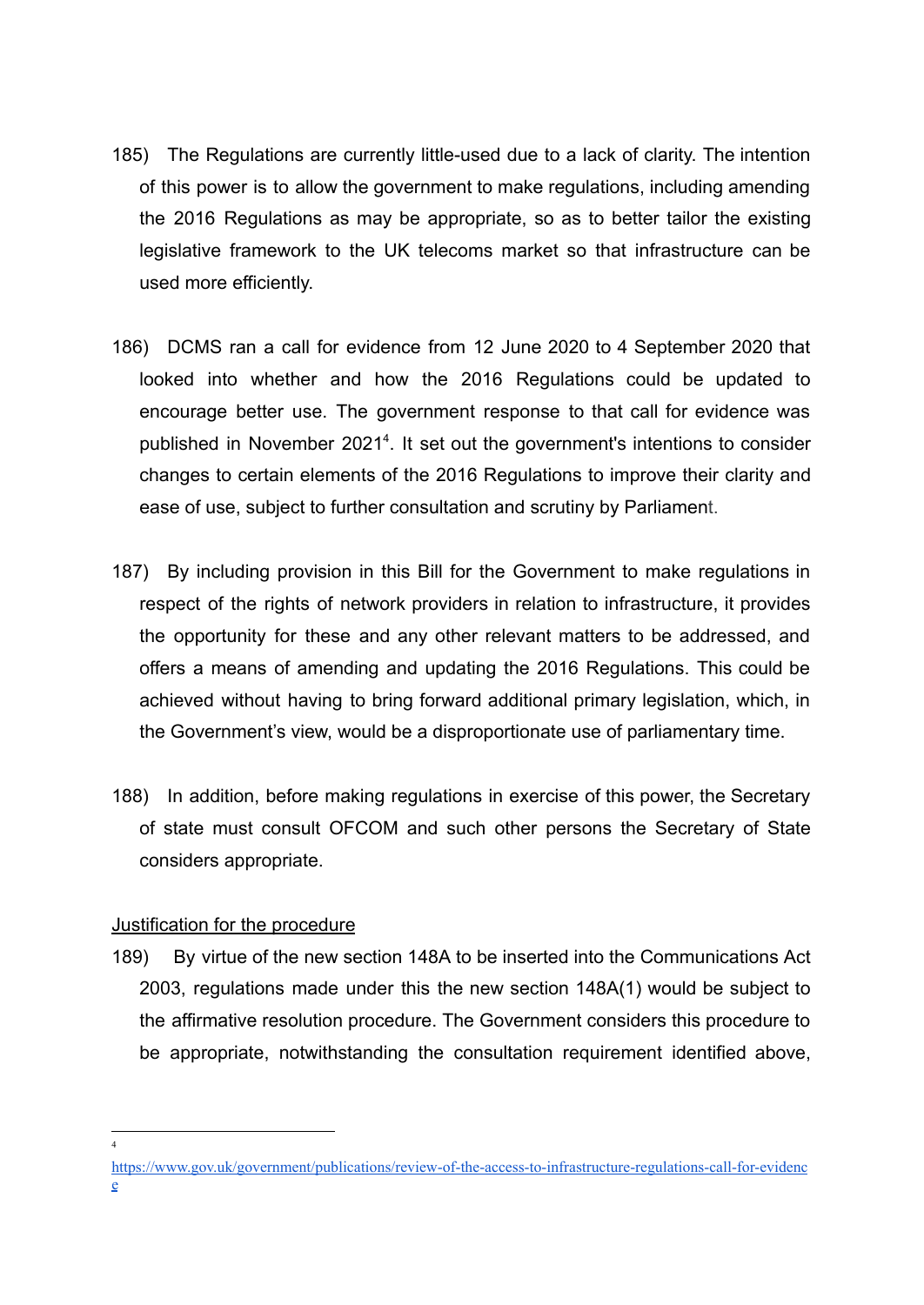since the nature of the power is such as to warrant regulations made under it being debated and subject to more intensive scrutiny by Parliament.

## **Clause 72, subsection (1): Power to make consequential amendments**

| Power conferred on:   | The Secretary of State                                      |
|-----------------------|-------------------------------------------------------------|
| Power exercisable by: | Regulations made by statutory instrument                    |
|                       | Parliamentary procedure: Negative or affirmative resolution |

## Context and Purpose

190) This provision confers a power on the Secretary of State to make provision, by way of regulations, that is consequential on any provision made by or under Part 2 of the Bill. For these purposes, such regulations may, in particular, amend, repeal, revoke or otherwise modify any Act made before, or during the same session of Parliament as, this Bill.

## Justification for taking the power

191) This power will enable amendments to be made to legislation so as to ensure the provisions of this Bill fit within the existing statutory framework in a way that is clear, coherent and operates effectively. The power is necessarily wide, but is limited by the fact that any legislative amendments pursuant to it must be genuinely consequential on provision made by or under Part 2 of the Bill.

## Justification for the procedure

- 192) The relevant parliamentary procedure applicable to any regulations made under this power will be determined by the effect of such regulations.
- 193) By virtue of clause 72(4), regulations that amend or repeal any primary legislation will be subject to the affirmative resolution procedure; the Government considers it appropriate that such regulations, potentially including the exercise of a Henry VIII power, should be debated and subject to the more intensive scrutiny by Parliament provided by this procedure.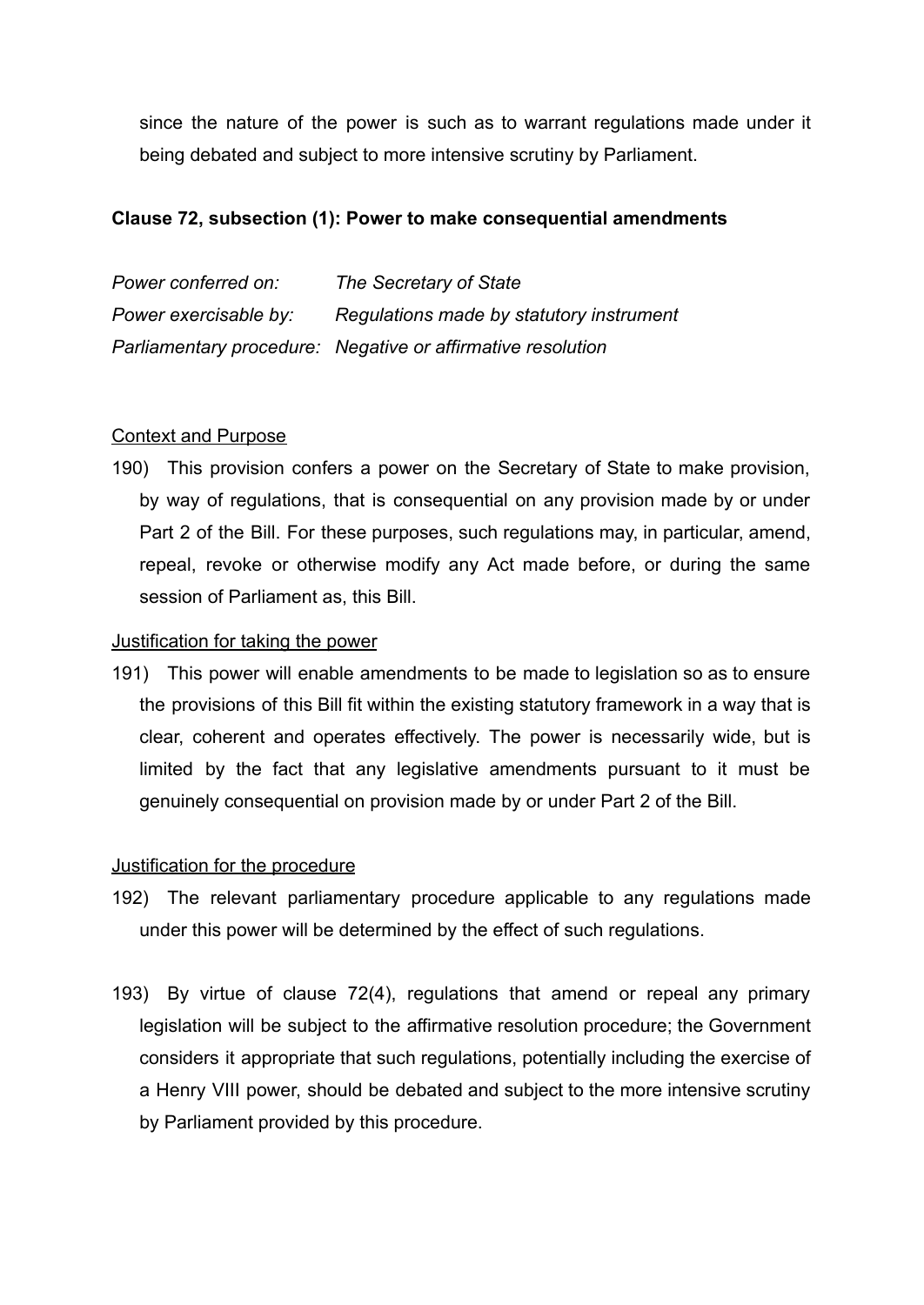194) By virtue of clause 72(5), any other regulations made in exercise of this power will be subject to the negative resolution procedure; the Government considers this procedure to afford an appropriate level of parliamentary scrutiny in light of the limited purpose for which such regulations can be made.

### **Part 3 - Final provisions**

#### **Clause 74, subsection (1): Power to make transitional or saving provision**

| Power conferred on:      | The Secretary of State                   |
|--------------------------|------------------------------------------|
| Power exercisable by:    | Regulations made by statutory instrument |
| Parliamentary procedure: | No procedure                             |

#### Context and Purpose

- 195) This provision enables the Secretary of State to make appropriate transitional provision, or savings provision, in connection with the coming into force of any provision of the Bill. A transitional provision manages the transition from one regime to another, whilst a saving provision "saves" the operation of an existing piece of legislation or rule of law, so that it continues to have effect for particular purposes when the new legal framework provided for by a new piece of legislation is introduced.
- 196) Amongst other things, the government may use this power to specify that the provisions of the regime provided for by Part 1 of the Bill do not apply to any products supplied to UK consumers before the coming into force of this Bill.
- 197) Further, in respect of the new regime introduced by Part 1 of the Bill, the government may also use this power to specify transition periods before which certain categories of person are not required to comply with duties to which they would otherwise be subject. Whilst these transition or "grace periods" will be refined based on industry feedback on detailed versions of our initial security requirements, the government is likely to provide staggered grace periods for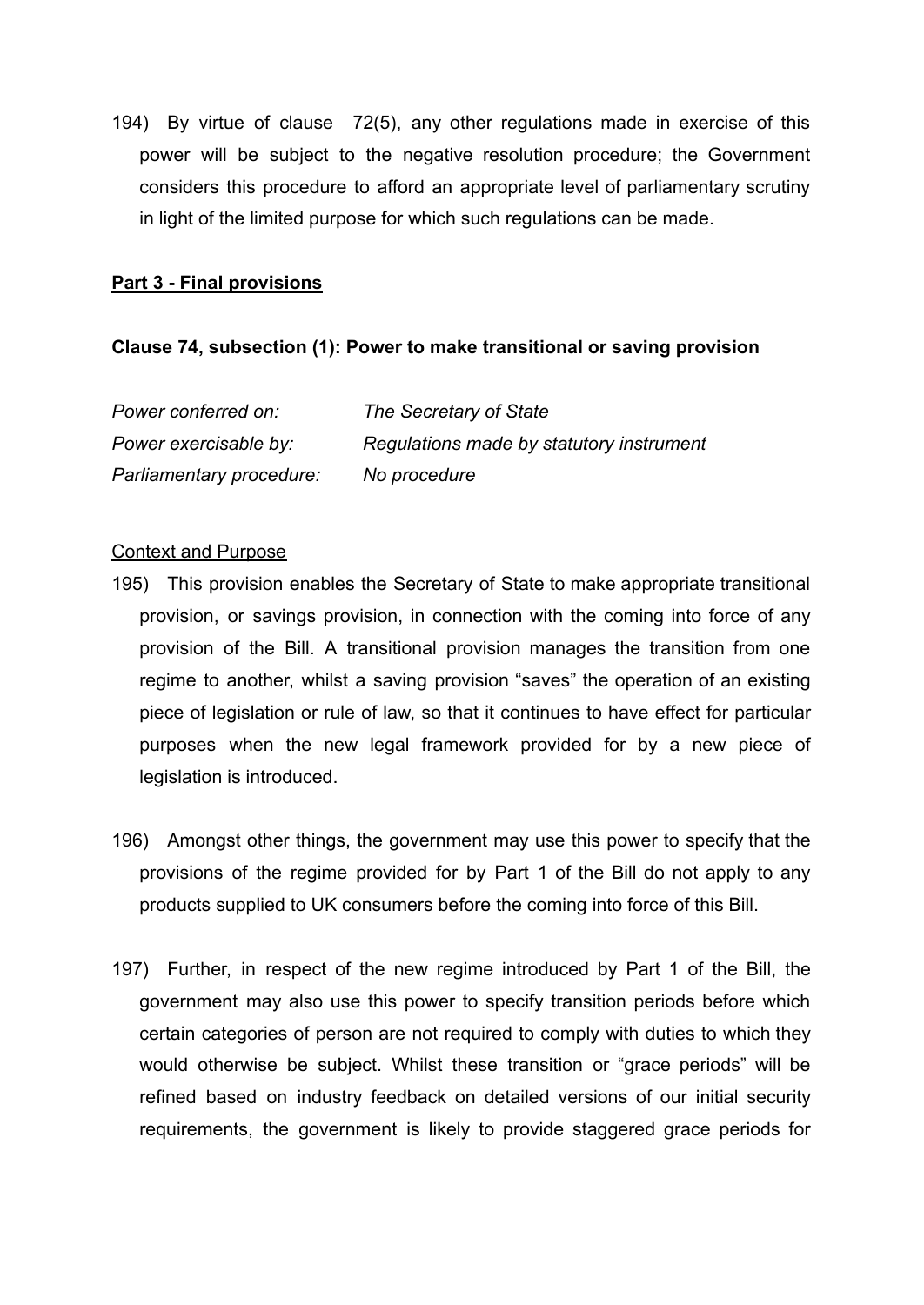different categories of economic actor (e.g. requiring manufacturers to comply with their duties before importers and distributors to minimise e-waste).

198) This power will also enable appropriate provision to be made in relation to Part 2 of the Bill, to ensure that any necessary measures are put in place to provide for when and how any changes relating to the Code will take effect for, among other things, Code agreements, negotiations and disputes that may already be underway when the Bill comes into force.

### Justification for taking the power

199) The Government considers that it will be necessary to make further transitional or saving provision, not yet identified, arising from the coming into force of this Bill. For example, it is important that economic actors have sufficient time to implement changes necessary for them to fulfil the requirements and adhere to the obligations of the regime and particular provision may be needed in respect of this.

## Justification for the procedure

200) As identified above, this somewhat standard power is considered necessary to include in this Bill, enabling the Secretary of State to provide for a smooth introduction of the new legal framework. The Government considers that regulations made under this power do not need to be subject to any parliamentary procedure on the basis that Parliament has already approved the principle of the provisions set out in the Bill by enacting them, and the power can only be exercised to make provision in connection with the coming into force of those provisions.

## **Clause 77, subsection (3): Commencement**

| Power conferred on:      | The Secretary of State                   |
|--------------------------|------------------------------------------|
| Power exercisable by:    | Regulations made by statutory instrument |
| Parliamentary procedure: | No procedure                             |